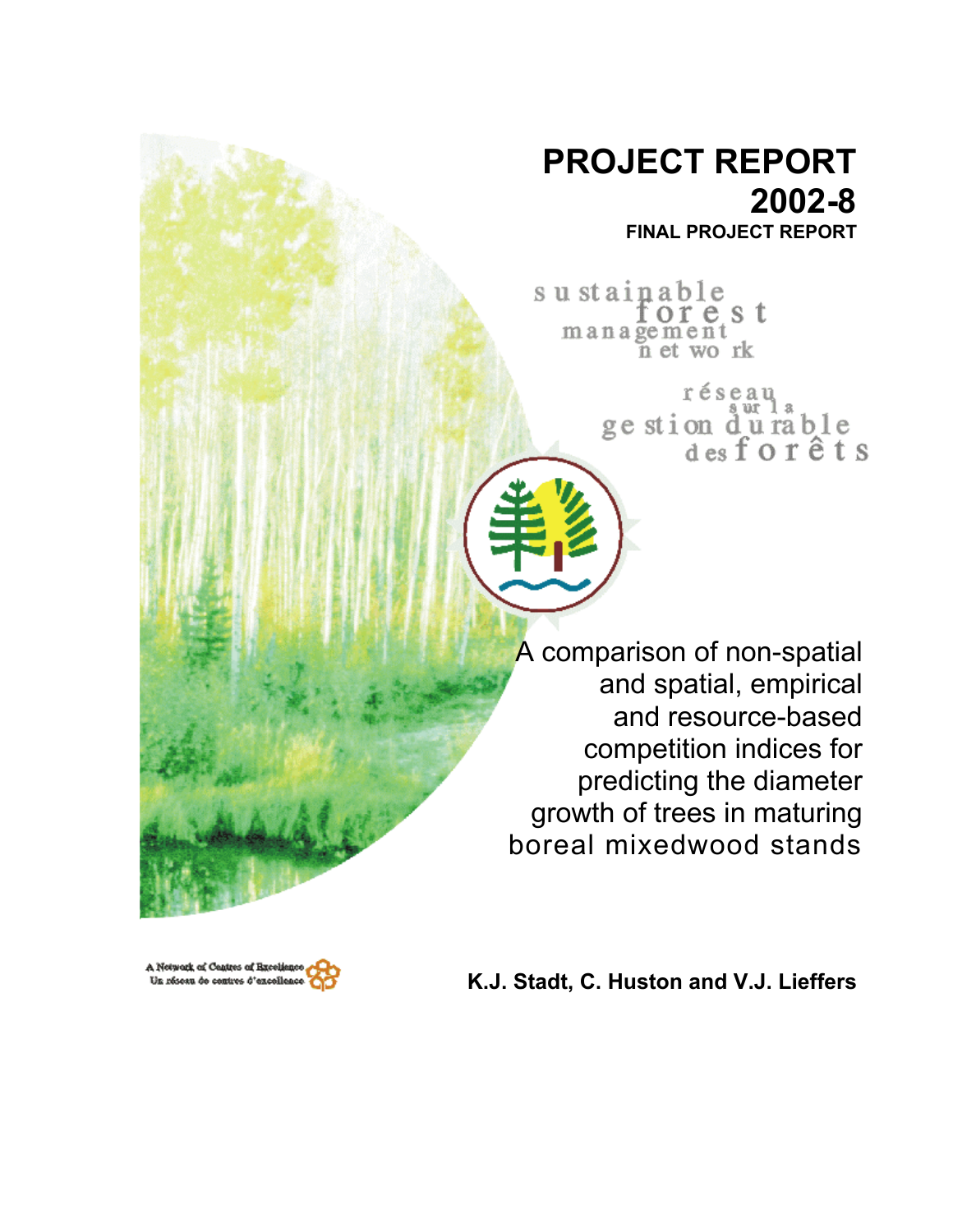For copies of this or other SFM publications contact:

Sustainable Forest Management Network G208 Biological Sciences Building University of Alberta Edmonton, Alberta, T6G 2E9 Ph: (780) 492 6659 Fax: (780) 492 8160 http://www.ualberta.ca/sfm

ISBN 1-55261-167-1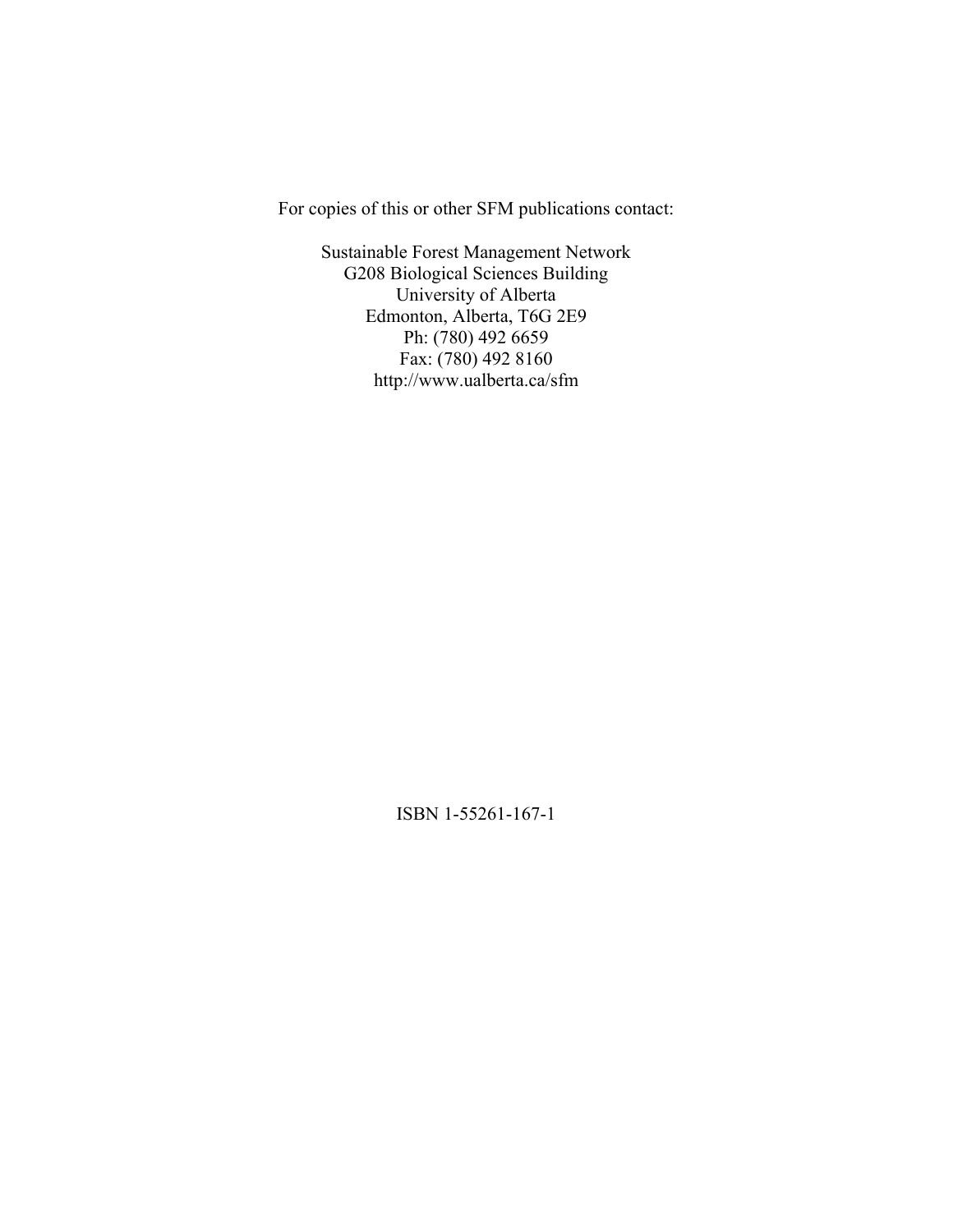# A comparison of non-spatial and spatial, empirical and resource-based competition indices for predicting the diameter growth of trees in maturing boreal mixedwood stands

SFM Project: Spatial and Non-spatial modeling of canopy tree dynamics in boreal forests

**K.J. Stadt, C. Huston and V.J. Lieffers**  Department of Renewable Resources University of Alberta Edmonton, Alberta T6G 2H1

November 2002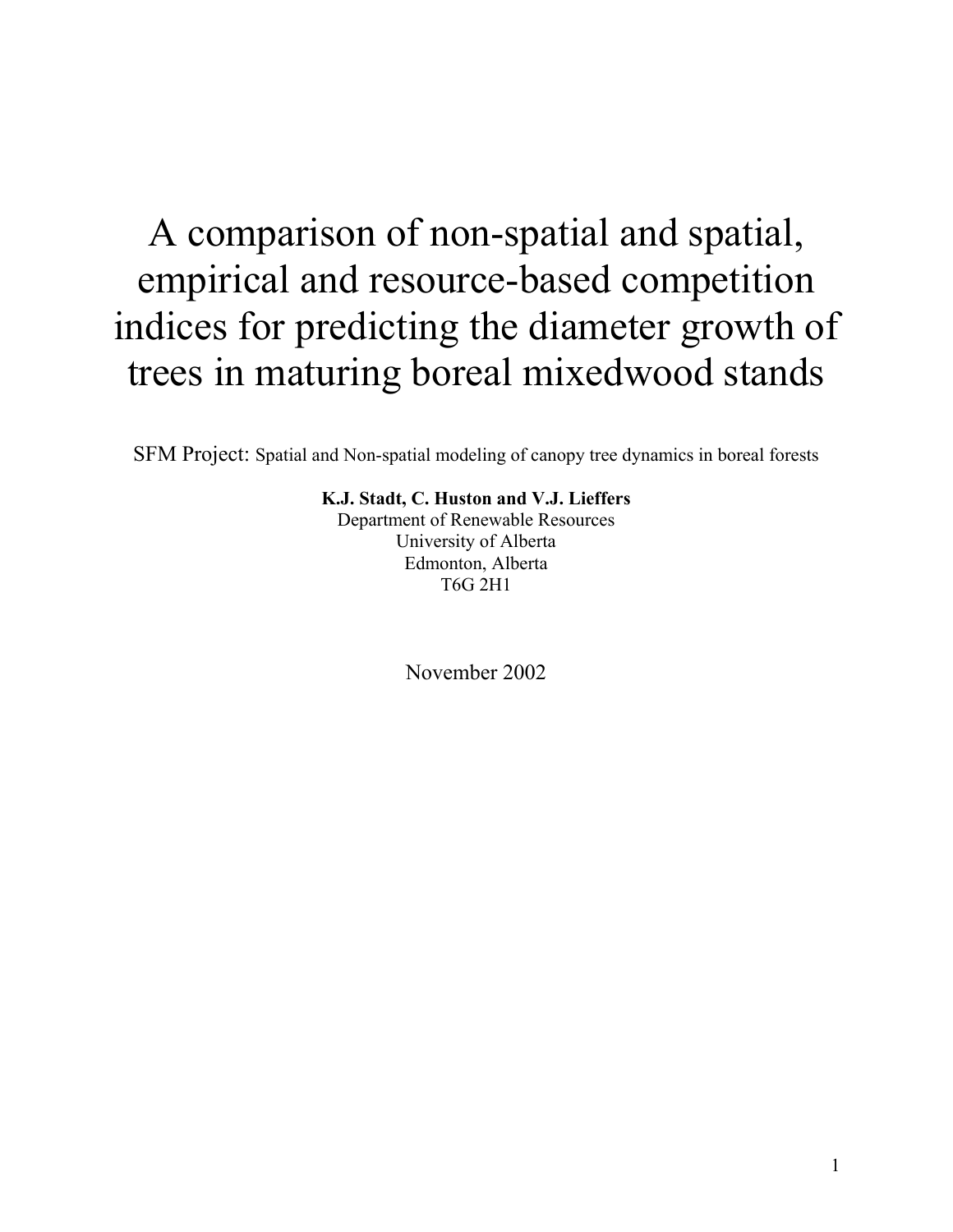#### **Abstract**

A series of individual tree non-spatial and spatial competition indices were used to estimate the diameter growth of subject trees in mixed species stands. The spatial indices included MIXLIGHT a forest light simulator, which mechanistically estimates the light resource to the top of the crown of the subject tree over the growing season. Tree data were from the Alberta permanent sample plot program, a set of 216 plots with mapped locations of trees with periodic diameter measurements going back as much as 40 years. Data were analysed within the four common ecosites that contained mixed forests. Competition indices were computed separately for each species of competitor. The indices for all competitor species were then combined to predict the growth of subject trees using multiple regression analysis. For the shade intolerant species (aspen, balsam poplar and lodgepole pine), the non-spatial indices were equal or better at predicting diameter growth than the spatially-explicit indices. For shade-tolerant white spruce, however, Heygi's spatially-explicit index was the best predictor. Seasonal light transmission ranked intermediate for predicting growth compared to the other indices. This may be due to the weak relationships between tree crown size and diameter needed to determine the geometry of light penetration. The strength of competitors can generally be ranked white spruce > pine > aspen >balsam poplar.

#### **Acknowledgements**

We thank the NCE-Sustainable Forest Management for funding and Alberta Sustainable Resource Development for providing access to their Permanent Sample Plot Data. We thank Christian Messier, Stephen Titus, Dave Coates, and Mark Dale for discussions on this matter.

### **Introduction**

 Intra- and interspecific interactions among trees in forest stands are important components of stand dynamics and predicting future growth. Many of these interactions are competitive, but amensalism, commensalism and mutualism occur in forests as well. Due to the predominance of competition, indices to quantify interaction and model tree or stand growth are characterized as competition indices, and attempt to incorporate information about a subject tree and its neighbours, or the stand as a whole, in a way that is thought to be representative of competition levels experienced (Burton 1993). However, the success of a competition index is usually not focused on how well it quantifies competition, but is more directly tested by how well it predicts future growth of a subject tree.

 There are a wide variety of competition indices, but these can generally be categorized into non-spatial and spatial indices. The former generate information from the trees contained in a plot regardless of where they are located within it, while the latter require information on the spatial arrangement of trees. A helpful comparison is raster and vector categories in geographic information systems software, since the non-spatial indices contain area-based (raster) information, while the spatial indices contain coordinate-based (vector) information (Robinson and Ek 2000). Biging and Dobbertin (1992) suggested that spatial indices are more effective than non-spatial indices at prediction of tree growth, while others have found no difference (Lorimer 1983, Martin and Ek 1985). Since positional information is time-consuming to obtain, spatial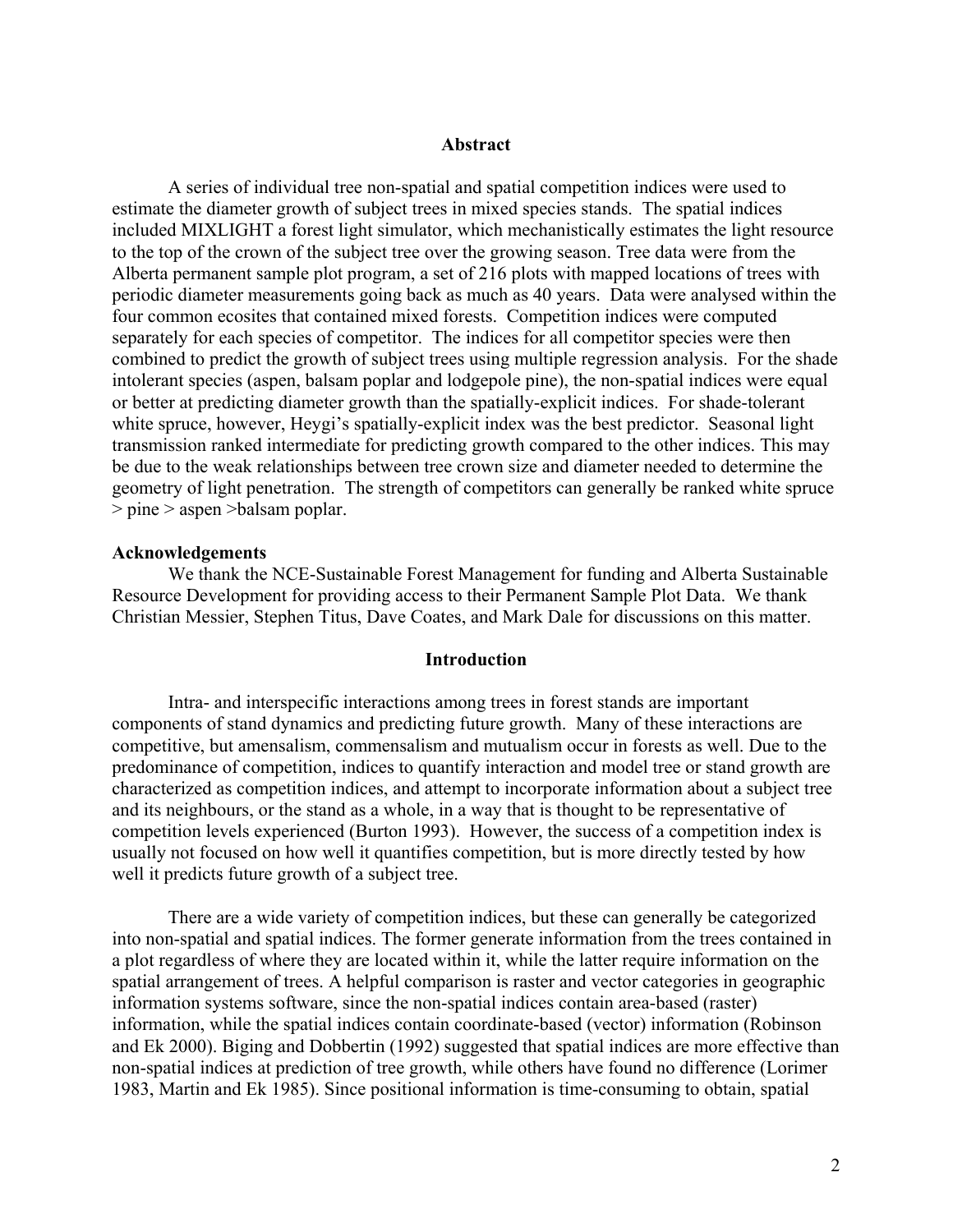indices should demonstrate incremental benefits over non-spatial indices to justify their greater costs.

 Competition indices also vary in their degree of mechanistic information. Most indices are empirical, in the sense that they describe the outcome of plant interactions (growth or mortality) rather than the process (resource acquisition). Indices using size ratios (competitor size / focus tree size), particularly, tend to be results-based and circular in their reasoning (i.e. big trees grow fast), but some size ratio indices address the availability of above-ground resources (Biging and Dobbertin 1992). Influence zone indices attempt to quantify above and below ground competition by estimating overlap of crown and rooting zone (e.g. Holmes and Reed 1991). Growing space indices attempt to partition the ground area among the trees within the stand. If the critical resources are closely tied to ground space (nutrients, water), this approach approximates the competition mechanism. Effective empirical indices should be well correlated with availability of critical resources, so competition indices may be better viewed as lying on a continuum between empirical and process based approaches (Robinson and Ek 2000).

 The recent increase in computer power has made it possible to develop competition indices which directly estimate availability of limiting resources. This "ultimate" competition index approach has shown merit in process-based forest growth modeling (Pacala et al. 1993, Bartelink 2000). Generally, the light (photosynthetically active radiation: PAR) resource has been modeled, although nutrient resource models have also been developed (Kimmins et al. 1990). Although a number of studies have compared empirical competition indices (Lorimer 1983, Martin and Ek 1984, Tomé and Burkhart 1989, Holmes and Reed 1991, Biging and Dobbertin 1992), no work has yet attempted to compare empirical indices with these processbased indices.

Most of the published competition indices have been developed and tested on single species stands. Studies which have applied competition indices to mixed species forests have generally treated all competing species similarly, other than allowing for different crown, stem and root allometry (Lorimer 1983, Homes and Reed 1991). Crown and root zone size alone may not fully characterize differences among species. Shade tolerant species, for example, have much higher crown foliage density than intolerant species, resulting in more light capture by crowns of similar size (Canham et al. 1994; Stadt and Lieffers 2000). Species-specific competition indices may offer a more direct method of dealing with species effects.

 Site quality is also a useful variable in forest growth modeling. Site quality affects the growth rate of species and may alter the competitive interactions among species. Temperature, soil fertility, moisture regime and aspect are important determinants of site quality. While the past height growth rate of dominant trees (site index) has been typically used to quantify site quality, a more direct approach is to stratify the data by ecosites, which are designated based on climate, local topography, and indicator species.

 The objectives of this paper were to use the large dataset of spatially mapped permanent sample plots (PSPs) maintained by the Alberta Land and Forest Service (1999) to compare a selection of competition indices for predicting the future growth of trees. Specifically we wanted to test: 1) the effectiveness of non-spatial, spatial and light resource indices as predictors of future tree growth, 2) examine differences in competitive ability among the dominant boreal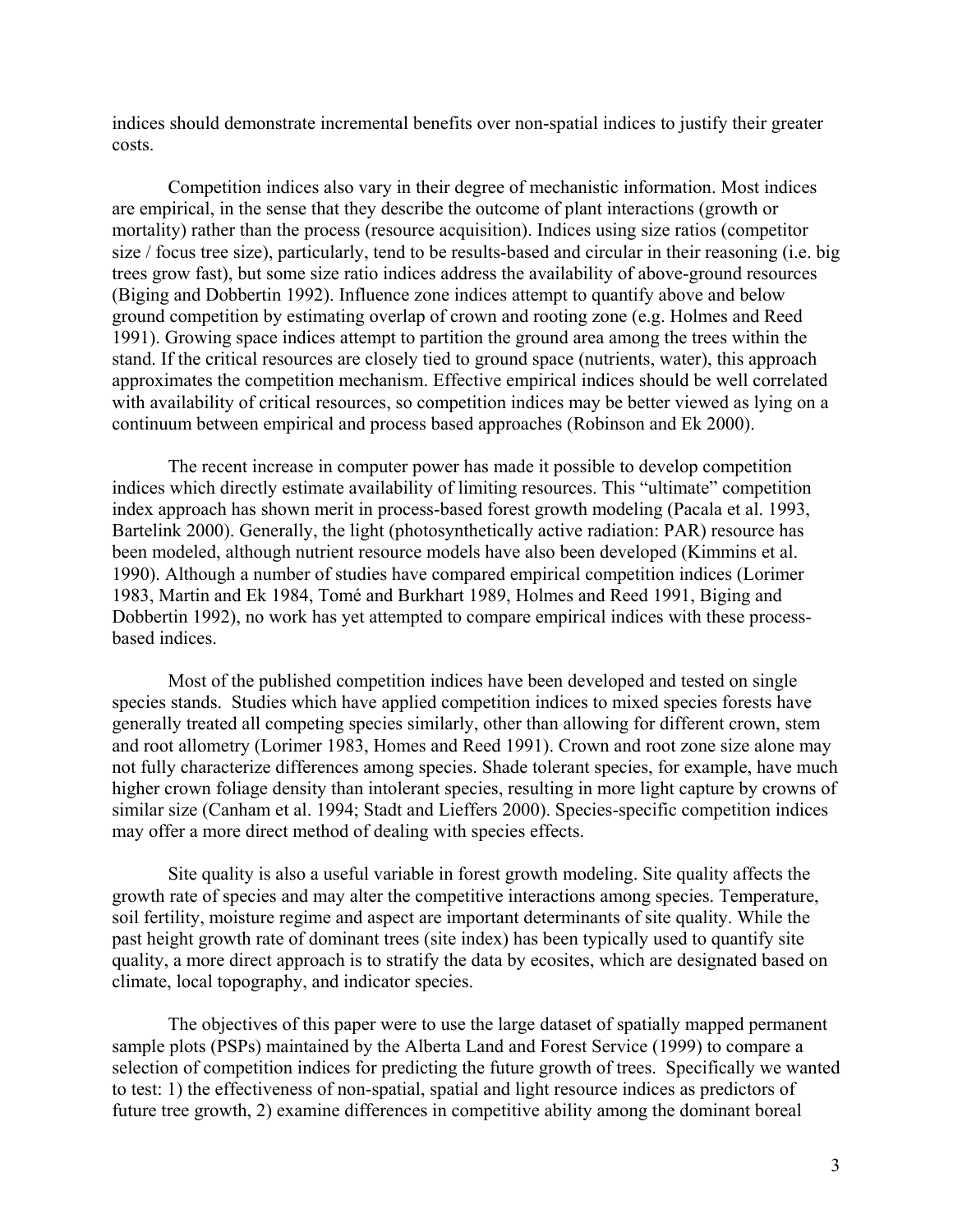forest species, and 3) determine if competitive ability and coefficients for competition indices are different across ecosites.

#### **Methods**

The Alberta Forest Service Permanent Sample Plot (PSP) program is a network of  $~600$ PSPs across the forested areas of the province. The earliest plots were established in 1960, and new plots have been added up to the present. The PSPs are not an entirely random sample of the forest, as they were often chosen for accessibility and to be subjectively representative of particular forest types. Remeasurement intervals varied from 3-11 years. Pre-1981 PSPs consist of four, square subplots, 202 to 2023  $m^2$  in size, separated by 20-60 m. Newer PSPs have a single square subplot, 1000-2000  $m^2$  in size. In this study, the smallest subplots used were 400  $m^2$ , to allow a sufficient buffer around the central trees for calculating distance-dependent competition indices.

PSPs have been established in many ecosites; however, as numbers are low in some, we chose PSPs from the most frequent and commercially important four ecosites: boreal mixedwood (BM) d and e, and lower foothills (LF) e and f (Beckingham 1996, Beckingham et al. 1996). The BM ecoregion is characterized by typical maximum summer temperatures of 20 °C, mean annual temperatures of 1.5 °C and 389 mm of precipitation. The LF ecoregion is at higher elevation, has cooler summers and about 75 mm more precipitation than the BM area. The BMd ecosite is characterized by the presence of *Viburnum edule* and has a mesic moisture class and medium nutrient class. The BMe is characterized by *Cornus stolonifera* and is subhygric and rich. The LFe ecosite is characterized by *Viburnum edule* and is found on mesic, medium nutrient sites. The LFf ecosite is characterized by *Lonicera involucrata* and is generally subhygric and rich.

Tree data, collected by the forest service in each PSP subplot, included the tree species, a disease and damage assessment, stem diameter at breast height (DBH; 1.3 m), and stem location as distance and bearing from plot centre. Only trees with DBH≥ 9.1 cm were identified and mapped. The top height and live crown length of one to three trees in many of the PSPs was also measured.

In this study, the four most abundant tree species, lodgepole pine (*Pinus contorta*, Pl), white spruce (*Picea glauca*, Sw), trembling aspen (*Populus tremuloides*, Aw), and balsam poplar (*Populus balsamifera*, Pb), were selected for analysis. Lodgepole pine rarely occurs in the BM ecosites, so analysis of this species was confined to LF sites. PSP subplots with a significant presence (defined as  $>5$  m<sup>2</sup>/ha basal area at breast height, BAHA) of species, other than the common species noted above, were excluded from the analysis. Where other species occurred at low abundance  $(<5 \text{ m}^2/\text{ha})$  they were assigned to the most ecologically similar competitor species, i.e. black spruce (*Picea mariana*) and balsam fir (*Abies balsamea*) were treated as white spruce, and paper birch (*Betula papyrifera*) was treated as aspen. Growth increment data from these other species was not used in the analysis. Dead trees were ignored completely.

Annual diameter growth increments were calculated for undamaged 'focus' trees which occurred in the centre of the plot, a minimum of 8 m from the plot edge and within a 20 x 20 m square area surrounding plot centre. Annual growth was calculated as the change in DBH between remeasurements divided by the remeasurement interval. A number of PSP subplots had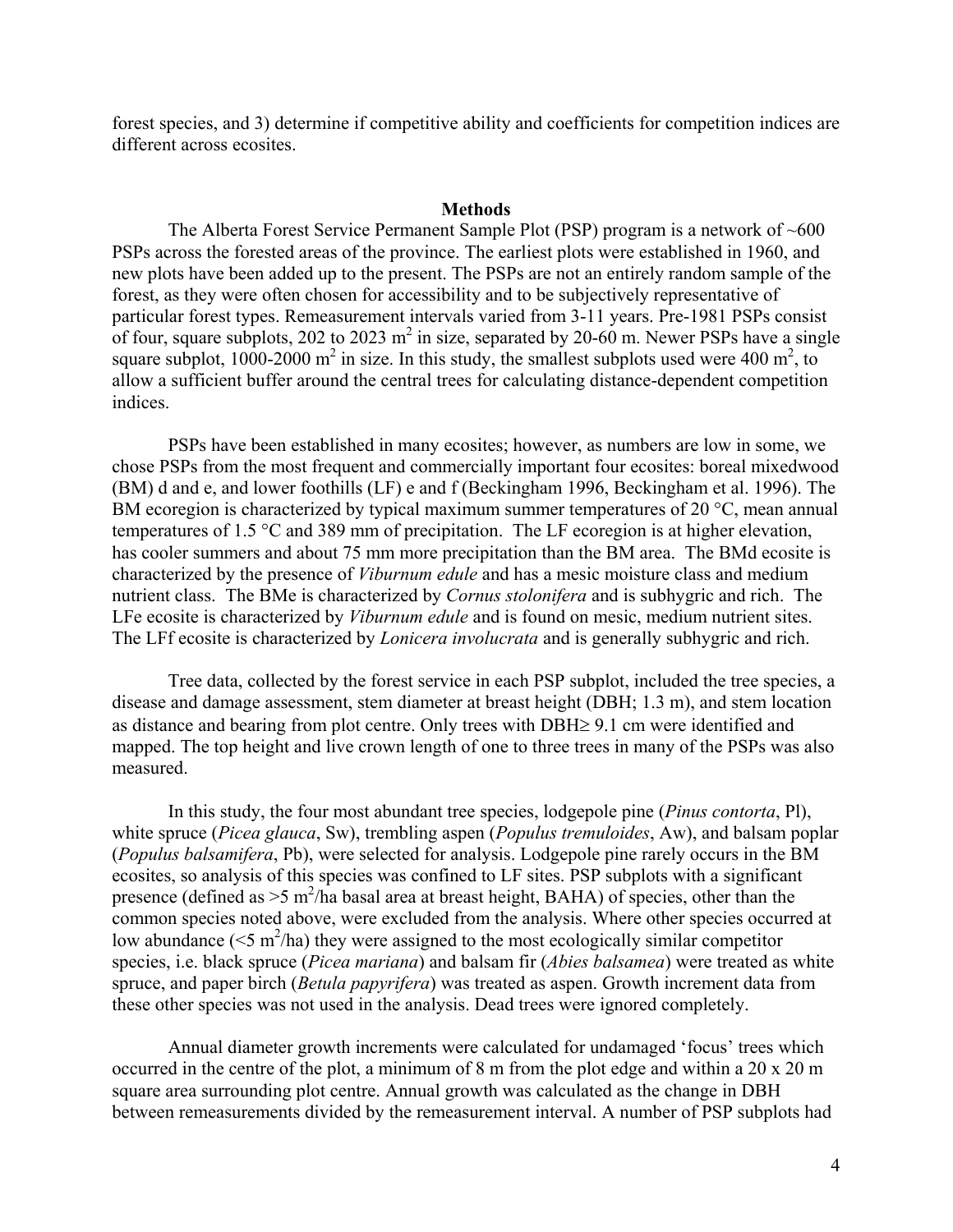up to six remeasurements. Since the numerous subplots provided ample spatial replication, only the first remeasurement interval was used in the regression analysis to circumvent temporal dependencies in the data.

Once a data set of suitable focus trees was established, the competition indices were calculated. Six non-spatial and six spatial competition indices (Table 1), which had shown promise in previous studies, were calculated for each focal tree. Non-spatial indices were calculated for the central  $20 \times 20$  m section of each subplot. To attempt to capture the asymmetric nature of competition for light in a non-spatial index, the sum of competitior diameter (SDBH) and basal area (BAHA) indices were also calculated separately using only the trees with greater height than the focus tree. Height was calculated based on DBH using the Alberta height vs. DBH equations (Huang et al. 1994). Spatial indices were calculated using an 8 m search radius of each focus tree. This size was a practical size given the size of the plots and approximately conforms to Lorimer's (1983) suggestion of using plots radii approximately 3.5 times the radius of the crowns of subject trees. Seasonal light transmission (photosynthetically active radiation as a percentage of above-canopy radiation, averaged from May to September) at the apex each focus tree was estimated using MIXLIGHT (Stadt and Lieffers 2000). Since they are distance dependent, most of the spatial indices are plot size and shape dependent, with the exception of MIXLIGHT, though MIXLIGHT is sensitive to edge effects.

MIXLIGHT is a stand and microsite level light simulator, which uses a ray-tracing technique to calculate light transmission through canopy gaps. Its spatial mode represents trees as regular geometric shapes (cylinders, cones, ellipsoids, paraboloids or combinations) and places leaf area randomly within each geometric crown. A seasonal simulation develops a normalized sky radiance distribution matrix by tracing the solar path across the sky for the entire growing season, and adding diffuse radiation. Rays are traced from the simulation point (the current focus tree apex) to the sky. Rays that intersect any crowns have their PAR transmission reduced by the leaf area properties within the crown. The rays are weighted by the radiance of the seasonal sky sector they originate in, and all rays are summed to give the average seasonal light transmission (%PAR) value.

 Small plots may have significant edge effects for light calculations at high latitudes, due to the low solar elevation. This problem is more critical for calculating light availability to trees in understory positions, since the sun's rays have a longer path through the canopy. We surrounded each plot or subplot with eight translated copies of the plot to increase the size of the buffer and allow tracing of the low elevation rays through the geometric crowns.

The MIXLIGHT model required several variables that were not included in the original PSP data set. Tree height was calculated from the provincial height vs. DBH functions (Huang et al. 1994). Crown length and crown width were also estimated from DBH, using functions developed in this region (Stadt et al. 1999).

 To determine the impacts of neighbours of different species, within each ecosite, competition indices were calculated separately for each species of competitor. These species indices were then used in a multiple regression model to predict future growth of the focus tree (Equation 1).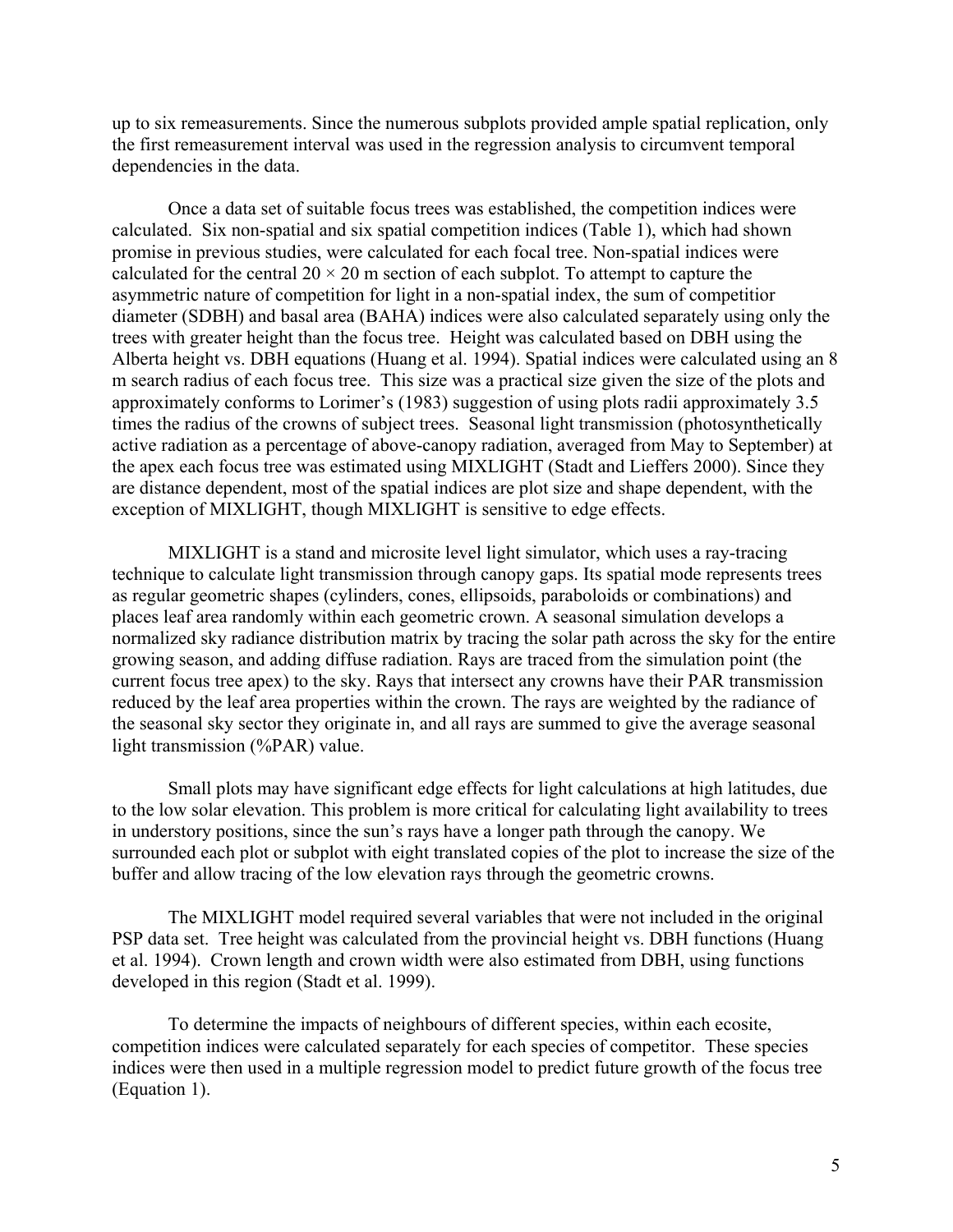$$
[1] \tG_{k,m} = \beta_0 + \beta_{DBH} * DBH_k + \beta_{Aw} * CI_{Aw} + \beta_{Pb} * CI_{Pb} + \beta_{Pl} * CI_{Pl} + \beta_{Sw} * CI_{Sw} + \varepsilon_k
$$

Where  $G_{k,m}$  is the annual diameter growth of focus tree *k* of species *m*,  $\beta_0$  is the intercept,  $\beta_{DBH}$  is the coefficient for focus tree diameter (*DBHk*) , β*Aw,* β*Pb,* β*Pl,* and β*Sw* are the coefficients for the competition indices  $(CI_{Aw}, CI_{Pb}, CI_{Pl},$  and  $CI_{Sw}$ ; see Table 1 for formulae for each index) calculated separately for each competitor species, and  $\varepsilon_k$  is the error, which was assumed to be independent and normally distributed. With no neighbours, the expected growth of a tree would be  $\beta_0 + \beta_1 * DBH_k$ . This approach was used to calculate index values for all of the non-spatial and most of the spatial competition indices. The seasonal %PAR resource index accounts for the species composition surrounding the focus tree as it calculates light attenuation through the crowns of the different species. For this index, separate species effects were not included (Equation 2).

# $[2]$   $G_{k,m} = \beta_0 + \beta_1 * DBH_k + \beta_2 * MIXL + \varepsilon_k$

 Regression equations were created for each focal species (*m*) in each of the four ecosite types. Differences among ecosites were tested by looking for a reduction in the residual sum-ofsquares from fitting equations 1 and 2 to separate ecosites vs. all ecosites (Zar 1999).

 Both annual diameter growth and the natural logarithm of growth were initially tested as dependent variable for the models. Growth was selected as the dependent variable because normal probability, box plots and inspection of residuals indicated that assumptions of normality and homogeneity of variance and were violated using log-transformation.

#### **Results**

The density and basal area for the four species of interest (aspen, balsam poplar, lodgepole pine and white spruce) are summarized by species and ecosite in Table 2. Each species showed a wide range of variation within an ecosite. Balsam poplar generally had the lowest maximum density and basal area. The growth response range of all species was similar, but aspen and balsam poplar had the highest mean growth rates in the data set, followed by white spruce and lodgepole pine (Table 3). All regression models for predicting the annual diameter growth (in cm) of focal trees of the four common species were significant ( $P<0.05$ ) with a root mean square error (RMSE) of 0.08-0.13, and the coefficient of determination  $(R^2)$  varying from 0.03 to 0.46 (Figure 1). Since the  $R^2$  values show a greater range, and the same growth data was used to test all indices,  $R^2$  was used to compare the effectiveness of the indices.

The spatial indices did not have consistently higher  $R^2$  than the non-spatial indices, particularly for aspen, balsam poplar and lodgepole pine, where the non-spatial indices occasionally outperformed the spatial ones. The sum of the competitor diameters (SDBH) or basal area (BAHA) were usually similar or more effective than the other non-spatial indices for most species and ecosites. The spatial index with the highest  $R^2$  varied considerably among focus species and ecosites, but Heygi's index consistently ranked high. Full regression statistics are provided for basal area and Heygi's indices (Table 4), and all regressions are presented in Appendix 1. The light resource index calculated by MIXLIGHT (the percentage of abovecanopy seasonal PAR available at the tip of the crown) was variable in terms of its effectiveness.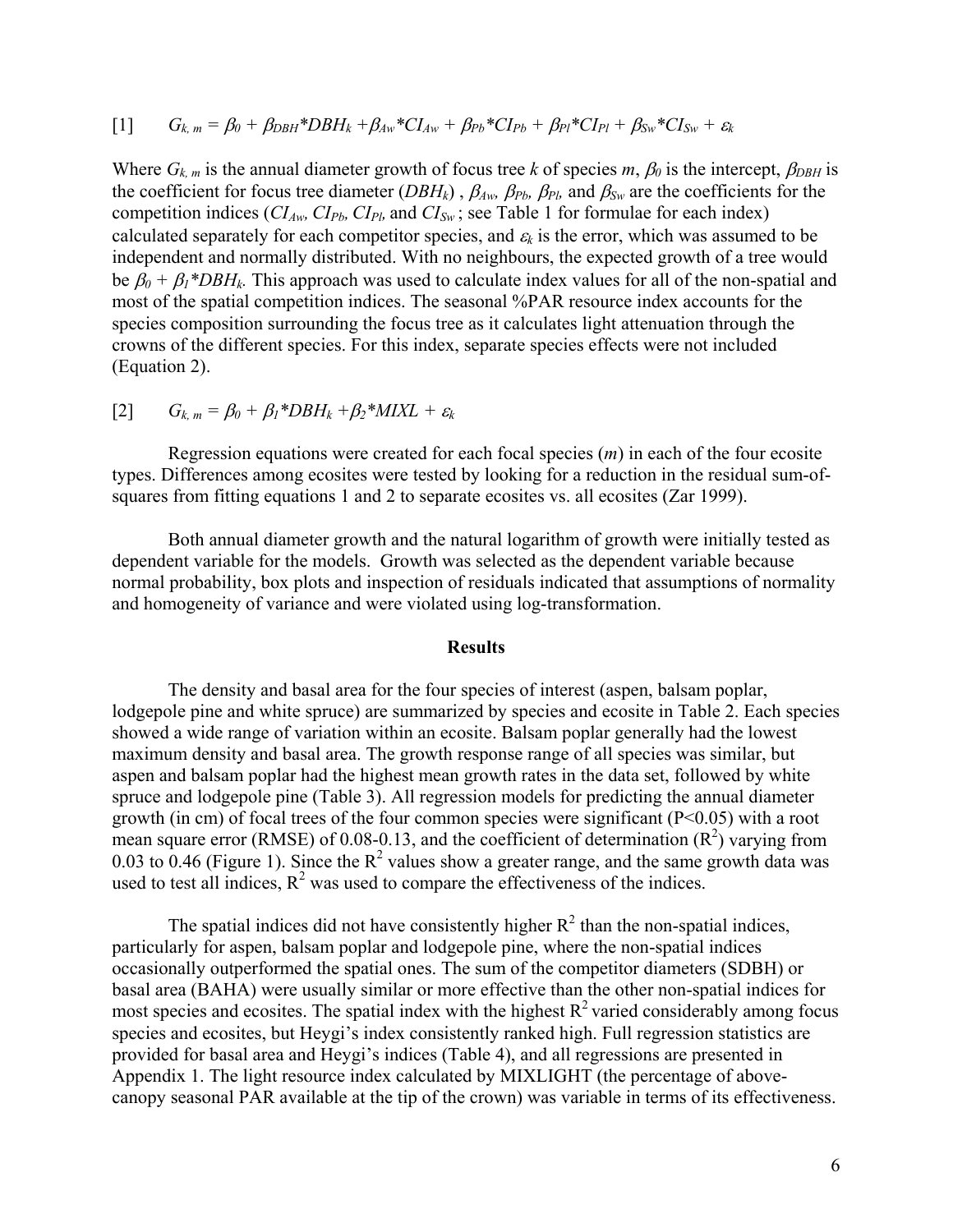It showed mid to lower  $R^2$  values for white spruce, but ranked intermediate to best among the spatial indices for aspen, balsam poplar, and lodgepole pine.

The competitive ability of a species in terms of reducing the growth of the focus tree is indicated by the size of the regression coefficients for the species's competition index. White spruce had a strong effect as a competitor (Table 4); for most of the focus species and ecosites, the coefficient for the spruce competition index was the largest, consistently negative, and in only three cases were the coefficients not significant. Competition indices for pine had consistently negative regression coefficients, but these were relatively small in value. Aspen and poplar showed both negative and positive coefficients. Half the poplar coefficients and 25% of the aspen coefficients were not significant.

#### **Discussion**

Simple non-spatial indices such as a sum of the plot tree diameters (SDBH) or the basal area of trees (BAHA) larger than the focus tree, predicted individual tree annual diameter growth nearly as well as or better than more complex indices. This held true across the four ecosites tested and for predicting the growth of three of the four species examined. Only for predicting white spruce growth was there clear evidence that spatial indices perform better. Biging and Dobbertin (1992) found improvements in predicting diameter growth when spatial information was included in competition indices for single-species Douglas-fir (Pseudotsuga menziesii), ponderosa pine (*Pinus ponderosa*) or white fir (*Abies concolor*) stands. However, Lorimer (1983) also noted that simple non-spatial indices were nearly as good as spatial indices at predicting future growth of subject trees in even-aged hardwood stands. Likewise, Martin and Ek (1984) found no benefit in including any information other than basal area in a competition index for red pine (*Pinus resinosa*) plantations.

Given the data contained in our analysis of the PSP program, there appears to be little benefit for using spatial over non-spatial indices, at least for prediction of growth of aspen, balsam poplar and lodgepole pine. Non-spatial indices using ratios of competitor size to focus tree size (e.g. CFDBH, CFBA, AFDBH, AFBA, Table 1) were not consistently better across ecosites or for the various focus species than indices that simply assessed the density and size (SDBH, BAHA) of competitors larger than the focus tree. It appears that having the indices consider only trees larger than the focus tree is enough to capture the effects of size asymmetry on plant interactions. Further, spatial indices that also consider the ratio of competitor to focus tree size (Heygi, MaEk, Alem) did not consistently perform better than spatial indices that simply assess the density and distance of competitors from the focus tree (SDIS, SIDIS). In fact, the most complex empirical spatial index (Alem) was frequently much less effective than the simpler ones.

Considerable effort has been put into developing competition indices, particularly spatial indices, for forest growth modeling. Tomé and Burkhart. (1989), and Biging and Dobbertin (1992) for example, attempted to optimize the mathematical form of a spatial index for a particular forest. Since the species composition varies across different forests, it is not surprising that different indices are more effective for different forest regions. In mixed-species forests, the modeling challenge is greater, since trees interact differently with different neighbour species. Ecologically these differences relate to the neighbours' ability to sequester resources (through their crown size and form, their leaf density, and rooting structure) as well as interact non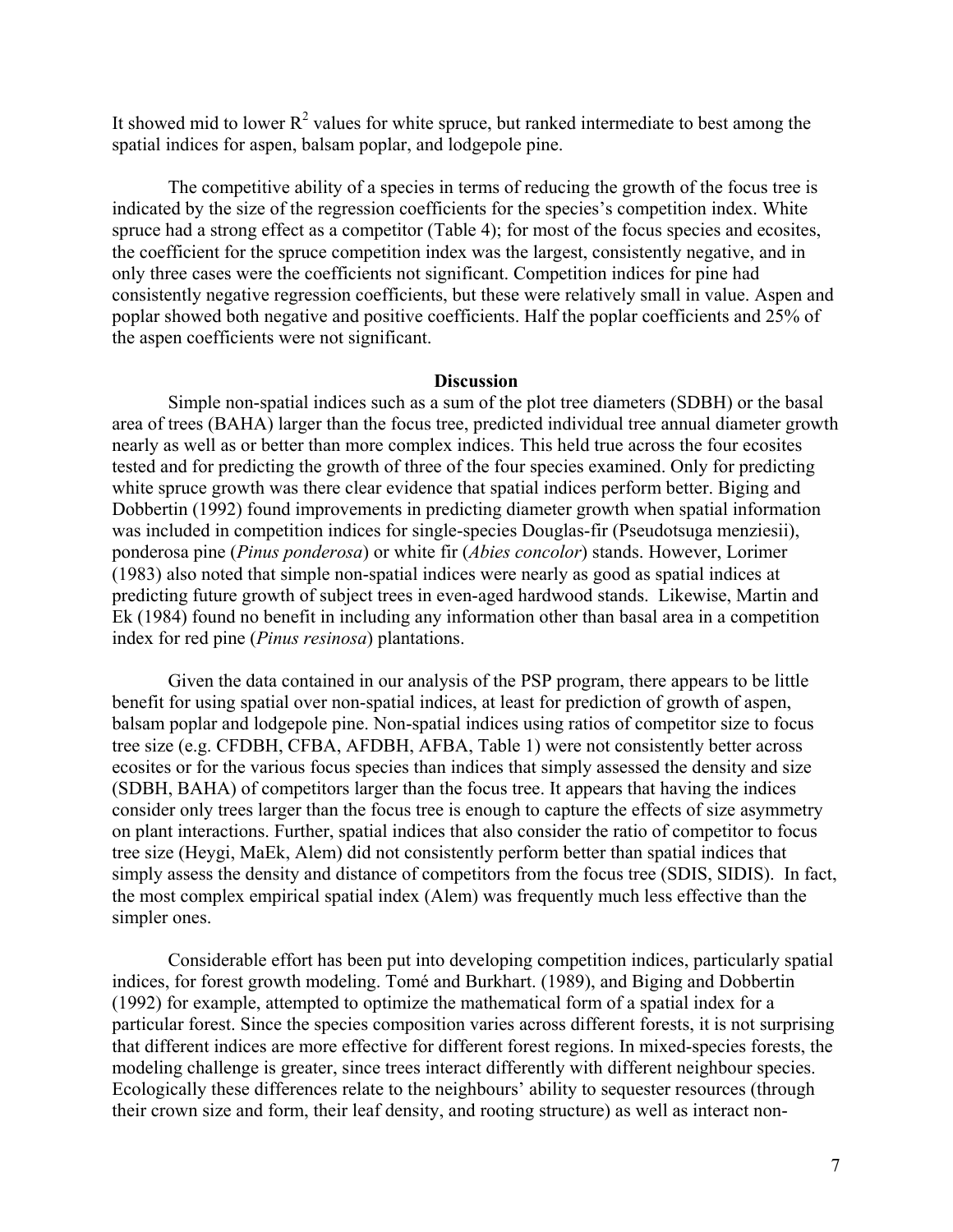competitively through mycorrhizal connections or allelopathy. We attempted to deal with neighbours of mixed species, first by computing a separate empirical index for each species, then alternatively by using a light resource index, which accounts for neighbour crown shape, size, density and position. Both techniques were effective, although there were generally better fits for the empirical models.

A possible reason for the poor fit with the spatial indices for the three shade intolerant species may relate to the fact that most of the subject trees for the intolerant species tended to occupy dominant positions in the canopy in mixed species stands. Trees in dominant positions probably have fewer differences in light availability compared to trees in lower positions and competition for below ground resources are more likely to influence growth. Thus the overall stocking of neighbouring trees over a wider area (i.e. the extent of the root systems) may be as important that the nearby position of neighbors. Further, the  $R^2$  values for the regression models of the intolerant species were mostly quite low. In contrast, the multiple regressions of the competition indices showed a tendency for the spatially-explicit indices to predict growth of the focus tree better than the non spatial indices, meeting our intuitive expectation regarding superiority of spatially-explicit models. As many of the focus trees in the spruce data set were sub-canopy trees, the size and proximity of neighbours probably would have much more effect on their growth than on the growth of the intolerant aspen, poplar and pine. Overall, however, for inventory data of fire-origin, natural and untended stands such as that available in the Alberta PSP data bank, spatial indices may not be appreciably better than simple non-spatial indices. For modeling forest dynamics under management systems involving more complex dynamics, such as underplanting, thinning, shelterwoods, strip cutting or group selection, (Lieffers et al. 1996) more complex spatial models may be more effective.

The light resource index (MIXL) is a more direct estimator of the availability of an important resource that could affect the growth of a subject tree. It has more theoretical appeal than the competition indices and does not depend upon mathematical constructs such as ratios between variable and relatively arbitrary search radii around subject trees. MIXLIGHT has been shown to be capable of estimating light reasonably well at specific three dimensional points in the understory (Pinno et al 2001). MIXLIGHT, however, was only similar or less effective at predicting individual tree growth than the better empirical, non-spatial or spatial indices (e.g. BAHA, Heygi). In fact, for white spruce focus trees, the light index was often the least effective predictor of growth. This was somewhat surprising, given the clear response of understory white spruce, and other species, to light transmission levels through the canopy (Lieffers and Stadt 1994, Wright et al. 1999). There were several difficulties in the application of the MIXLIGHT model to this data set. As height was not measured for most of the trees within these PSPs, the values for tree height were estimated from the relationship between DBH and height from other data (Huang et al. 1994). Secondly, the prediction of crown width and length from diameter of competitors was subject to a lower level of precision (Stadt et al. 1999). In a sensitivity analysis of driving variables in MIXLIGHT, crown width and length were deemed most important to the accuracy of the model (Stadt and Lieffers 2000). These sources of error affected the precisions of the light values that were ultimately calculated. Indeed, the reason Biging and Dobbertin (1992) found significant improvements from using spatial indices may have been due to the more detailed and carefully measured information on crown dimensions available in their data set. A third reason for reduced prediction ability of MIXLIGHT relative to the competition indices is other indices had information on the competitive rank of the subject tree explicitly in their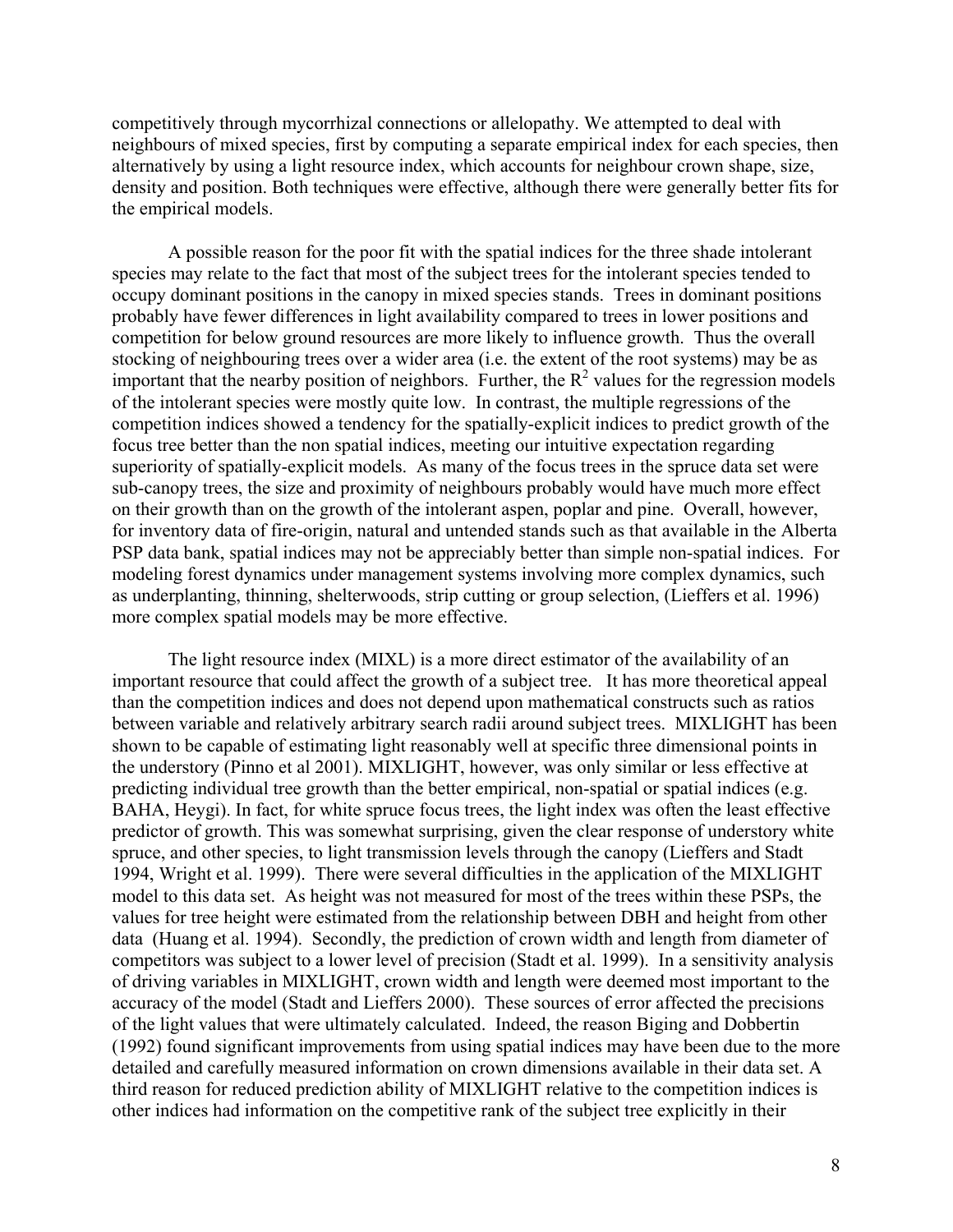formulation in the ratio of size of subject tree relative to that of competitor tree or implicitly by including only trees as competitors that were taller than the subject tree. Thus, larger focus trees are deemed to have superior competitive ability (as estimated by growth) than smaller trees. While this may fit with the theory of one sided competition (Weiner and Thomas 1986), these indices do not isolate competitive relations from the many other factors that may affect growth of trees, e.g. micosite or genetic differences. For these reasons, we still believe that the light index should be considered an effective part of growth prediction models, particularly those relying on modeling processes.

Overall, in these analyses, the prediction of growth of subject trees was somewhat less precise than previous studies (Lorimer 1983; Tomé and Burkhart 1989; Martin and Ek 1984). There are several possible contributing factors for these apparently relatively weak correlation coefficients. In other studies growth was predicted in single species stands instead of mixed species stands. Interactions among competitors in mixed species systems is more complex than single species stands (Connell 1990). Applying these indices to several competitor species, and across multiple ecosites provides a rigorous test of the overall utility of the indices for predicting the outcome of competition, but is likely to result in lower overall precision of estimates because of failure to estimate interactions among competitors. Secondly, most of the previous studies have used log-transformed growth of focus trees. Using log growth as a dependent variable in our study also resulted in higher  $R^2$  values than if growth were the dependent variable. With growth as the dependent variable in our analyses, there was closer adherence to the assumption of normal and heteroscedastic residuals for least-squares regression, but lower  $R^2$  values.

The apparent higher accuracy of the white spruce growth response compared to the other species (Figure 1) is largely due to the greater size range of surviving white spruce. As a species tolerant to medium shade, white spruce will persist under competitive conditions which would kill the other, intolerant, species. The decrease in the range of growth response for the intolerant species was probably exacerbated by long intervals between measurement periods. As intolerant species are more likely to succumb to periods of slow growth than tolerant species(Messier et al 1999), , the slow growing tree from the intolerant population would more likely be eliminated before the next measurement time. Additionally, the surviving intolerant species tended to be found in the mid to upper canopy where the light resource was less spatially variable. This may be why a non-spatial index which indicates the overall site occupancy, such as basal area, is more effective than spatial indices for these species.

In terms of the ability to alter the growth of focus trees, white spruce was, not surprisingly, the most competitive species. White spruce have relatively narrow but long crowns which carry dense leaf and wood area, while aspen, poplar and lodgepole pine crowns have less depth and much lower leaf and wood area density (Canham et al. 1999, Stadt and Lieffers 2000). Constabel (1991) noted that individual white spruce crowns transmit 2-10 times less light than aspen of similar DBH. Thus, the abundance and size of the spruce crowns in the canopy, as viewed from the focus tree, greatly influences the light resource, and likely the thermal regime as well (Groot and Carlson 1996). The intolerant species (aspen, poplar, and lodgepole pine) were neutral, slightly negative or occasionally positive in terms of their effect on the growth of conspecific trees or trees of other species (Table 2). This "mixed bag" of responses can be partially attributed to cross-correlation among the species-specific competition indices in the data from these natural forests. Spruce tends to replace other species when it occurs in the canopy, so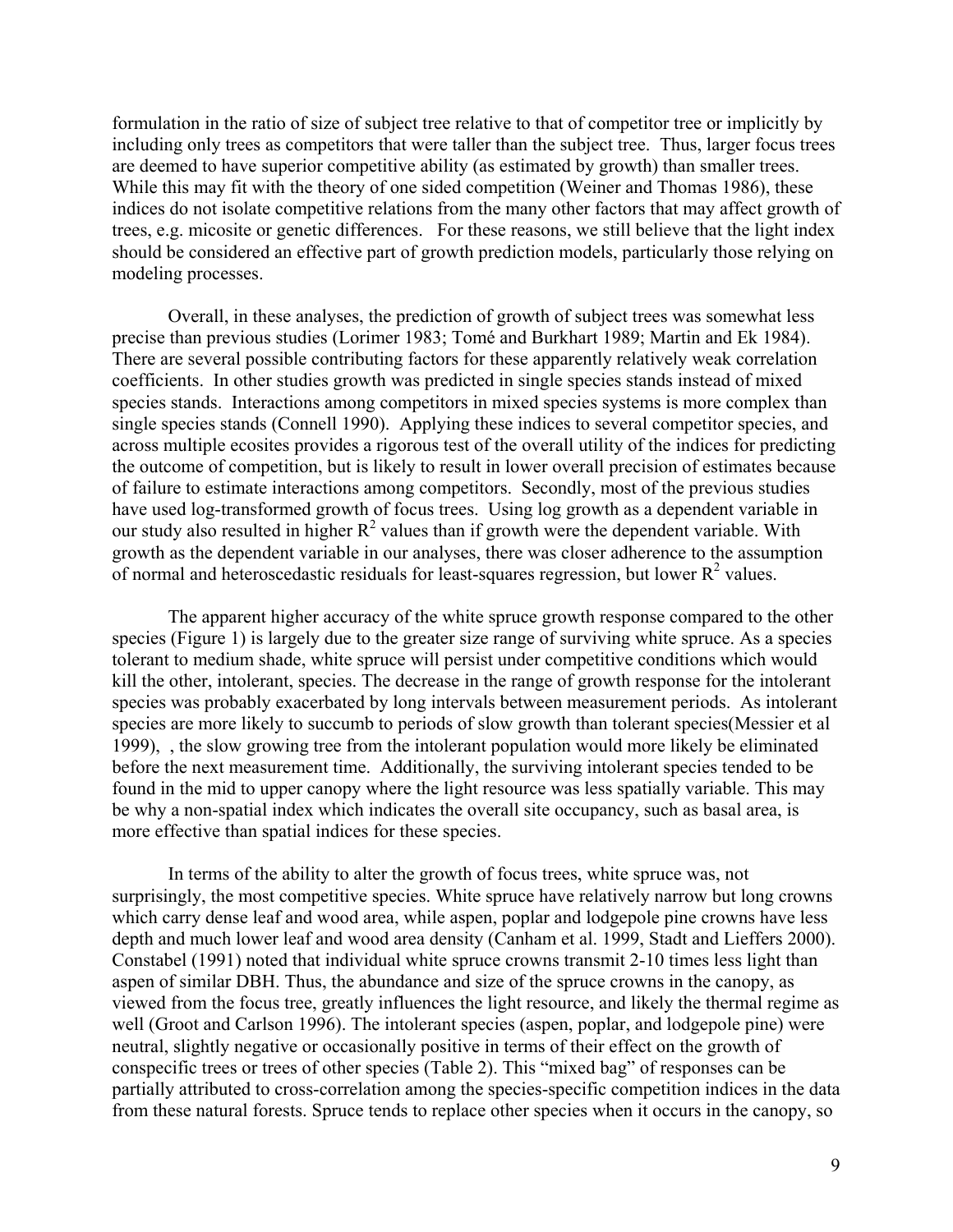when spruce are abundant other species are scarce, light resources are low, and growth is poor. When there are few spruce, other species are abundant, light resources are higher, and growth is better. A similar pattern was observed in a previous study (Lieffers and Stadt 1994). Surprisingly, when balsam poplar was a neighbouring species for focal white spruce there were neutral or positive relationships with spruce growth in most of the ecosites examined (Table 2). While it is unlikely that the balsam poplar are actually causing an apparent increase in tree growth, the apparent lack of competition may be related to several factors. 1) Balsam poplar has the lowest leaf area density of any boreal forest species (Stadt and Lieffers 2000). Its presence in a position may prevent a more serious competitor from occupying it. 2) There may be facilitation interactions between balsam poplar and white spruce, such as Simard et al. (1997) noted for the mycorrhizal connection between white birch and Douglas-fir. 3) The leaf litter of balsam poplar may stimulate nutrient cycling which may benefit the spruce (Kelty and Cameron 1995).

The relationships generated in these analyses could be added to the SORTIE model (Canham et al. 1994; Canham et al. 1999) to predict growth in mixedwood stands using spatial knowledge of the species, and size of individual neighbours. The non-spatial models could also be applied to the Mixedwood Growth and yield Model (MGM) (Titus 2002) to predict growth of individual subject trees. As there is usually a linkage between growth of a tree and its mortality (Kobe and Coates 1997), these competitive relations will also be linked to prediction of mortality.

## **References**

- Alberta Land and Forest Services. 2000**.** Land and Forest Services Permanent Sample Plot Field Procedures Manual. Forest Management Division, Resource Analysis Center.
- Alemdag, I.S. 1978. Evaluation of some competition indices for the prediction of diameter increment in planted white spruce. Can For Serv. Forest Manage Inst, Inf Rep FMR-X-108. 39 p.
- Bartelink, H.H. 2000. Effects of stand composition and thinning in mixed-species forests: a modeling approach applied to Douglas-fir and beech. Tree Physiology 20: 399-406.
- Beckingham, J.D. and J.H. Archibald. 1996. Field guide to ecosites of northern Alberta. Canadian Forest Service, Northwest Region, Northern Forestry Centre, Edmonton, Alberta.
- Beckingham, J.D., I.G.W. Corns, and J.H. Archibald. 1996. Field guide to ecosites of westcentral Alberta. Canadian Forest Service, Northwest Region, Northern Forestry Centre, Edmonton, Alberta.
- Biging, G.S., M. Dobbertin.1992. A comparison of distance-dependent competition measures for height and basal area growth of individual conifer trees. Forest Sci. 38(4): 695-720.
- Burton, P.J. 1993. Some limitations inherent to static indices of plant competition. Can. J. For. Res. 23: 2141-2151.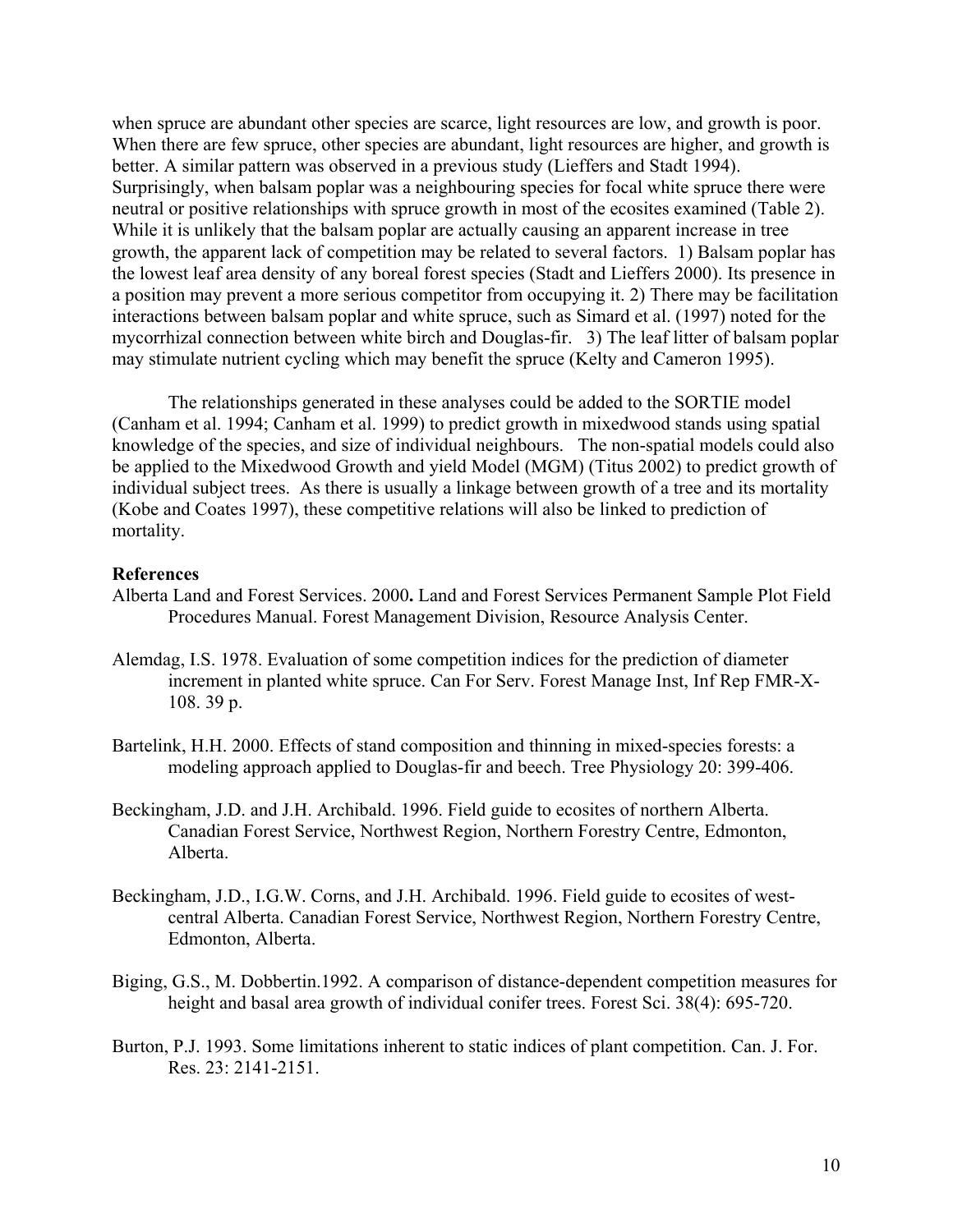- Canham, C.D., Finzi, A.C., Pacala, S.W. and Burbank, D.H., 1994. Causes and consequences of resource heterogeneity in forests: interspecific variation in light transmission by canopy trees. Can. J. For. Res. 24, 337-349.
- Canham, C.D., K.D. Coates, P. Bartemucci and S. Quaglia. 1999. Measurement and modeling of spatially explicit variation in light transmission through interior cedar-hemlock forests of British Columbia. Canadian Journal of Forest Research 29: 1775-1783.
- Connell, J.H., Apparent versus "Real" Competition in Plants. P. 9-26. in Perspectives on Plant Competition. Grace, J.B. and D. Tilman (eds.). Academic Press, San Diego CA.
- Constabel. A.C., 1995. Light Transmission Through Boreal Mixedwood Stands. MSc Thesis, University of Alberta.
- Cornell, J.A., and R.D. Berger. 1987. Factors that influence the value of the coefficient of determination in simple linear and nonlinear regression models. Phytopathology 77: 63- 70.
- Groot, A. and D.W. Carlson. 1996. Influence of shelter on night temperatures, frost damage and bud break of white spruce seedlings. Can. J. For. Res. 26: 1531-1538
- Hegyi, F. 1974. A simulation model for managing jack pine stands. P. 74-90 in Growth models for tree and stand simulation, Fries, J. (ed.). Royal Coll. Of For., Stockholm, Sweden.
- Holmes, M.J. and D.D. Reed. 1991. Competition indices for mixed species northern hardwoods. Forest Sci. November 1991:1338-1349.
- Huang, S., S.J. Titus, T.W. Lakusta, R.J. Held. 1994. Ecologically-based individual tree heightdiameter models for major Alberta tree species. Alberta Environmental Protection Land and Forest Services Forest Management Division, Edmonton, Alberta, 27pp.
- Klinka, K., Q. Wang, G.J. Kayahara and R.E. Carter. 1992. Light-growth response relationships in Pacific silver fir (*Abies amabilis*) and subalpine fir (*Abies lasiocarpa*). Canadian Journal of Botany 70: 1919-1930.
- Kimmins, J.P., C. Caza, C. Messier, J. Karakatsoulis, K.A. Scoullar, M.J. Apps. 1990. FORCYTE and FORECAST: ecosystem-level management models with which to examine the yield, economic, energy and wildlife implication of vegetation management as a component of rotation-length silvicultural systems. FRDA Report, Canadian Forestry Service 109: 107-108.
- Kelty, M. and Cameron, I.R. 1995. Plot designs for the analysis of species interactions in mixed stands. Commonwealth Forestry Review 74:322-332.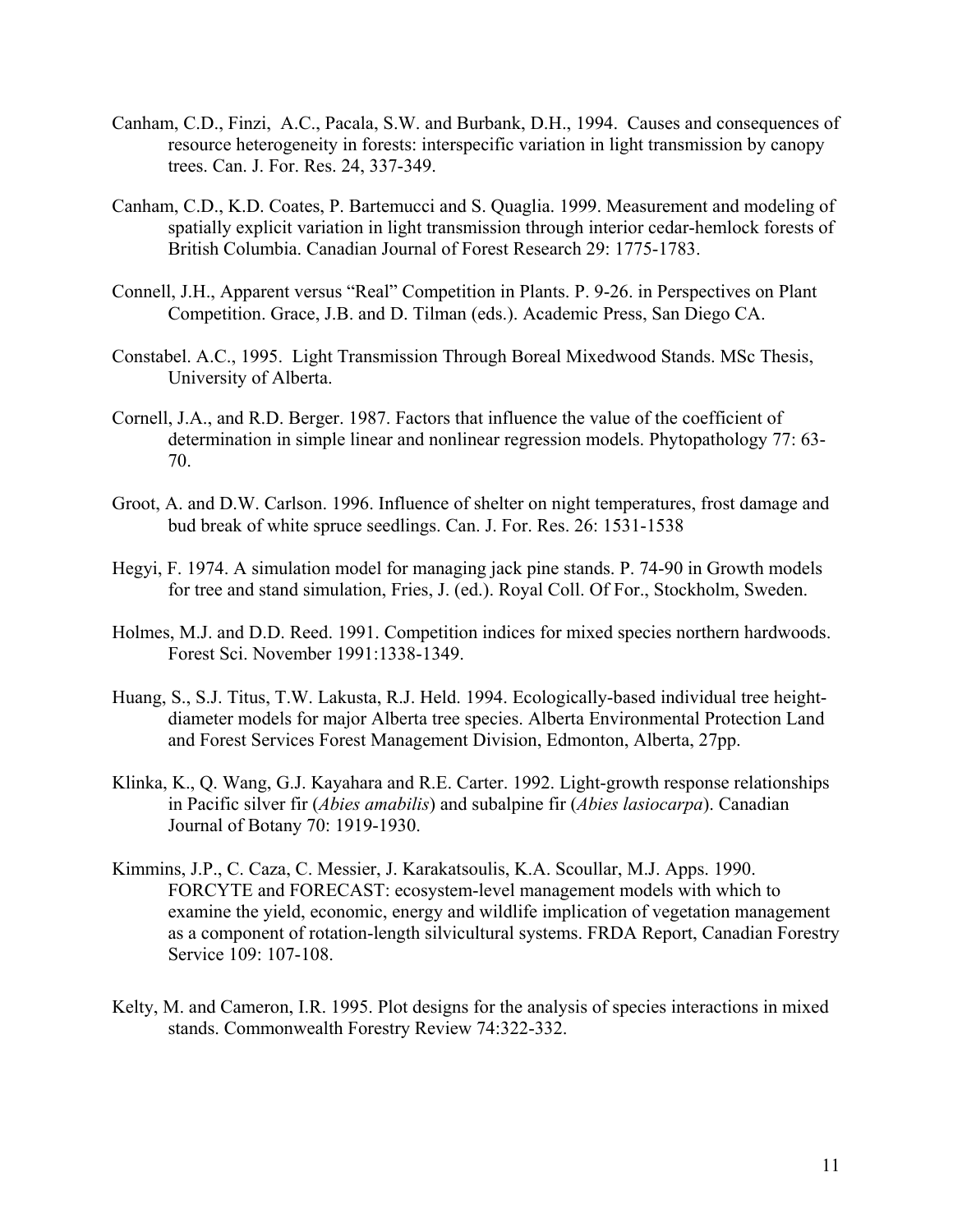- Kobe, R.K. and K.D. Coates. 1997. Models of sapling mortality as a function of growth to characterize interspecific variation in shade tolerance of eight trees species of northwestern British Columbia. Can. J. For. Res. 27: 2227-236.
- Lieffers, V.J., R.B. Macmillan, D. MacPherson, K. Branter and J.D. Stewart. 1996. Semi-natural and intensive silvicultural systems for the boreal mixedwood forest. For. Chron. 72: 286- 292.
- Lieffers, V.J. and Stadt, K.J., 1994. Growth of understory *Picea glauca*, *Calamagrostis canadensis*, and *Epilobium angustifolium* in relation to overstory light transmission. Can. J. For. Res. 24, 1193-1198.
- Lorimer, C.G. 1983. Tests of age-independent competition indices for individual trees in natural hardwood stands. Forest Ecology and Management, 6: 343-360.
- Martin G.L. and A. Ek. 1984. A comparison of competition measures and growth models for predicting plantation red pine diameter and height growth. Forest Sci.30(3):731-743.
- Messier, C., R. Doucet, J-C. Ruel, Y. Claveau, C. Kelly, and M.J. Lechowicz. 1999. Functional ecology of advance regeration in relation to light in boreal forests. Candian Journal of Forest Research 29: 812-823.
- Pacala, S.W., C.D. Canham and J.A. Silander. 1993. Forest models defined by field measurements: I. The design of a northeastern forest simulator. Can. J. For. Res. 23: 1980-1988.
- Pinno, B.D., V.J. Lieffers and K.J.Stadt. 2001. Measuring and modeling the crown and light transmission characteristics of juvenile aspen. Can. J. For. Res. 31:1930-1939.
- Robinson, A. P. and Ek, A.R. 2000. The consequences of hierarchy for modeling in forest ecosystems. Can. J. For. Res. 30: 1837-1846.
- SAS version 8.1. SAS Institute, Cary, N.C.
- Simard, S.W. Perry, D.A. , Jones, M.D., Myrold, D.D., Durall, D.M. and Molina,R. 1997. Net transfer of carbon between trees species with shared ectomycorrhizal fungi. Nature 388: 579-582.
- Stadt, K.J., V.J. Lieffers, J. Stewart. 1999. Crown characteristics of boreal conifers and application of the light model MIXLIGHT. Report submitted to Manning Diversified Trust Fund. 28pp.
- Stadt, K.J. and V.J. Lieffers. 2000. MIXLIGHT: A flexible light transmission model for mixedspecies forest stands. Agricultural and Forest Meteorology 102:235-252.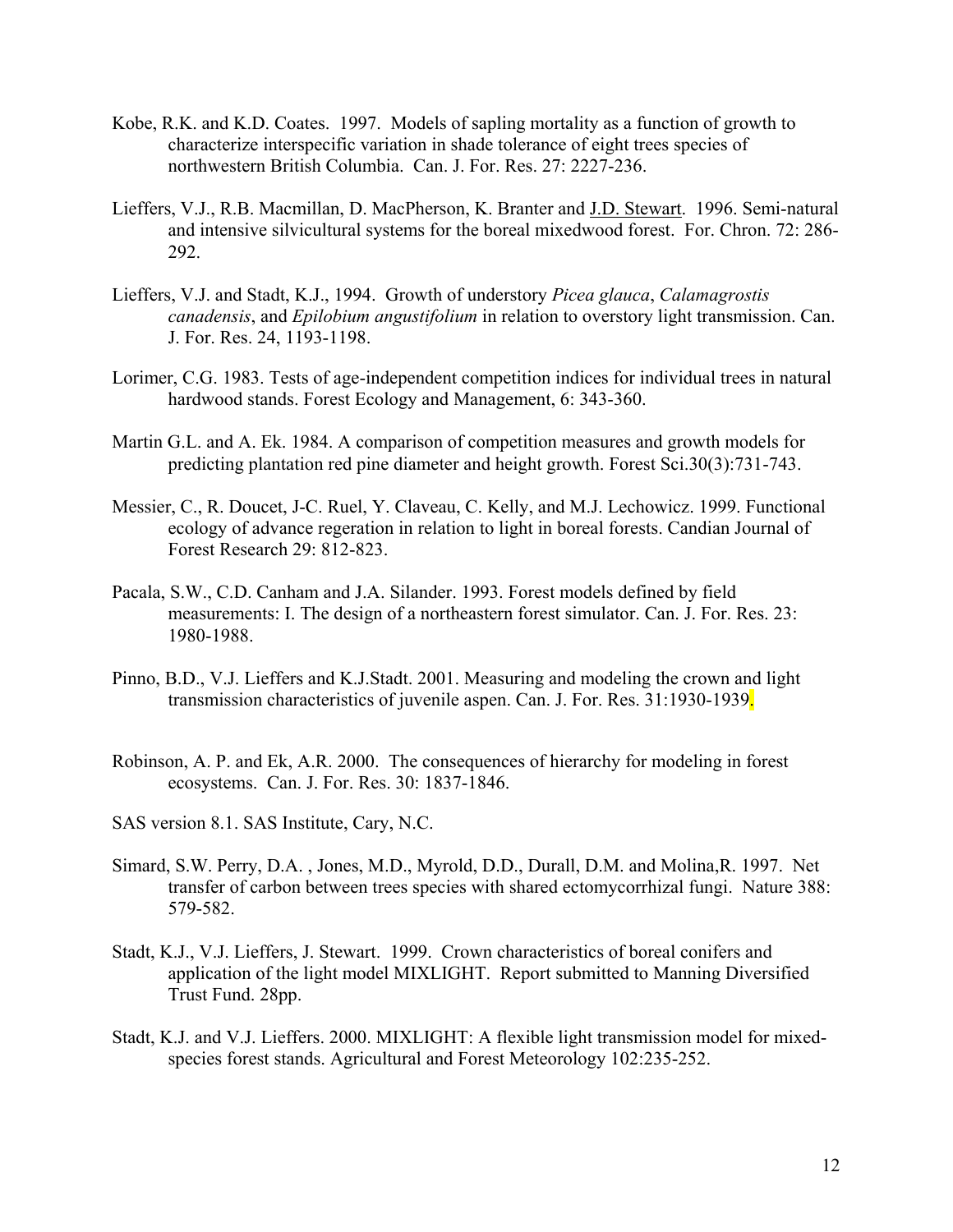- Titus, S.W. 2002. Description of Mixedwood Management Growth Model. http://www.rr.ualberta.ca/research/mgm/The%20Model/Description.htm
- Tomé, M., H.E. Burkhart. 1989. Distance-dependent competition measures for predicting growth of individual trees. Forest Sci. 35(3):816-831.
- Weiner, J. and Thomas S.C. 1986. Size variation in plant monocultures. Oikos 47:211-222.
- Wright. E.F., K.D. Coates, C.D. Canham, and P. Bartemucci. 1998. Species variability in growth response to light across a climatic in northwestern British Columbia. Can. J. For. Res. 28: 871-886.
- Zar, J. 1999. Biostatistical Analysis, 4th ed. Upper Saddle River, N.J.: Prentice Hall.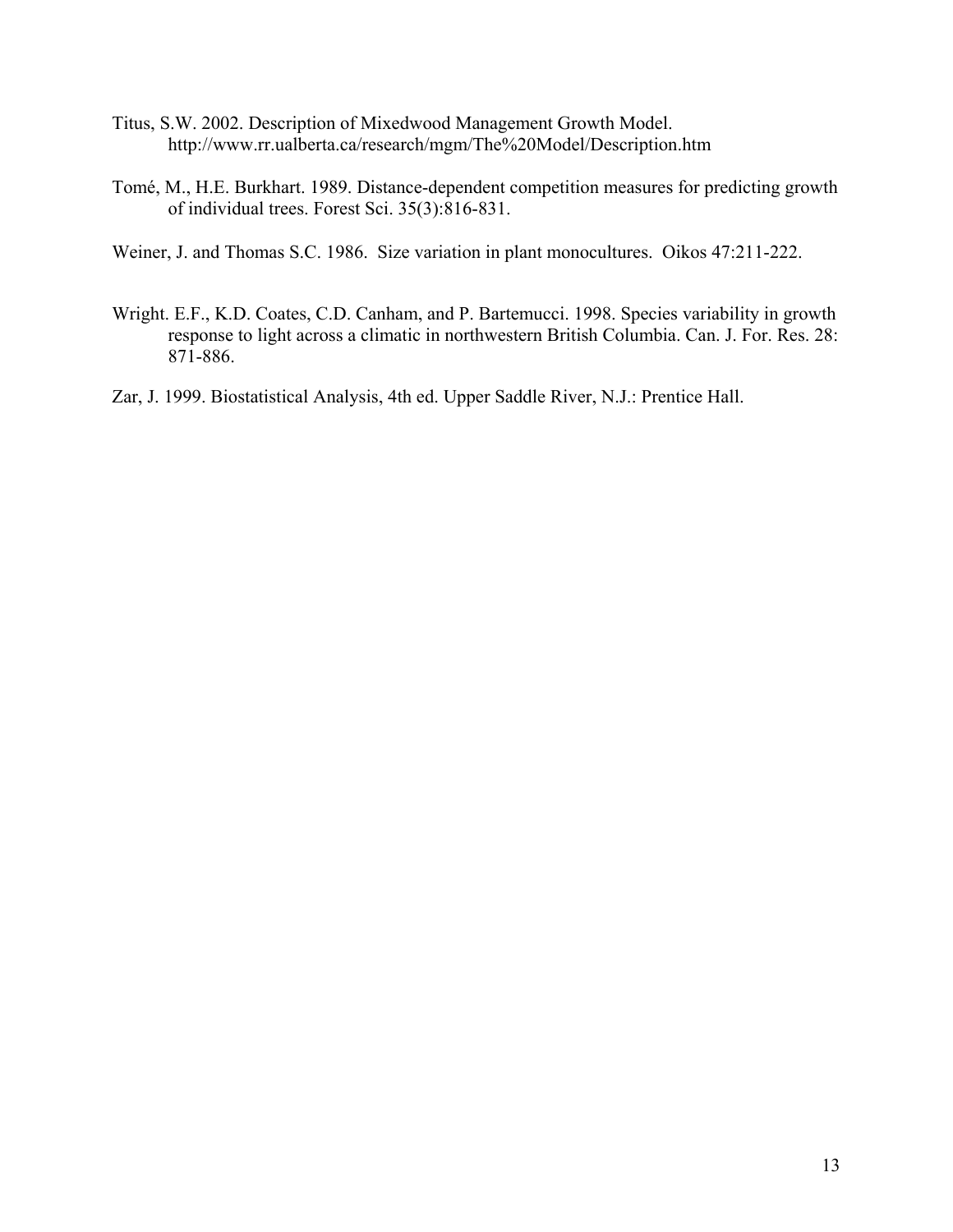| Type        | Index                                            | Abbreviation | Formula <sup>1, 2</sup>                                                                                                                                      |
|-------------|--------------------------------------------------|--------------|--------------------------------------------------------------------------------------------------------------------------------------------------------------|
| Non-spatial | Sum of                                           | <b>SDBH</b>  |                                                                                                                                                              |
|             | competitor                                       |              | $\sum_{j=1}^{n_i} DBH_{ij}$                                                                                                                                  |
|             | diameters                                        |              |                                                                                                                                                              |
|             | Basal area of                                    | <b>BAHA</b>  |                                                                                                                                                              |
|             | competitors                                      |              |                                                                                                                                                              |
|             |                                                  |              | $\frac{\sum_{j=1}^{n_i} [(DBH_{ij}/200)^2]}{plot\, area}$                                                                                                    |
|             | Competitor to                                    | <b>CFDBH</b> |                                                                                                                                                              |
|             | focus tree                                       |              |                                                                                                                                                              |
|             | diameter                                         |              |                                                                                                                                                              |
|             |                                                  |              | $\frac{\sum_{j=1}^{n_i} DBH_{ij}}{DBH_k}$                                                                                                                    |
|             | Competitor to                                    | <b>CFBA</b>  |                                                                                                                                                              |
|             | focus tree basal                                 |              | $\frac{\sum_{j=1}^{n_i} DBH_j^2}{DBH_k^2}$                                                                                                                   |
|             | area <sup>3</sup>                                |              |                                                                                                                                                              |
|             |                                                  |              |                                                                                                                                                              |
|             | Average to focus                                 | <b>AFDBH</b> | $\frac{\frac{1}{n_i}\sum_{j=1}^{n_i} DBH_{ij}}{DBH_k}$                                                                                                       |
|             | tree diameter                                    |              |                                                                                                                                                              |
|             |                                                  |              |                                                                                                                                                              |
|             |                                                  |              |                                                                                                                                                              |
|             | Average to focus<br>tree basal area <sup>3</sup> | <b>AFBA</b>  |                                                                                                                                                              |
|             |                                                  |              |                                                                                                                                                              |
|             |                                                  |              | $\frac{\frac{1}{n_i}\sum_{j=1}^{n_i} DBH_{ij}^2}{DBH_k^2}$                                                                                                   |
| Spatial     | Sum of                                           | <b>SDIS</b>  |                                                                                                                                                              |
|             | competitor                                       |              |                                                                                                                                                              |
|             | distances <sup>4</sup>                           |              | $\frac{\sum_{j=1}^{n_i} D_{ij}}{\sum_{j=1}^{n_i} \frac{1}{D_{ij}}}$                                                                                          |
|             | Sum of inverse                                   | <b>SIDIS</b> |                                                                                                                                                              |
|             | competitor                                       |              |                                                                                                                                                              |
|             | distances <sup>4</sup>                           |              |                                                                                                                                                              |
|             | Heygi $(1974)^4$                                 | Heygi        |                                                                                                                                                              |
|             |                                                  |              | $\sum_{j=1}^{n_i} \frac{DBH_{ij}}{DBH_k(D_{ij}+1)}$                                                                                                          |
|             | Martin-Ek                                        | MaEk         |                                                                                                                                                              |
|             | $(1984)^4$                                       |              |                                                                                                                                                              |
|             |                                                  |              | $\sum_{j=1}^{n_i} \left( \frac{DBH_{ij}}{DBH_k} \exp \left[ \frac{16 \times D_{ij}}{DBH_{ij} + DBH_k} \right] \right)$                                       |
|             | Alemdag $(1978)^4$                               | Alem         |                                                                                                                                                              |
|             |                                                  |              |                                                                                                                                                              |
|             |                                                  |              | $\sum_{j=1}^{n_i} \pi \left[ \frac{DBH_k \times D_{ij}}{DBH_k + DBH_{ij}} \right]^2 \left  \frac{DBH_{ij}/D_{ij}}{\sum_{i=1}^{n_i} DBH_{ij}/D_{ij}} \right $ |
|             |                                                  |              |                                                                                                                                                              |
|             |                                                  |              |                                                                                                                                                              |
|             | <b>MIXLIGHT</b>                                  | <b>MIXL</b>  | See text                                                                                                                                                     |
|             | (seasonal light<br>transmission to               |              |                                                                                                                                                              |
|             | tree apex)                                       |              |                                                                                                                                                              |

Table 1. Non-spatial and spatial competition indices used in this study.

 $\frac{1}{1}$  tree apex)  $\frac{1}{1}$  tree apex  $\frac{1}{1}$  trees  $\frac{1}{2}$  is the number of trees of species *i* in the plot or subplot, *j* is the competitor tree, and  $k$  is the focus tree<br><sup>2</sup>Focus tree not included as a competitor in calculations<br><sup>3</sup>For these size ratios, basal area and DBH<sup>2</sup> give the same result<br><sup>4</sup>Calculated using 8 m radius plot, centred on fo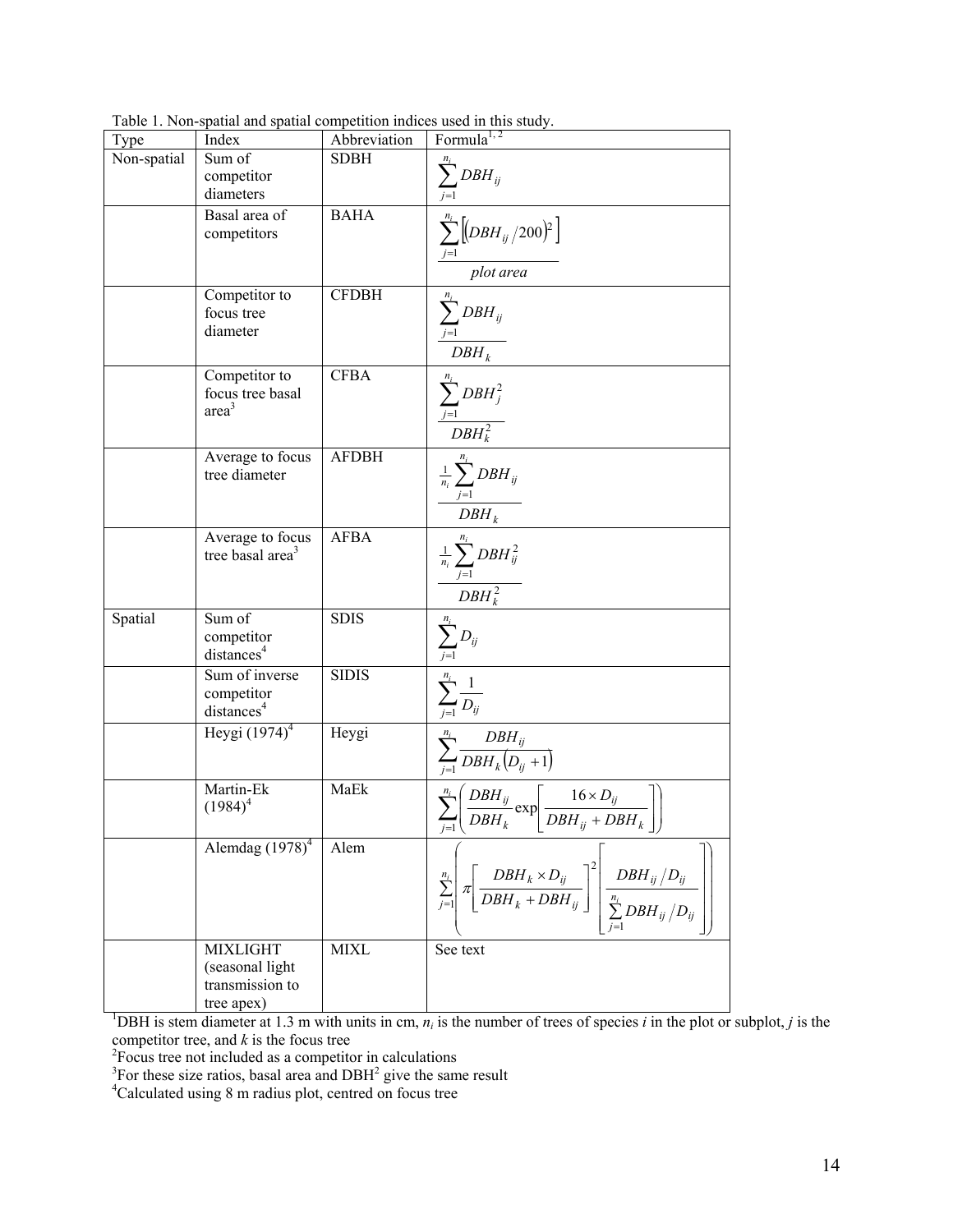|            |                | Density (stems/ha) |        | Basal area $(m^2/ha)$ |      |
|------------|----------------|--------------------|--------|-----------------------|------|
| Ecosite    | Species        | Min                | Max    | Min                   | Max  |
| <b>BMd</b> | Aspen          | 10.0               | 2530.0 | 0.5                   | 38.6 |
|            | Balsam poplar  | 9.9                | 1142.3 | 0.0                   | 23.8 |
|            | White spruce   | 4.9                | 7234.6 | 0.0                   | 44.4 |
| BMe        | Aspen          | 19.9               | 1720.0 | 1.2                   | 15.7 |
|            | Balsam poplar  | 44.5               | 710.0  | 2.3                   | 26.0 |
|            | White spruce   | 169.3              | 1270.0 | 2.5                   | 37.0 |
| LFe        | Aspen          | 9.9                | 1775.8 | 0.4                   | 39.5 |
|            | Balsam poplar  | 9.5                | 1248.5 | 0.1                   | 18.9 |
|            | Lodgepole pine | 9.9                | 2272.7 | 0.4                   | 41.5 |
|            | White spruce   | 4.9                | 3424.0 | 0.0                   | 58.1 |
| LFf        | Aspen          | 4.9                | 790.9  | 0.0                   | 27.0 |
|            | Balsam poplar  | 4.9                | 1532.4 | 0.0                   | 10.7 |
|            | Lodgepole pine | 4.9                | 4246.9 | 0.5                   | 40.7 |
|            | White spruce   | 4.9                | 1557.5 | 0.0                   | 46.3 |

Table 2. Density and basal area range by species and ecosite for subplots in the Alberta Forest Service PSP data set.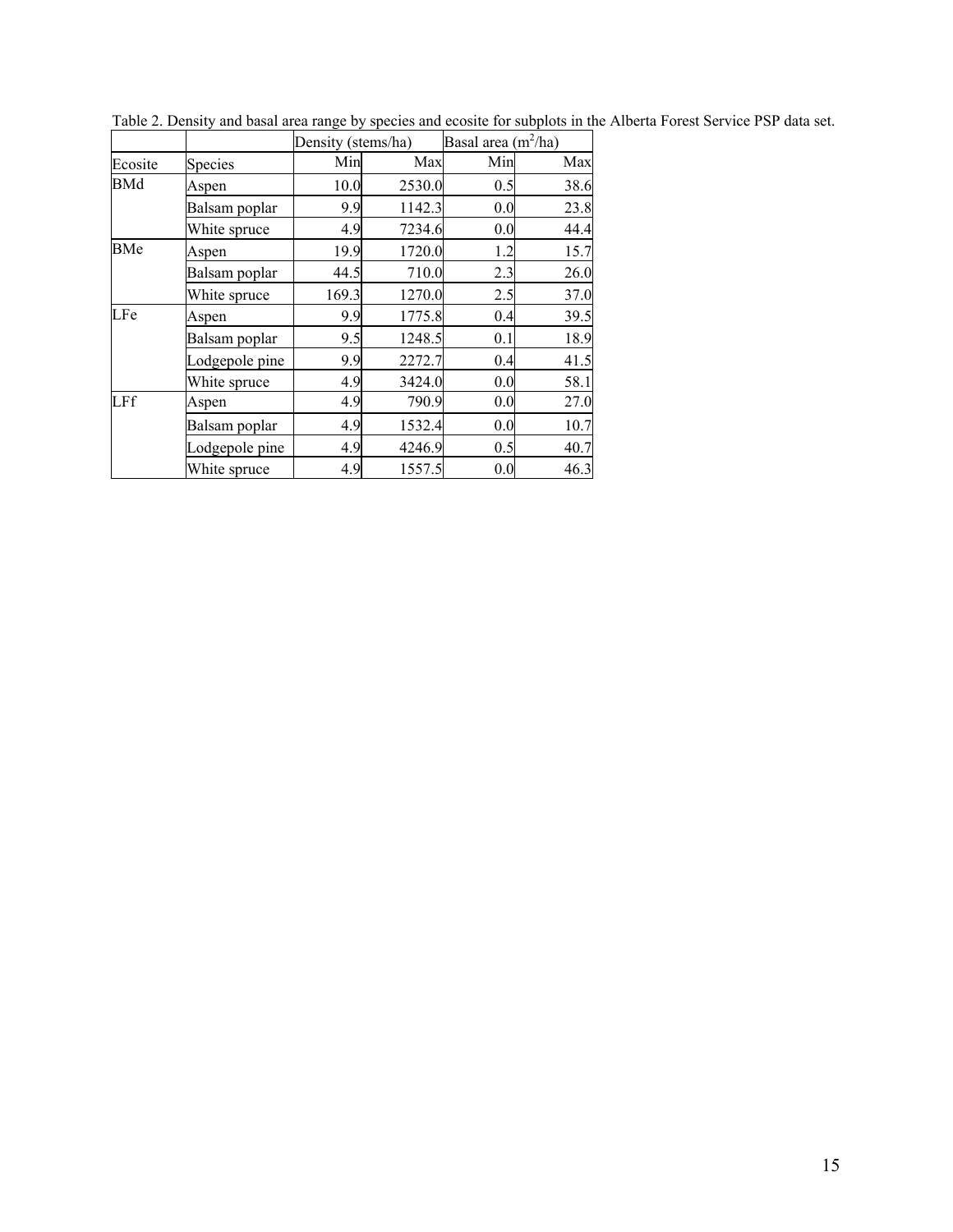|                |                | Number of   | Min     | Max  | Mean | <b>Standard</b> |
|----------------|----------------|-------------|---------|------|------|-----------------|
| <b>Ecosite</b> | <b>Species</b> | focus trees |         |      |      | deviation       |
| BMd            | Aspen          | 1090        | $-0.18$ | 0.80 | 0.18 | 0.12            |
|                | Balsam poplar  | 217         | $-0.18$ | 0.80 | 0.19 | 0.15            |
|                | White spruce   | 667         | $-0.17$ | 0.79 | 0.17 | 0.13            |
| BMe            | Aspen          | 101         | $-0.12$ | 0.80 | 0.26 | 0.16            |
|                | Balsam poplar  | 107         | $-0.08$ | 0.75 | 0.20 | 0.13            |
|                | White spruce   | 117         | $-0.18$ | 0.78 | 0.16 | 0.15            |
| LFe            | Aspen          | 679         | $-0.18$ | 0.70 | 0.15 | 0.12            |
|                | Balsam poplar  | 245         | $-0.13$ | 0.78 | 0.19 | 0.13            |
|                | Lodgepole pine | 641         | $-0.18$ | 0.69 | 0.12 | 0.10            |
|                | White spruce   | 428         | $-0.20$ | 0.80 | 0.18 | 0.15            |
| LFf            | Aspen          | 264         | $-0.17$ | 0.74 | 0.20 | 0.14            |
|                | Balsam poplar  | 222         | $-0.16$ | 0.76 | 0.23 | 0.15            |
|                | Lodgepole pine | 2000        | $-0.20$ | 0.69 | 0.13 | 0.09            |
|                | White spruce   | 387         | $-0.20$ | 0.80 | 0.17 | 0.15            |

Table 3. Annual diameter growth data by species and ecosite for the Alberta Forest Service PSP data used in this study.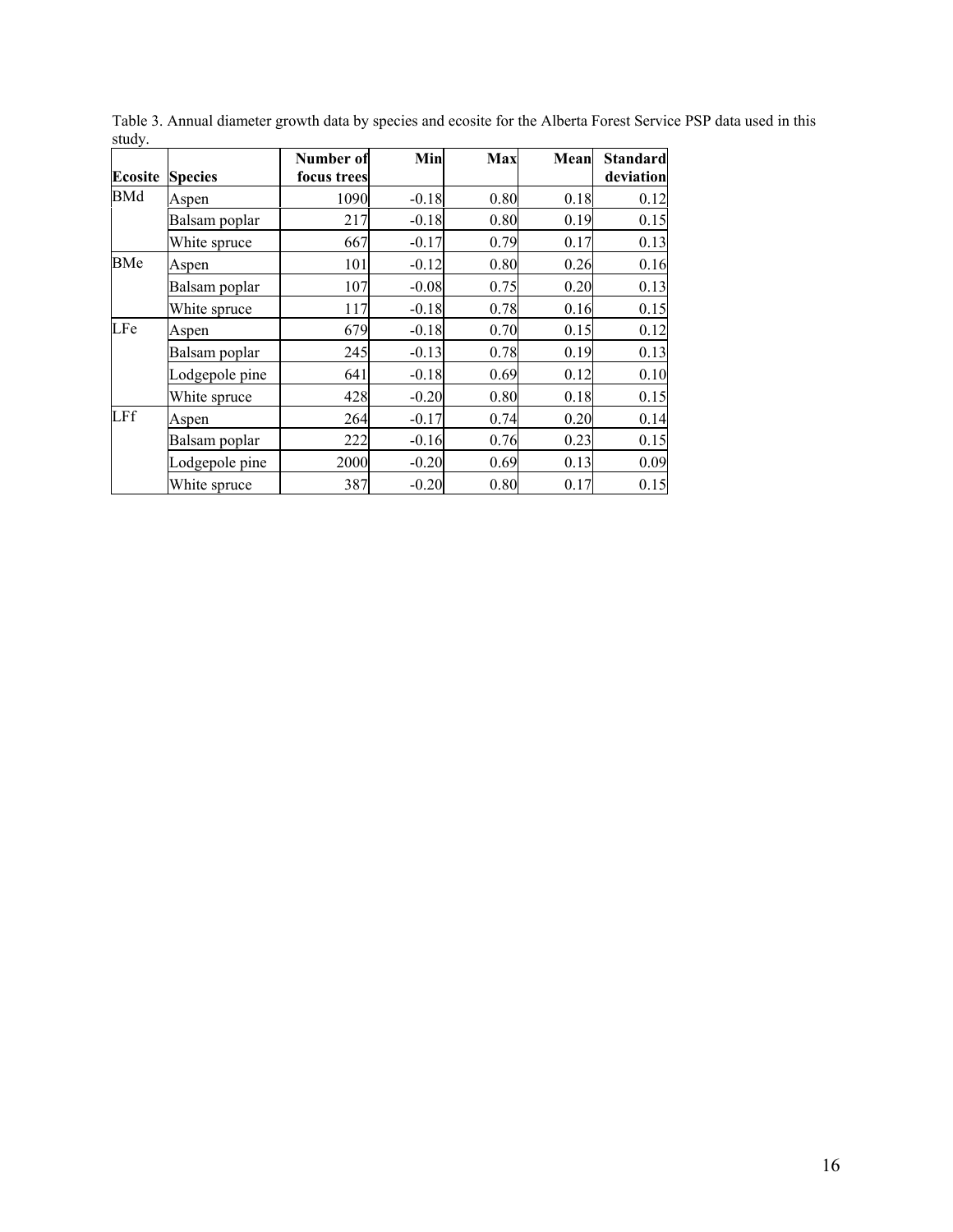| Ecosite    | <b>Focal Species</b> | Competition<br>Index | Intercept <sup>1</sup> | DBH <sup>1</sup> | Aspen <sup>1</sup> | <b>Balsam</b><br>poplar <sup>1</sup> | White<br>spruce <sup>1</sup> | Lodgepole<br>pine <sup>1</sup> | $R^2$ | <b>RMSE</b> | Regression<br><b>F</b> statistic |
|------------|----------------------|----------------------|------------------------|------------------|--------------------|--------------------------------------|------------------------------|--------------------------------|-------|-------------|----------------------------------|
| <b>BMd</b> | Aspen                | <b>BASA</b>          | 0.20955                | $+0.00262$       | $-0.00521$         | $-0.00036$ ns                        | $-0.00560$                   | $\blacksquare$                 | 0.17  | 0.108       | 56.1                             |
|            | Aspen                | Heygi                | 0.24155                | $+0.00108$ ns    | $-0.00877$         | $-0.01290$                           | $-0.02730$                   | $\overline{\phantom{a}}$       | 0.15  | 0.109       | 49.2                             |
|            | Balsam poplar        | <b>BASA</b>          | 0.20050                | $+0.00499$       | $-0.00756$         | $-0.00318$ ns                        | $-0.00746$                   | $\mathcal{L}$                  | 0.29  | 0.117       | 22.1                             |
|            | Balsam poplar        | Heygi                | 0.16294                | $+0.00441$       | $-0.01180$         | $-0.00957$                           | $-0.04020$                   | $\mathbb{L}$                   | 0.29  | 0.116       | 22.7                             |
|            | White spruce         | <b>BASA</b>          | 0.17587                | $+0.00333$       | $+0.00309$         | $+0.00886$                           | $-0.00551$                   | $\mathcal{L}$                  | 0.29  | 0.103       | 68.0                             |
|            | White spruce         | Heygi                | 0.19969                | $+0.00239$       | $+0.01300$         | $+0.00960$ ns                        | $-0.01990$                   | $\blacksquare$                 | 0.37  | 0.097       | 98.4                             |
| <b>BMe</b> | Aspen                | <b>BASA</b>          | 0.41512                | $-0.00240$       | $-0.01370$         | $-0.01010$                           | $-0.00383$                   | $\blacksquare$                 | 0.46  | 0.098       | 20.7                             |
|            | Aspen                | Heygi                | 0.40165                | $-0.00338$ ns    | $-0.01240$         | $-0.02210$                           | $-0.02690$                   | $\overline{\phantom{a}}$       | 0.24  | 0.117       | 7.7                              |
|            | Balsam poplar        | <b>BASA</b>          | 0.21069                | $+0.00241$ ns    | $-0.00170$ ns      | $-0.00128$ ns                        | $-0.00610$                   | $\sim$                         | 0.18  | 0.116       | 5.5                              |
|            | Balsam poplar        | Heygi                | 0.30778                | $-0.00002$ ns    | $-0.01230$ ns      | $-0.02630$                           | $-0.02800$                   | $\overline{\phantom{a}}$       | 0.26  | 0.110       | 8.7                              |
|            | White spruce         | <b>BASA</b>          | 0.03470 ns             | $+0.00500$       | $+0.01070$         | $+0.00071$ ns                        | $-0.00065$ ns                |                                | 0.27  | 0.103       | 10.6                             |
|            | White spruce         | Heygi                | 0.22220                | $+0.00115$ ns    | $+0.00497$ ns      | $-0.00499$ ns                        | $-0.02400$                   | $\overline{\phantom{a}}$       | 0.40  | 0.095       | 18.9                             |
| LFe        | Aspen                | <b>BASA</b>          | 0.14881                | $+0.00440$       | $-0.00283$         | $-0.00972$                           | $-0.00673$                   | $-0.00370$                     | 0.32  | 0.084       | 62.0                             |
|            | Aspen                | Heygi                | 0.05680                | $+0.00580$       | $-0.00135$ ns      | $+0.07680$                           | $-0.01310$                   | $-0.00380$ ns                  | 0.26  | 0.088       | 46.4                             |
|            | Balsam poplar        | <b>BASA</b>          | 0.11728                | $+0.00504$       | $+0.00021$ ns      | $+0.00052$ ns                        | $-0.00519$ ns                | $-0.00098$ ns                  | 0.09  | 0.103       | 4.6                              |
|            | Balsam poplar        | Heygi                | 0.17217                | $+0.00337$       | $-0.01560$         | $-0.00370$ ns                        | $-0.02840$ ns                | $-0.00937$ ns                  | 0.14  | 0.100       | 7.6                              |
|            | Lodgepole pine       | <b>BASA</b>          | 0.19112                | $+0.00149$ ns    | $-0.00425$         | $-0.00394$                           | $-0.00931$                   | $-0.00329$                     | 0.22  | 0.087       | 35.2                             |
|            | Lodgepole pine       | Heygi                | 0.13089                | $+0.00332$       | $-0.01740$         | $-0.01500$                           | $-0.06740$                   | $-0.00635$                     | 0.19  | 0.088       | 30.2                             |
|            | White spruce         | <b>BASA</b>          | 0.19659                | $+0.00400$       | $-0.00250$         | $+0.00559$ ns                        | $-0.00499$                   | $-0.00083$ ns                  | 0.34  | 0.115       | 44.3                             |
|            | White spruce         | Heygi                | 0.21639                | $+0.00313$       | $-0.00986$         | $+0.02450$                           | $-0.02010$                   | $-0.00439$ ns                  | 0.43  | 0.110       | 62.9                             |
| <b>LFf</b> | Aspen                | <b>BASA</b>          | 0.26586                | $+0.00233$       | $-0.00579$         | $-0.00534$ ns                        | $-0.01010$                   | $-0.00265$ ns                  | 0.25  | 0.119       | 17.6                             |
|            | Aspen                | Heygi                | 0.19572                | $+0.00346$       | $-0.00492$ ns      | $-0.00901$ ns                        | $-0.04610$                   | $-0.00557$ ns                  | 0.13  | 0.128       | 7.8                              |
|            | Balsam poplar        | <b>BASA</b>          | 0.37396                | $-0.00025$ ns    | $-0.00672$         | $-0.00491$                           | $-0.00823$                   | $-0.00504$                     | 0.13  | 0.133       | 6.4                              |
|            | Balsam poplar        | Heygi                | 0.33580                | $+0.00010$ ns    | $-0.03510$         | $-0.01100$                           | $-0.05590$                   | $-0.04600$                     | 0.18  | 0.129       | 9.6                              |
|            | Lodgepole pine       | <b>BASA</b>          | 0.16269                | $+0.00257$       | $+0.00036$ ns      | $-0.00393$ ns                        | $-0.00642$                   | $-0.00361$                     | 0.23  | 0.082       | 116.0                            |
|            | Lodgepole pine       | Heygi                | 0.10100                | $+0.00415$       | $-0.01950$         | $-0.08040$                           | $-0.02320$                   | $-0.00584$                     | 0.17  | 0.084       | 82.6                             |
|            | White spruce         | <b>BASA</b>          | 0.12700                | $+0.00433$       | $-0.00304$         | $+0.00118$ ns                        | $-0.00275$                   | $-0.00007$ ns                  | 0.25  | 0.107       | 25.1                             |
|            | White spruce         | Heygi                | 0.10700                | $+0.00475$       | $-0.01720$         | $+0.00091$ ns                        | $-0.00849$                   | $+0.00212$ ns                  | 0.28  | 0.105       | 29.9                             |

Table 2. Regression coefficients and statistics for one nonspatial (basal area) and one spatial (Heygi's) competition index. Dependent value is annual diameter increment.

ns denotes not significant (P>0.05) under the null hypothesis that this coefficient equals zero.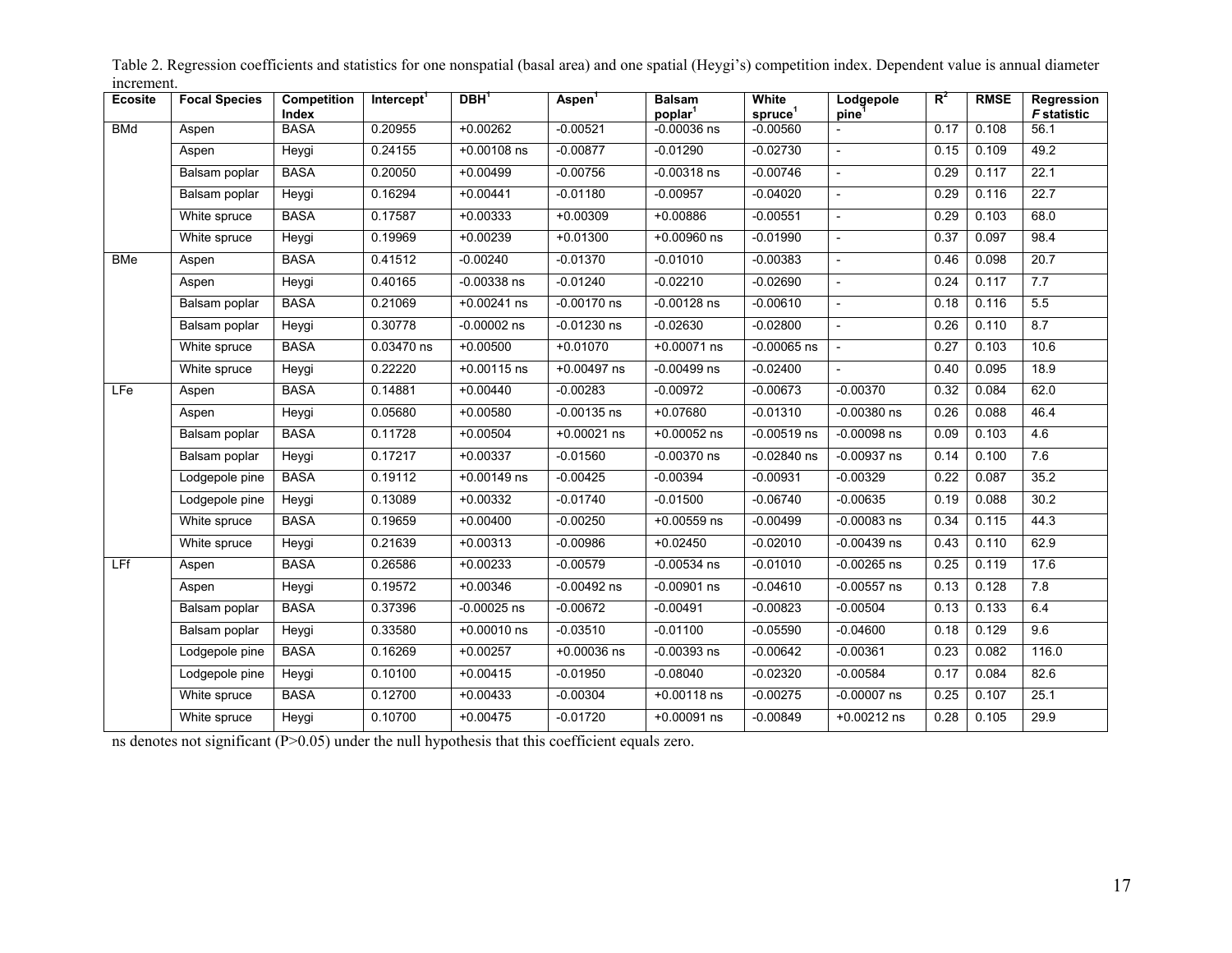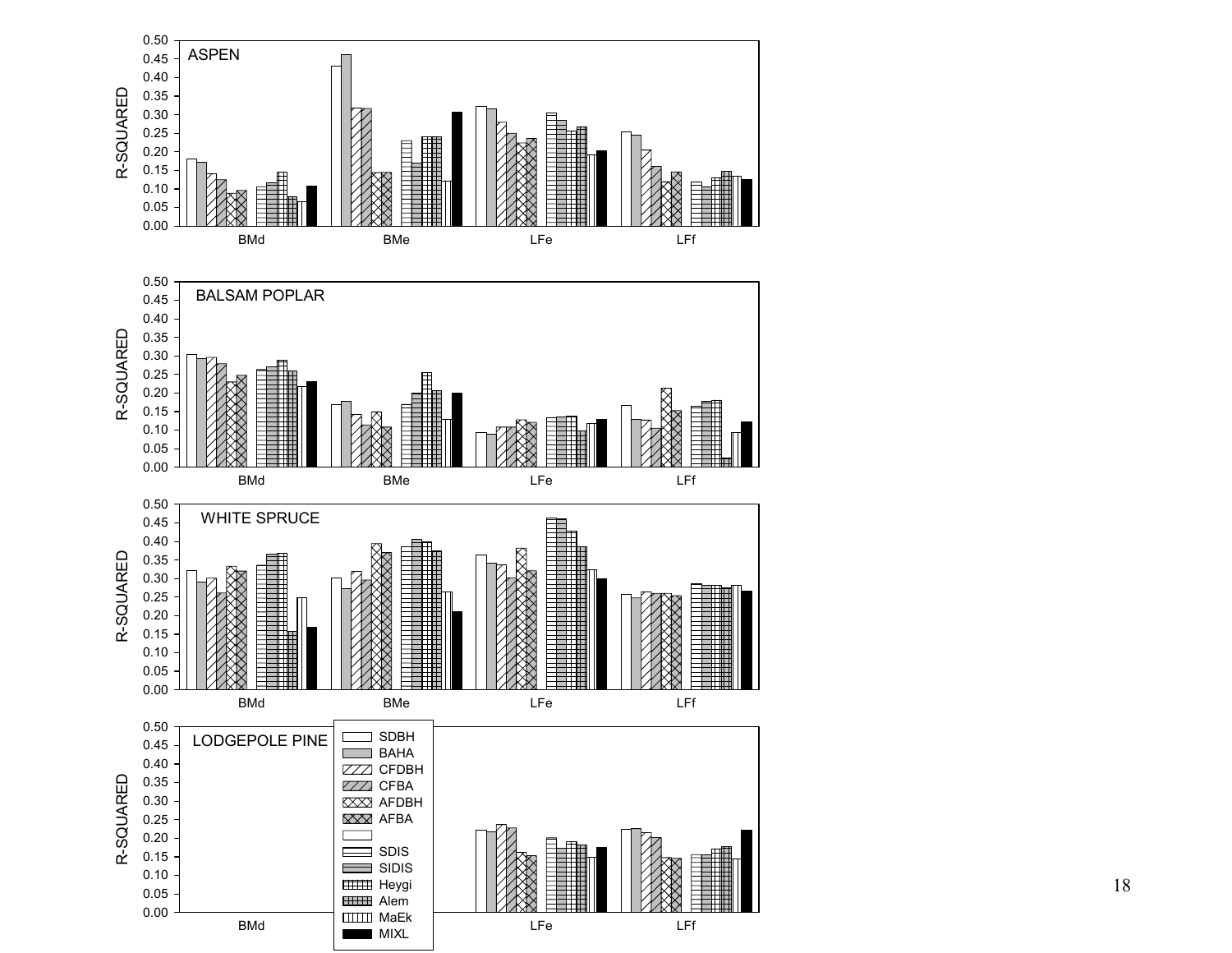Figure 1 Correlation coefficient of multiple regression models (see Eq 1.) for four different focal species surrounded by mixtures of competitor species. The caption code shows the six non spatial and six spatial competition indices tested (see Table 1), in the various versions of Eq. 1.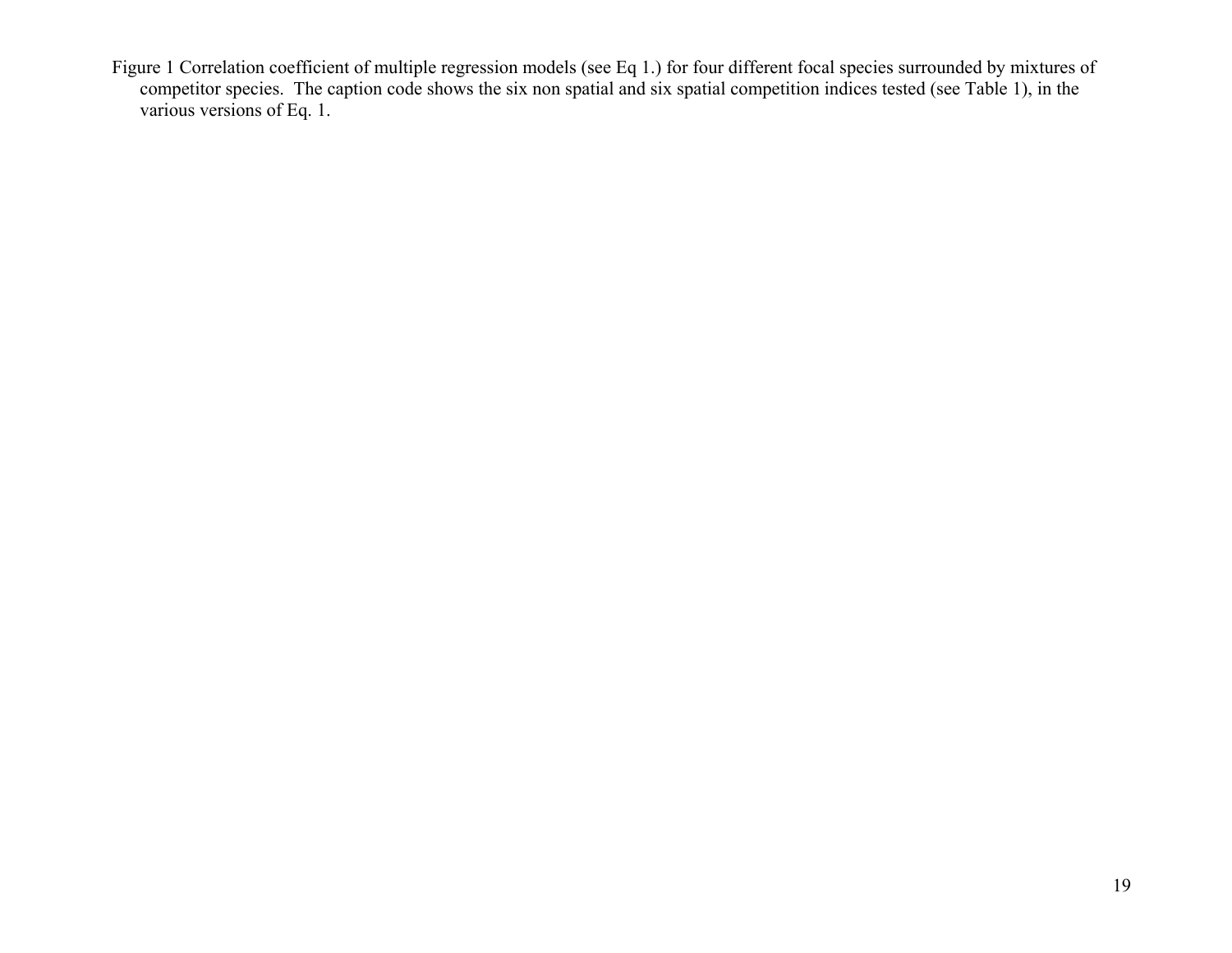Appendix 1. List of regression coefficients and statistics by focus species and ecosite for all models tested.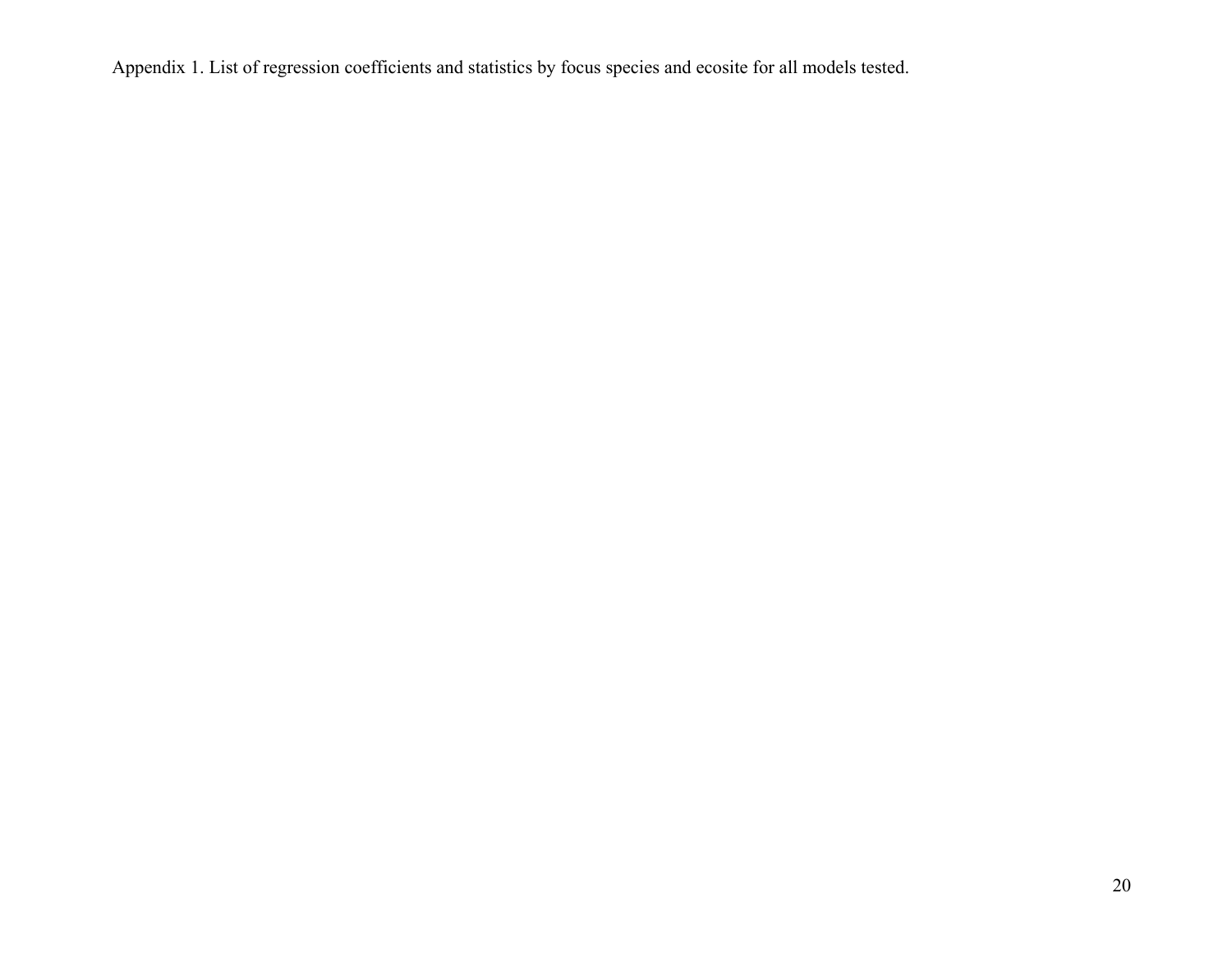| <b>ECOSITE SPECIES</b> |                       | <b>DATUM</b>            | <b>CI</b>   | Intercept   | <b>DBH</b>  | <b>ASPEN</b>             | <b>POPLAR</b>                            | <b>SPRUCE</b>          | <b>PINE</b>                  | Light                    | $R^2$        | <b>RMSE</b>                    | F-Value      |
|------------------------|-----------------------|-------------------------|-------------|-------------|-------------|--------------------------|------------------------------------------|------------------------|------------------------------|--------------------------|--------------|--------------------------------|--------------|
| <b>BMd</b>             | <b>ASPEN</b>          | <b>COEFF</b>            | <b>DIAM</b> | 0.2628      | 1.00E-04    | $-2.11E-04$              | $-1.68E - 04$                            | $-3.42E - 04$          |                              |                          | 0.18         | 0.107                          | 59.80        |
| <b>BMd</b>             | <b>ASPEN</b>          | <b>SE</b>               | <b>DIAM</b> | 1.44E-02    | 5.90E-04    | 1.88E-05                 | 7.07E-05                                 | 3.83E-05               | $\blacksquare$               | $\sim$                   |              |                                |              |
| <b>BMd</b>             | <b>ASPEN</b>          | SIG                     | <b>DIAM</b> | < 0.0001    | 0.865       | < 0.0001                 | 0.0174                                   | < 0.0001               | $\overline{\phantom{a}}$     |                          |              |                                | < 0.0001     |
| <b>BMd</b>             | <b>ASPEN</b>          | <b>COEFF</b>            | <b>BASA</b> | 0.20955     | 0.00262     | $-0.00521$               | $-0.00036$                               | $-0.00560$             | $\overline{\phantom{a}}$     | $\blacksquare$           | 0.17         | 0.108                          | 56.1         |
| <b>BMd</b>             | <b>ASPEN</b>          | <b>SE</b>               | <b>BASA</b> | 1.18E-02    | 5.12E-04    | 4.85E-04                 | 1.65E-03                                 | 7.13E-04               | $\overline{\phantom{a}}$     |                          |              |                                |              |
| <b>BMd</b>             | <b>ASPEN</b>          | SIG                     | <b>BASA</b> | < 0.0001    | < 0.0001    | < 0.0001                 | 0.827                                    | < 0.0001               | $\overline{\phantom{a}}$     | $\overline{\phantom{a}}$ |              |                                | < 0.0001     |
| <b>BMd</b>             | <b>ASPEN</b>          | <b>COEFF</b>            | <b>CFDI</b> | 0.25577     | $-6.58E-04$ | $-1.97E-03$              | $-2.01E-03$                              | $-3.32E-03$            | $\overline{\phantom{a}}$     |                          | 0.14         | 0.110                          | 44.30        |
| <b>BMd</b>             | <b>ASPEN</b>          | <b>SE</b>               | <b>CFDI</b> | 1.53E-02    | 6.59E-04    | 2.08E-04                 | 8.41E-04                                 | 5.35E-04               | $\blacksquare$               | $\blacksquare$           |              |                                |              |
| <b>BMd</b>             | <b>ASPEN</b>          | SIG                     | <b>CFDI</b> | < 0.0001    | 3.18E-01    | < 0.0001                 | 1.72E-02                                 | < 0.0001               | $\overline{\phantom{a}}$     | $\blacksquare$           |              |                                | < 0.0001     |
| <b>BMd</b>             | <b>ASPEN</b>          | <b>COEFF</b>            | <b>CFBA</b> | 0.23508     | $-1.17E-04$ | $-1.28E-03$              | $-5.48E-04$                              | $-7.39E - 04$          | $\overline{\phantom{a}}$     | $\overline{\phantom{a}}$ | 0.13         | 0.111                          | 38.40        |
| <b>BMd</b>             | <b>ASPEN</b>          | <b>SE</b>               | <b>CFBA</b> | 1.45E-02    | 6.43E-04    | 1.38E-04                 | 4.83E-04                                 | 2.31E-04               | $\overline{\phantom{a}}$     | $\overline{\phantom{a}}$ |              |                                |              |
| <b>BMd</b>             | <b>ASPEN</b>          | SIG                     | <b>CFBA</b> | < 0.0001    | 8.56E-01    | < 0.0001                 | 2.57E-01                                 | $\overline{1}$ .40E-03 | $\overline{\phantom{a}}$     | $\overline{\phantom{a}}$ |              |                                | < 0.0001     |
| <b>BMd</b>             | <b>ASPEN</b>          | <b>COEFF</b>            | <b>AFDI</b> | 0.15151     | 3.31E-03    | $-1.57E-06$              | $-1.18E-05$                              | $-1.99E-05$            | $\overline{\phantom{a}}$     |                          | 0.09         | 0.113                          | 26.10        |
| <b>BMd</b>             | <b>ASPEN</b>          | <b>SE</b>               | <b>AFDI</b> | 1.49E-02    | 6.32E-04    | 9.69E-07                 | 8.51E-06                                 | 2.97E-06               | $\overline{\phantom{a}}$     | $\overline{\phantom{a}}$ |              |                                |              |
| <b>BMd</b>             | <b>ASPEN</b>          | <b>SIG</b>              | <b>AFDI</b> | < 0.0001    | < 0.0001    | 1.04E-01                 | 1.65E-01                                 | < 0.0001               | $\overline{\phantom{a}}$     | $\overline{a}$           |              |                                | < 0.0001     |
| <b>BMd</b>             | <b>ASPEN</b>          | <b>COEFF</b>            | <b>AFBA</b> | 0.19163     | 1.74E-03    | $-1.22E-05$              | $-3.40E - 05$                            | $-5.42E-05$            | $\overline{\phantom{a}}$     |                          | 0.10         | 0.113                          | 28.70        |
| <b>BMd</b>             | <b>ASPEN</b>          | <b>SE</b>               | <b>AFBA</b> | 1.52E-02    | 6.54E-04    | 2.54E-06                 | 2.01E-05                                 | 7.74E-06               | $\overline{\phantom{0}}$     | $\overline{\phantom{a}}$ |              |                                |              |
| <b>BMd</b>             | <b>ASPEN</b>          | SIG                     | <b>AFBA</b> | < 0.0001    | 8.00E-03    | < 0.0001                 | 9.06E-02                                 | < 0.0001               | $\overline{\phantom{a}}$     |                          |              |                                | < 0.0001     |
| <b>BMd</b>             | <b>ASPEN</b>          | <b>COEFF</b>            | <b>DIST</b> | 1.16E-01    | 4.85E-03    | 7.80E-05                 | $-2.25E-04$                              | $-8.11E-04$            | $\overline{\phantom{a}}$     |                          | 1.06E-01     | 1.12E-01                       | $3.44E + 01$ |
| <b>BMd</b>             | <b>ASPEN</b>          | <b>SE</b>               | <b>DIST</b> | 1.60E-02    | 5.84E-04    | 6.74E-05                 | 2.00E-04                                 | 1.14E-04               | $\qquad \qquad \blacksquare$ |                          |              |                                |              |
| <b>BMd</b>             | <b>ASPEN</b>          | $\overline{\text{SIG}}$ | <b>DIST</b> | < 0.0001    | < 0.0001    | 0.2472                   | 0.2603                                   | < 0.0001               |                              |                          |              |                                | < 0.0001     |
| <b>BMd</b>             | <b>ASPEN</b>          | <b>COEFF</b>            | <b>INDS</b> | 0.14602     | 4.20E-03    | $-1.66E-03$              | $-7.83E-03$                              | $-2.25E-02$            |                              |                          | $1.17E - 01$ | 1.11E-01                       | 3.85E+01     |
| <b>BMd</b>             | <b>ASPEN</b>          | SE                      | <b>INDS</b> | 1.49E-02    | $5.62E-04$  | 1.26E-03                 | 4.00E-03                                 | $2.51E-03$             | $\overline{\phantom{a}}$     | $\blacksquare$           |              |                                |              |
| <b>BMd</b>             | <b>ASPEN</b>          | $\overline{\text{SIG}}$ | <b>INDS</b> | < 0.0001    | < 0.0001    | 1.88E-01                 | 5.06E-02                                 | < 0.0001               |                              |                          |              |                                | < 0.0001     |
| <b>BMd</b>             | <b>ASPEN</b>          | <b>COEFF</b>            | Heygi       | 0.24155     | 0.00108     | $-0.00877$               | $-0.01290$                               | $-0.02730$             |                              |                          | 0.15         | 0.109                          | 49.2         |
| <b>BMd</b>             | <b>ASPEN</b>          | SE                      | Heygi       | 1.70E-02    | 6.29E-04    | 1.25E-03                 | 3.51E-03                                 | 2.53E-03               |                              |                          |              |                                |              |
| <b>BMd</b>             | <b>ASPEN</b>          | SIG                     | Heygi       | < 0.0001    | 0.086       | < 0.0001                 | 0.000                                    | < 0.0001               |                              |                          |              |                                | < 0.0001     |
| <b>BMd</b>             | <b>ASPEN</b>          | <b>COEFF</b>            | Ma-Ek       | 1.35E-01    | 3.55E-03    | 2.46E-06                 | $-4.24E-05$                              | $-3.29E - 05$          | $\overline{\phantom{a}}$     |                          | 6.49E-02     | $1.14E-01$                     | $2.01E+01$   |
| <b>BMd</b>             | <b>ASPEN</b>          | <b>SE</b>               | Ma-Ek       | 1.40E-02    | $6.53E-04$  | 2.65E-06                 | 1.21E-05                                 | 1.38E-05               | $\overline{\phantom{a}}$     |                          |              |                                |              |
| <b>BMd</b>             | <b>ASPEN</b>          | $\overline{\text{SIG}}$ | Ma-Ek       | < 0.0001    | < 0.0001    | 3.55E-01                 | 5.00E-04                                 | 1.72E-02               | $\overline{\phantom{0}}$     |                          |              |                                | < 0.0001     |
| <b>BMd</b>             | <b>ASPEN</b>          | <b>COEFF</b>            | Alemdag     | 9.79E-02    | 3.31E-03    | 2.32E-03                 | 3.08E-04                                 | $-5.89E - 04$          | $\overline{\phantom{a}}$     |                          | 7.80E-03     | 1.14E-01                       | 2.44E+01     |
| <b>BMd</b>             | <b>ASPEN</b>          | <b>SE</b>               | Alemdag     | 1.03E-02    | 5.24E-04    | 4.54E-04                 | 2.04E-04                                 | 2.44E-04               | $\blacksquare$               | $\blacksquare$           |              |                                |              |
| <b>BMd</b>             | <b>ASPEN</b>          | SIG                     | Alemdag     | < 0.0001    | < 0.0001    | < 0.0001                 | 1.32E-01                                 | 1.58E-02               | $\overline{\phantom{a}}$     |                          |              |                                | < 0.0001     |
| <b>BMd</b>             | <b>ASPEN</b>          | <b>COEFF</b>            | Mixlight    | $-1.28E-03$ | 2.32E-03    | $\overline{\phantom{a}}$ |                                          |                        | $\overline{\phantom{a}}$     | 1.72E-03                 | 0.1079       | 0.1116                         | 7.02E+01     |
| <b>BMd</b>             | <b>ASPEN</b>          | <b>SE</b>               | Mixlight    | 1.69E-02    | 5.22E-04    | $\overline{\phantom{a}}$ |                                          |                        | $\overline{\phantom{a}}$     | 2.01E-04                 |              |                                |              |
| <b>BMd</b>             | <b>ASPEN</b>          | $\overline{\text{SIG}}$ | Mixlight    | 9.40E-01    | < 0.0001    |                          |                                          |                        | $\blacksquare$               | < 0.0001                 |              |                                | < 0.0001     |
| <b>BMd</b>             | <b>BALSAM POPLAR</b>  | <b>COEFF</b>            | <b>DIAM</b> | 0.23994     |             |                          | $2.65E-03$ -2.59E-04 -2.02E-04 -4.17E-04 |                        | $\blacksquare$               |                          |              | 3.05E-01   1.16E-01   2.33E+01 |              |
| <b>BMd</b>             | <b>BALSAM POPLAR</b>  | SE                      | <b>DIAM</b> | 4.57E-02    | 1.58E-03    | 5.28E-05                 | 7.36E-05                                 | 9.05E-05               | $\overline{\phantom{a}}$     | $\blacksquare$           |              |                                |              |
| <b>BMd</b>             | <b>BALSAM POPLAR</b>  | <b>SIG</b>              | <b>DIAM</b> | < 0.0001    | 0.094       | < 0.0001                 | 0.0067                                   | < 0.0001               | $\blacksquare$               | $\blacksquare$           |              |                                | < 0.0001     |
| <b>BMd</b>             | <b>BALSAM POPLAR</b>  | <b>COEFF</b>            | <b>BASA</b> | 0.20050     | 0.00499     | $-0.00756$               | $-0.00318$                               | $-0.00746$             | $\blacksquare$               | $\blacksquare$           | 0.29         | 0.117                          | 22.1         |
| <b>BMd</b>             | <b>BALSAM POPLAR</b>  | SE                      | <b>BASA</b> | 4.45E-02    | 1.37E-03    | 1.72E-03                 | 1.62E-03                                 | 1.63E-03               | $\blacksquare$               | $\blacksquare$           |              |                                |              |
| <b>BMd</b>             | <b>IBALSAM POPLAR</b> | SIG                     | <b>BASA</b> | < 0.0001    | 0.000       | < 0.0001                 | 0.051                                    | < 0.0001               | $\blacksquare$               | $\blacksquare$           |              |                                | < 0.0001     |
| <b>BMd</b>             | <b>BALSAM POPLAR</b>  | <b>COEFF</b>            | <b>CFDI</b> | 0.24298     | 1.51E-03    | $-2.50E-03$              | $-2.80E-03$                              | $-6.50E-03$            | $\blacksquare$               | $\blacksquare$           | 2.96E-01     | 1.17E-01                       | 2.22E+01     |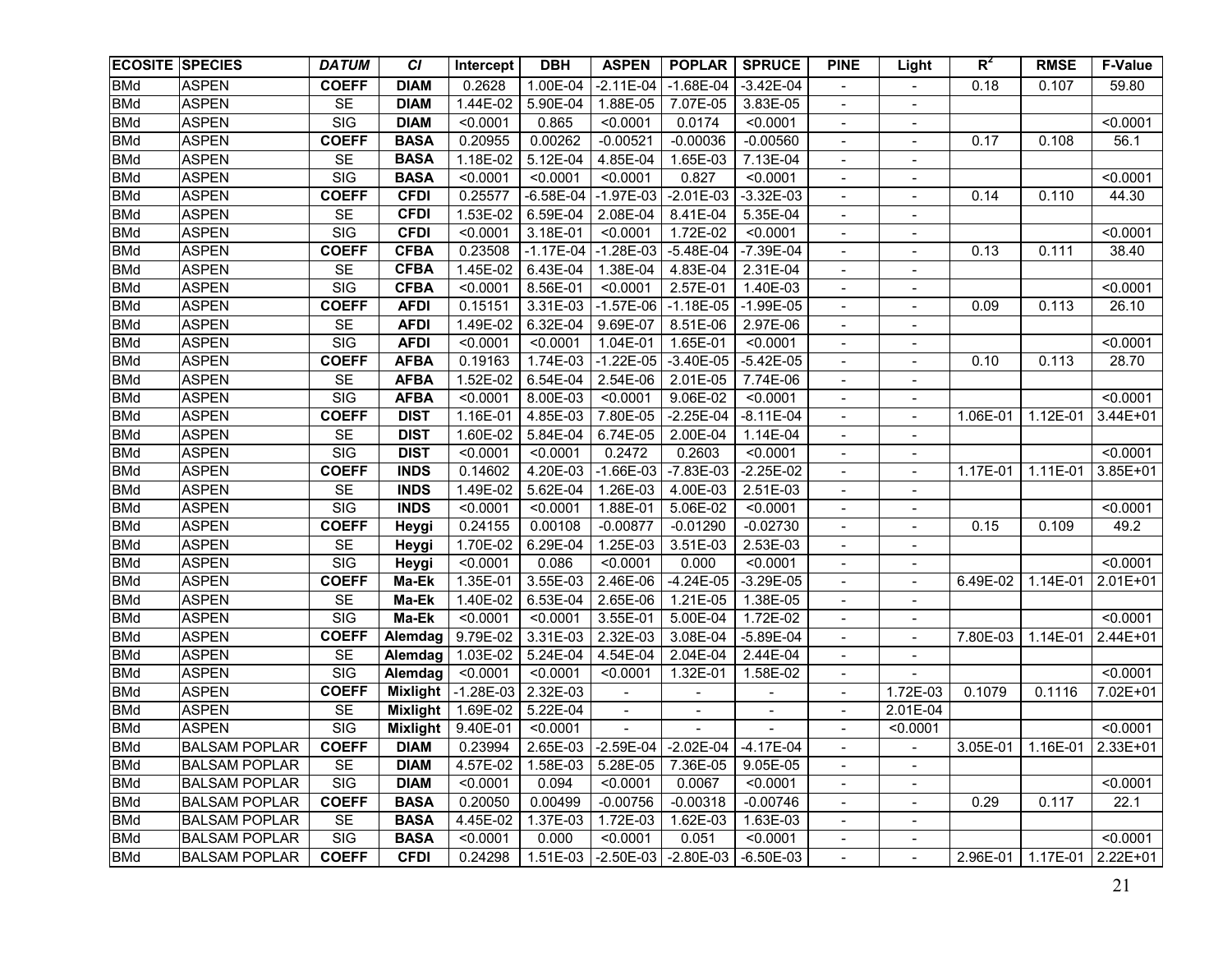|            | <b>ECOSITE SPECIES</b> | <b>DATUM</b>            | <b>CI</b>   | Intercept   | <b>DBH</b>   | <b>ASPEN</b>             | <b>POPLAR</b>            | <b>SPRUCE</b> | <b>PINE</b>                  | Light                        | $R^2$      | <b>RMSE</b>  | <b>F-Value</b> |
|------------|------------------------|-------------------------|-------------|-------------|--------------|--------------------------|--------------------------|---------------|------------------------------|------------------------------|------------|--------------|----------------|
| <b>BMd</b> | <b>BALSAM POPLAR</b>   | <b>SE</b>               | <b>CFDI</b> | 4.42E-02    | 1.68E-03     | 5.63E-04                 | 8.69E-04                 | 1.53E-03      |                              |                              |            |              |                |
| <b>BMd</b> | <b>BALSAM POPLAR</b>   | $\overline{\text{SIG}}$ | <b>CFDI</b> | < 0.0001    | 3.69E-01     | < 0.0001                 | 1.40E-03                 | < 0.0001      | $\overline{\phantom{a}}$     | $\blacksquare$               |            |              | < 0.0001       |
| <b>BMd</b> | <b>BALSAM POPLAR</b>   | <b>COEFF</b>            | <b>CFBA</b> | 0.23964     | 1.32E-03     | $-1.77E-03$              | $-1.40E-03$              | $-2.73E-03$   | $\overline{\phantom{a}}$     | $\blacksquare$               | 2.79E-01   | $1.18E - 01$ | 2.05E+01       |
| <b>BMd</b> | <b>BALSAM POPLAR</b>   | <b>SE</b>               | <b>CFBA</b> | 4.57E-02    | 1.77E-03     | 4.19E-04                 | $4.53E-04$               | 7.55E-04      | $\overline{\phantom{a}}$     | $\qquad \qquad \blacksquare$ |            |              |                |
| <b>BMd</b> | <b>BALSAM POPLAR</b>   | SIG                     | <b>CFBA</b> | < 0.0001    | 4.56E-01     | < 0.0001                 | 2.30E-03                 | 4.00E-04      | $\blacksquare$               | $\blacksquare$               |            |              | < 0.0001       |
| <b>BMd</b> | <b>BALSAM POPLAR</b>   | <b>COEFF</b>            | <b>AFDI</b> | 0.13088     | 5.50E-03     | $-8.62E-06$              | $-2.22E-05$              | $-3.61E-05$   | $\overline{\phantom{a}}$     | $\overline{\phantom{a}}$     | 2.30E-01   | 1.22E-01     | 1.59E+01       |
| <b>BMd</b> | <b>BALSAM POPLAR</b>   | <b>SE</b>               | <b>AFDI</b> | 3.90E-02    | 1.48E-03     | 3.53E-06                 | 1.17E-05                 | 1.10E-05      | $\overline{\phantom{a}}$     | $\overline{\phantom{a}}$     |            |              |                |
| <b>BMd</b> | <b>BALSAM POPLAR</b>   | $\overline{\text{SIG}}$ | <b>AFDI</b> | 0.0009      | 3.00E-04     | 1.56E-02                 | 5.85E-02                 | 1.20E-03      | $\overline{\phantom{a}}$     | $\blacksquare$               |            |              | < 0.0001       |
| <b>BMd</b> | <b>BALSAM POPLAR</b>   | <b>COEFF</b>            | <b>AFBA</b> | 0.17062     | 3.87E-03     | $-3.08E - 05$            | $-5.81E-05$              | $-1.05E-04$   | $\overline{\phantom{a}}$     | $\overline{\phantom{a}}$     | 2.48E-01   | $1.20E - 01$ | 1.75E+01       |
| <b>BMd</b> | <b>BALSAM POPLAR</b>   | <b>SE</b>               | <b>AFBA</b> | 4.17E-02    | 1.62E-03     | 9.62E-06                 | 2.20E-05                 | 2.90E-05      | $\overline{\phantom{a}}$     | $\overline{\phantom{a}}$     |            |              |                |
| <b>BMd</b> | <b>BALSAM POPLAR</b>   | SIG                     | <b>AFBA</b> | < 0.0001    | $1.75E - 02$ | 1.60E-03                 | 8.80E-03                 | $4.00E-04$    | $\overline{\phantom{a}}$     | $\overline{\phantom{a}}$     |            |              | < 0.0001       |
| <b>BMd</b> | <b>BALSAM POPLAR</b>   | <b>COEFF</b>            | <b>DIST</b> | 0.14005     | 5.80E-03     | $-4.82E-04$              | $-6.80E - 04$            | $-1.60E-03$   | $\overline{\phantom{a}}$     | $\overline{\phantom{a}}$     | 2.63E-01   | 1.18E-01     | 1.99E+01       |
| <b>BMd</b> | <b>BALSAM POPLAR</b>   | <b>SE</b>               | <b>DIST</b> | 3.28E-02    | 1.26E-03     | 1.75E-04                 | 2.69E-04                 | 4.17E-04      | $\overline{\phantom{a}}$     |                              |            |              |                |
| <b>BMd</b> | <b>BALSAM POPLAR</b>   | $\overline{\text{SIG}}$ | <b>DIST</b> | < 0.0001    | < 0.0001     | 6.30E-03                 | 1.22E-02                 | 2.00E-04      | $\overline{\phantom{a}}$     | $\overline{\phantom{a}}$     |            |              | < 0.0001       |
| <b>BMd</b> | <b>BALSAM POPLAR</b>   | <b>COEFF</b>            | <b>INDS</b> | 0.12356     | 6.13E-03     | $-9.30E-03$              | $-7.76E-03$              | $-4.16E-02$   | $\overline{\phantom{a}}$     | $\sim$                       | 2.70E-01   | 1.17E-01     | 2.06E+01       |
| <b>BMd</b> | <b>BALSAM POPLAR</b>   | <b>SE</b>               | <b>INDS</b> | 3.12E-02    | 1.25E-03     | 3.98E-03                 | 3.01E-03                 | 9.42E-03      |                              | $\overline{\phantom{a}}$     |            |              |                |
| <b>BMd</b> | <b>BALSAM POPLAR</b>   | $\overline{\text{SIG}}$ | <b>INDS</b> | 0.0001      | < 0.0001     | 2.02E-02                 | 1.06E-02                 | < 0.0001      | $\overline{\phantom{a}}$     | $\overline{\phantom{a}}$     |            |              | < 0.0001       |
| <b>BMd</b> | <b>BALSAM POPLAR</b>   | <b>COEFF</b>            | Heygi       | 0.16294     | 0.00441      | $-0.01180$               | $-0.00957$               | $-0.04020$    | $\overline{\phantom{a}}$     |                              | 0.29       | 0.116        | 22.7           |
| <b>BMd</b> | <b>BALSAM POPLAR</b>   | SE                      | Heygi       | 3.44E-02    | 1.34E-03     | 3.77E-03                 | 2.74E-03                 | 8.97E-03      | $\qquad \qquad \blacksquare$ | $\overline{\phantom{0}}$     |            |              |                |
| <b>BMd</b> | <b>BALSAM POPLAR</b>   | SIG                     | Heygi       | < 0.0001    | 0.001        | 0.002                    | 0.001                    | < 0.0001      | $\overline{\phantom{a}}$     | $\blacksquare$               |            |              | < 0.0001       |
| <b>BMd</b> | <b>BALSAM POPLAR</b>   | <b>COEFF</b>            | Ma-Ek       | 1.03E-01    | 5.70E-03     | $-1.02E-05$              | $-5.15E-05$              | $-5.65E-05$   | $\overline{a}$               | $\overline{a}$               | $2.17E-01$ | $1.21E-01$   | 1.54E+01       |
| <b>BMd</b> | <b>BALSAM POPLAR</b>   | SE                      | Ma-Ek       | 3.12E-02    | 1.37E-03     | 9.49E-06                 | 2.82E-05                 | 5.14E-05      |                              |                              |            |              |                |
| <b>BMd</b> | <b>BALSAM POPLAR</b>   | $\overline{\text{SIG}}$ | Ma-Ek       | 1.10E-03    | < 0.0001     | 0.2863                   | 0.0684                   | 0.2728        |                              |                              |            |              | < 0.0001       |
| <b>BMd</b> | <b>BALSAM POPLAR</b>   | <b>COEFF</b>            | Alemdag     | 6.57E-02    | 8.34E-03     | $-2.29E-03$              | 7.60E-04                 | $-1.98E-03$   |                              |                              | 2.59E-01   | 1.18E-01     | 1.95E+01       |
| <b>BMd</b> | <b>BALSAM POPLAR</b>   | SE                      | Alemdag     | 2.36E-02    | 1.18E-03     | 6.95E-04                 | 7.67E-04                 | 6.62E-04      | $\overline{\phantom{a}}$     |                              |            |              |                |
| <b>BMd</b> | <b>BALSAM POPLAR</b>   | $\overline{\text{SIG}}$ | Alemdag     | 5.90E-03    | < 0.0001     | 1.10E-03                 | 3.23E-01                 | $3.10E-03$    | $\overline{\phantom{a}}$     |                              |            |              | < 0.0001       |
| <b>BMd</b> | <b>BALSAM POPLAR</b>   | <b>COEFF</b>            | Mixlight    | $-7.13E-02$ | 5.92E-03     | $\overline{\phantom{a}}$ | $\overline{\phantom{a}}$ |               | $\overline{\phantom{0}}$     | 1.86E-03                     | 0.232      | 0.11957      | 33.97          |
| <b>BMd</b> | <b>BALSAM POPLAR</b>   | <b>SE</b>               | Mixlight    | 3.58E-02    | 1.24E-03     | $\blacksquare$           |                          |               | $\overline{\phantom{a}}$     | 4.62E-04                     |            |              |                |
| <b>BMd</b> | <b>BALSAM POPLAR</b>   | SIG                     | Mixlight    | 4.75E-02    | < 0.0001     |                          |                          |               | $\overline{\phantom{a}}$     | < 0.0001                     |            |              | < 0.0001       |
| <b>BMd</b> | <b>WHITE SPRUCE</b>    | <b>COEFF</b>            | <b>DIAM</b> | 0.19473     | 2.33E-03     | 1.48E-04                 | 1.43E-04                 | $-2.51E-04$   | $\overline{\phantom{0}}$     | $\overline{\phantom{0}}$     | 3.22E-01   | 1.00E-01     | 7.84E+01       |
| <b>BMd</b> | <b>WHITE SPRUCE</b>    | <b>SE</b>               | <b>DIAM</b> | 2.78E-02    | 8.95E-04     | 3.91E-05                 | 1.33E-04                 | 2.60E-05      | $\overline{\phantom{a}}$     | $\blacksquare$               |            |              |                |
| <b>BMd</b> | <b>WHITE SPRUCE</b>    | $\overline{\text{SIG}}$ | <b>DIAM</b> | < 0.0001    | 9.50E-03     | 2.00E-04                 | 2.82E-01                 | < 0.0001      | $\overline{\phantom{a}}$     | $\qquad \qquad \blacksquare$ |            |              | < 0.0001       |
| <b>BMd</b> | <b>WHITE SPRUCE</b>    | <b>COEFF</b>            | <b>BASA</b> | 0.17587     | 0.00333      | 0.00309                  | 0.00886                  | $-0.00551$    | $\overline{\phantom{a}}$     |                              | 0.29       | 0.103        | 68.0           |
| <b>BMd</b> | <b>WHITE SPRUCE</b>    | <b>SE</b>               | <b>BASA</b> | 2.49E-02    | 7.72E-04     | 8.73E-04                 | 3.57E-03                 | 6.05E-04      | $\overline{\phantom{a}}$     | $\qquad \qquad \blacksquare$ |            |              |                |
| <b>BMd</b> | WHITE SPRUCE           | SIG                     | <b>BASA</b> | < 0.0001    | < 0.0001     | 0.000                    | 0.013                    | < 0.0001      | $\overline{\phantom{a}}$     | $\qquad \qquad \blacksquare$ |            |              | < 0.0001       |
| <b>BMd</b> | <b>WHITE SPRUCE</b>    | <b>COEFF</b>            | <b>CFDI</b> | 0.1452      | 3.38E-03     | 2.52E-03                 | 8.48E-04                 | $-2.40E-03$   | $\overline{\phantom{a}}$     | $\overline{\phantom{a}}$     | 3.01E-01   | 1.02E-01     | 7.13E+01       |
| <b>BMd</b> | <b>WHITE SPRUCE</b>    | <b>SE</b>               | <b>CFDI</b> | 2.47E-02    | 8.90E-04     | 4.59E-04                 | 1.67E-03                 | 2.68E-04      |                              |                              |            |              |                |
| <b>BMd</b> | <b>WHITE SPRUCE</b>    | SIG                     | <b>CFDI</b> | < 0.0001    | 2.00E-04     | < 0.0001                 | 6.11E-01                 | < 0.0001      | $\blacksquare$               | $\overline{\phantom{a}}$     |            |              | < 0.0001       |
| <b>BMd</b> | <b>WHITE SPRUCE</b>    | <b>COEFF</b>            | <b>CFBA</b> | 0.12976     | 3.79E-03     | 1.27E-03                 | 1.91E-03                 | $-1.17E-03$   | $\overline{\phantom{a}}$     | $\overline{\phantom{a}}$     | 2.61E-01   | 1.05E-01     | 5.84E+01       |
| <b>BMd</b> | WHITE SPRUCE           | <b>SE</b>               | <b>CFBA</b> | 2.20E-02    | 8.35E-04     | 2.51E-04                 | 1.13E-03                 | 1.39E-04      | $\blacksquare$               | $\blacksquare$               |            |              |                |
| <b>BMd</b> | <b>WHITE SPRUCE</b>    | SIG                     | <b>CFBA</b> | < 0.0001    | < 0.0001     | < 0.0001                 | 9.04E-02                 | < 0.0001      | $\blacksquare$               | $\overline{\phantom{a}}$     |            |              | < 0.0001       |
| <b>BMd</b> | WHITE SPRUCE           | <b>COEFF</b>            | <b>AFDI</b> | 0.13789     | 4.05E-03     | 2.50E-05                 | 6.99E-06                 | $-1.51E-05$   | $\overline{\phantom{a}}$     | $\blacksquare$               | 3.33E-01   | 9.96E-02     | 8.24E+01       |
| <b>BMd</b> | <b>WHITE SPRUCE</b>    | SE                      | <b>AFDI</b> | 1.65E-02    | 6.23E-04     | 3.80E-06                 | 4.93E-05                 | 1.58E-06      | $\blacksquare$               | $\overline{\phantom{a}}$     |            |              |                |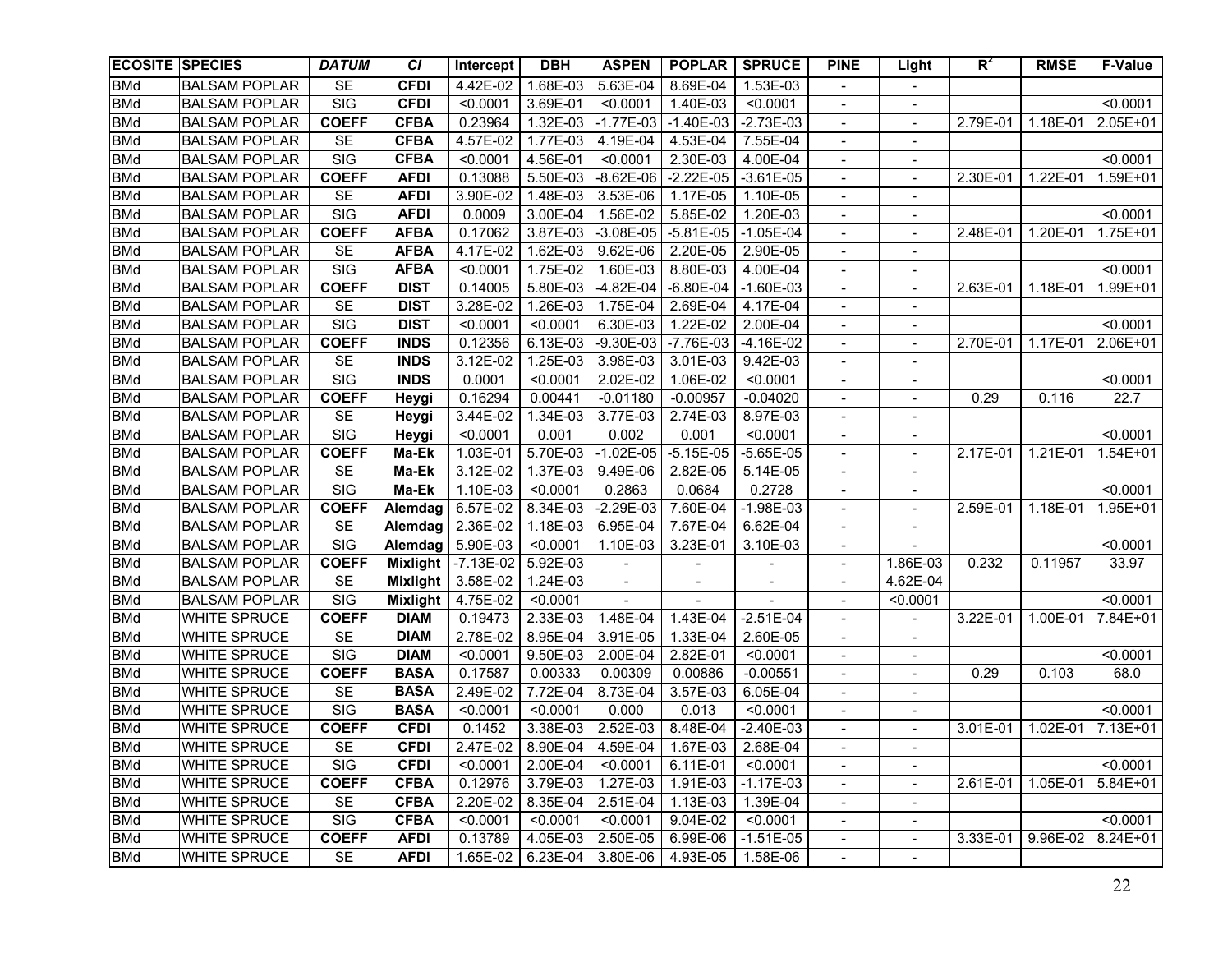|            | <b>ECOSITE SPECIES</b> | <b>DATUM</b>            | <b>CI</b>       | Intercept | <b>DBH</b>          | <b>ASPEN</b> | <b>POPLAR</b> | <b>SPRUCE</b> | <b>PINE</b>                  | Light                        | $R^2$        | <b>RMSE</b> | <b>F-Value</b> |
|------------|------------------------|-------------------------|-----------------|-----------|---------------------|--------------|---------------|---------------|------------------------------|------------------------------|--------------|-------------|----------------|
| <b>BMd</b> | <b>WHITE SPRUCE</b>    | SIG                     | <b>AFDI</b>     | < 0.0001  | < 0.0001            | < 0.0001     | 0.8872        | < 0.0001      |                              |                              |              |             | < 0.0001       |
| <b>BMd</b> | <b>WHITE SPRUCE</b>    | <b>COEFF</b>            | <b>AFBA</b>     | 0.13183   | 3.94E-03            | 7.27E-05     | $-6.26E - 05$ | $-3.13E-05$   | $\overline{\phantom{a}}$     | $\blacksquare$               | 3.20E-01     | 1.01E-01    | 7.78E+01       |
| <b>BMd</b> | <b>WHITE SPRUCE</b>    | <b>SE</b>               | <b>AFBA</b>     | 1.82E-02  | 6.99E-04            | 1.10E-05     | 1.21E-04      | 3.60E-06      | $\overline{\phantom{a}}$     |                              |              |             |                |
| <b>BMd</b> | WHITE SPRUCE           | SIG                     | <b>AFBA</b>     | < 0.0001  | < 0.0001            | < 0.0001     | 6.04E-01      | < 0.0001      | $\overline{\phantom{a}}$     | $\qquad \qquad \blacksquare$ |              |             | < 0.0001       |
| <b>BMd</b> | <b>WHITE SPRUCE</b>    | <b>COEFF</b>            | <b>DIST</b>     | 0.12813   | 4.97E-03            | 9.84E-04     | 2.58E-04      | $-7.94E-04$   | $\overline{\phantom{a}}$     | $\blacksquare$               | 3.36E-01     | 9.97E-02    | 8.57E+01       |
| <b>BMd</b> | <b>WHITE SPRUCE</b>    | <b>SE</b>               | <b>DIST</b>     | 1.70E-02  | 5.62E-04            | 1.47E-04     | 4.80E-04      | 7.80E-05      | $\overline{\phantom{a}}$     | $\overline{\phantom{a}}$     |              |             |                |
| <b>BMd</b> | <b>WHITE SPRUCE</b>    | $\overline{\text{SIG}}$ | <b>DIST</b>     | < 0.0001  | < 0.0001            | < 0.0001     | 5.91E-01      | < 0.0001      | $\overline{\phantom{a}}$     | $\blacksquare$               |              |             | < 0.0001       |
| <b>BMd</b> | WHITE SPRUCE           | <b>COEFF</b>            | <b>INDS</b>     | 0.14685   | 4.43E-03            | $2.21E-02$   | 9.54E-03      | $-1.99E-02$   | $\overline{\phantom{a}}$     | $\blacksquare$               | 3.66E-01     | 9.74E-02    | 9.78E+01       |
| <b>BMd</b> | WHITE SPRUCE           | <b>SE</b>               | <b>INDS</b>     | 1.71E-02  | 5.69E-04            | 3.07E-03     | 1.01E-02      | 1.73E-03      | $\overline{\phantom{a}}$     | $\overline{\phantom{a}}$     |              |             |                |
| <b>BMd</b> | WHITE SPRUCE           | $\overline{\text{SIG}}$ | <b>INDS</b>     | < 0.0001  | < 0.0001            | < 0.0001     | 3.45E-01      | < 0.0001      | $\overline{\phantom{a}}$     | $\overline{\phantom{a}}$     |              |             | < 0.0001       |
| <b>BMd</b> | <b>WHITE SPRUCE</b>    | <b>COEFF</b>            | Heygi           | 0.19969   | 0.00239             | 0.01300      | 0.00960       | $-0.01990$    | $\overline{\phantom{a}}$     | $\overline{\phantom{a}}$     | 0.37         | 0.097       | 98.4           |
| <b>BMd</b> | WHITE SPRUCE           | <b>SE</b>               | Heygi           | 2.12E-02  | 7.15E-04            | 2.44E-03     | 8.95E-03      | 1.65E-03      | $\overline{\phantom{a}}$     | $\overline{\phantom{a}}$     |              |             |                |
| <b>BMd</b> | <b>WHITE SPRUCE</b>    | <b>SIG</b>              | Heygi           | < 0.0001  | 0.001               | < 0.0001     | 0.284         | < 0.0001      | $\qquad \qquad -$            | $\overline{\phantom{a}}$     |              |             | < 0.0001       |
| <b>BMd</b> | <b>WHITE SPRUCE</b>    | <b>COEFF</b>            | Ma-Ek           | 0.08709   | 5.35E-03            | 5.80E-05     | 5.34E-05      | $-3.72E-05$   | $\overline{\phantom{a}}$     | $\overline{\phantom{a}}$     | 2.48E-01     | 1.06E-01    | 5.57E+01       |
| <b>BMd</b> | <b>WHITE SPRUCE</b>    | <b>SE</b>               | Ma-Ek           | 1.55E-02  | 6.49E-04            | 8.34E-06     | 3.58E-05      | 6.50E-06      | $\overline{\phantom{a}}$     | $\overline{\phantom{a}}$     |              |             |                |
| <b>BMd</b> | WHITE SPRUCE           | SIG                     | Ma-Ek           | < 0.0001  | < 0.0001            | < 0.0001     | 1.36E-01      | < 0.0001      | $\overline{\phantom{a}}$     | $\overline{\phantom{a}}$     |              |             | < 0.0001       |
| <b>BMd</b> | <b>WHITE SPRUCE</b>    | <b>COEFF</b>            | Alemdag         | 5.95E-02  | 4.42E-03            | 1.85E-04     | $-2.42E-04$   | 1.97E-03      | $\overline{\phantom{a}}$     | $\blacksquare$               | 1.58E-01     | 1.12E-01    | $3.17E + 01$   |
| <b>BMd</b> | <b>WHITE SPRUCE</b>    | <b>SE</b>               | Alemdag         | 1.22E-02  | 7.24E-04            | 2.92E-04     | 4.52E-04      | 5.38E-04      | $\qquad \qquad \blacksquare$ |                              |              |             |                |
| <b>BMd</b> | WHITE SPRUCE           | $\overline{\text{SIG}}$ | Alemdag         | < 0.0001  | < 0.0001            | 0.527        | 0.5928        | 0.0003        | $\qquad \qquad \blacksquare$ |                              |              |             | < 0.0001       |
| <b>BMd</b> | <b>WHITE SPRUCE</b>    | <b>COEFF</b>            | <b>Mixlight</b> | 5.56E-02  | 3.42E-03            |              |               |               | $\overline{\phantom{a}}$     | 8.98E-04                     | 0.1681       | 0.11146     | 68.62          |
| <b>BMd</b> | <b>WHITE SPRUCE</b>    | <b>SE</b>               | <b>Mixlight</b> | 1.21E-02  | 7.70E-04            |              |               |               |                              | 1.89E-04                     |              |             |                |
| <b>BMd</b> | WHITE SPRUCE           | $\overline{\text{SIG}}$ | <b>Mixlight</b> | < 0.0001  | < 0.0001            |              |               |               |                              | < 0.0001                     |              |             | < 0.0001       |
| <b>BMe</b> | <b>ASPEN</b>           | <b>COEFF</b>            | <b>DIAM</b>     | 0.48351   | $-5.88E-03$         | $-4.38E-04$  | $-6.78E-04$   | $-2.50E-04$   | $\overline{\phantom{a}}$     | $\sim$                       | $4.31E - 01$ | 1.01E-01    | 1.82E+01       |
| <b>BMe</b> | <b>ASPEN</b>           | <b>SE</b>               | <b>DIAM</b>     | 4.09E-02  | 1.44E-03            | 7.09E-05     | 2.38E-04      | 5.64E-05      |                              |                              |              |             |                |
| <b>BMe</b> | <b>ASPEN</b>           | $\overline{\text{SIG}}$ | <b>DIAM</b>     | < 0.0001  | < 0.0001            | < 0.0001     | 5.30E-03      | < 0.0001      |                              |                              |              |             | < 0.0001       |
| <b>BMe</b> | <b>ASPEN</b>           | <b>COEFF</b>            | <b>BASA</b>     | 0.41512   | $-0.00240$          | $-0.01370$   | $-1.01000$    | $-0.00383$    | $\overline{\phantom{0}}$     |                              | 0.46         | 0.981       | 20.7           |
| <b>BMe</b> | <b>ASPEN</b>           | <b>SE</b>               | <b>BASA</b>     | 3.13E-02  | 1.16E-03            | 2.03E-03     | 4.85E-03      | 1.15E-03      | $\overline{a}$               |                              |              |             |                |
| <b>BMe</b> | <b>ASPEN</b>           | $\overline{\text{SIG}}$ | <b>BASA</b>     | < 0.0001  | 0.041               | < 0.0001     | 0.041         | 0.001         | $\overline{\phantom{0}}$     |                              |              |             | < 0.0001       |
| <b>BMe</b> | <b>ASPEN</b>           | <b>COEFF</b>            | <b>CFDI</b>     | 0.42954   | $-5.21E-03$         | $-3.64E-03$  | $-4.91E-03$   | $-3.22E-03$   | $\overline{\phantom{0}}$     | $\sim$                       | 3.18E-01     | 1.11E-01    | $1.12E + 01$   |
| <b>BMe</b> | <b>ASPEN</b>           | <b>SE</b>               | <b>CFDI</b>     | 4.31E-02  | 1.62E-03            | 7.79E-04     | 3.05E-03      | 7.82E-04      | $\overline{\phantom{0}}$     | $\sim$                       |              |             |                |
| <b>BMe</b> | <b>ASPEN</b>           | SIG                     | <b>CFDI</b>     | < 0.0001  | 1.80E-03            | < 0.0001     | 1.11E-01      | < 0.0001      | $\overline{\phantom{a}}$     |                              |              |             | < 0.0001       |
| <b>BMe</b> | <b>ASPEN</b>           | <b>COEFF</b>            | <b>CFBA</b>     | 0.40393   | $-4.52E-03$         | $-2.79E-03$  | $-1.10E-03$   | $-1.17E-03$   | $\overline{\phantom{a}}$     | $\blacksquare$               | 3.17E-01     | 1.11E-01    | $1.12E + 01$   |
| <b>BMe</b> | <b>ASPEN</b>           | <b>SE</b>               | <b>CFBA</b>     | 3.82E-02  | 1.50E-03            | 5.72E-04     | 1.63E-03      | 4.03E-04      | $\overline{\phantom{a}}$     | $\blacksquare$               |              |             |                |
| <b>BMe</b> | <b>ASPEN</b>           | $\overline{\text{SIG}}$ | <b>CFBA</b>     | < 0.0001  | 3.40E-03            | < 0.0001     | 5.00E-01      | 4.70E-03      | $\overline{\phantom{a}}$     | $\qquad \qquad \blacksquare$ |              |             | < 0.0001       |
| <b>BMe</b> | <b>ASPEN</b>           | <b>COEFF</b>            | <b>AFDI</b>     | 0.15378   | 2.49E-03            | 7.21E-06     | 6.70E-05      | $-2.73E-05$   | $\blacksquare$               | $\blacksquare$               | 1.45E-01     | 1.24E-01    | 4.06E+00       |
| <b>BMe</b> | <b>ASPEN</b>           | <b>SE</b>               | <b>AFDI</b>     | 9.44E-02  | 2.60E-03            | 9.16E-06     | 5.21E-05      | $1.60E-05$    | $\overline{\phantom{a}}$     | $\blacksquare$               |              |             |                |
| <b>BMe</b> | <b>ASPEN</b>           | SIG                     | <b>AFDI</b>     | 0.1066    | 3.39E-01   4.33E-01 |              | 2.02E-01      | 9.15E-02      |                              |                              |              |             | 0.0044         |
| <b>BMe</b> | <b>ASPEN</b>           | <b>COEFF</b>            | <b>AFBA</b>     | 0.38126   | $-3.48E-03$         | $-4.32E-05$  | $-1.34E-04$   | $-8.26E-05$   | $\blacksquare$               | $\overline{\phantom{a}}$     | 1.44E-01     | 1.24E-01    | 4.04E+00       |
| <b>BMe</b> | <b>ASPEN</b>           | <b>SE</b>               | <b>AFBA</b>     | 6.91E-02  | 2.23E-03            | 1.95E-05     | 8.13E-05      | 2.08E-05      | $\overline{\phantom{a}}$     | $\overline{\phantom{a}}$     |              |             |                |
| <b>BMe</b> | <b>ASPEN</b>           | SIG                     | <b>AFBA</b>     | < 0.0001  | 1.22E-01            | 2.94E-02     | 9.79E-02      | 1.00E-04      | $\blacksquare$               | $\blacksquare$               |              |             | 0.0045         |
| <b>BMe</b> | <b>ASPEN</b>           | <b>COEFF</b>            | <b>DIST</b>     | 8.53E-02  | 4.06E-03            | 5.38E-04     | 2.06E-03      | $-1.15E-03$   | $\overline{\phantom{a}}$     | $\blacksquare$               | 2.30E-01     | 1.18E-01    | 7.23E+00       |
| <b>BMe</b> | <b>ASPEN</b>           | <b>SE</b>               | <b>DIST</b>     | 7.14E-02  | 1.95E-03            | 2.92E-04     | 9.32E-04      | 3.76E-04      | $\overline{\phantom{a}}$     | $\overline{\phantom{a}}$     |              |             |                |
| <b>BMe</b> | <b>ASPEN</b>           | SIG                     | <b>DIST</b>     | 2.35E-01  | 3.96E-02            | 6.84E-02     | 2.97E-02      | 2.80E-03      | $\blacksquare$               | $\overline{\phantom{a}}$     |              |             | < 0.0001       |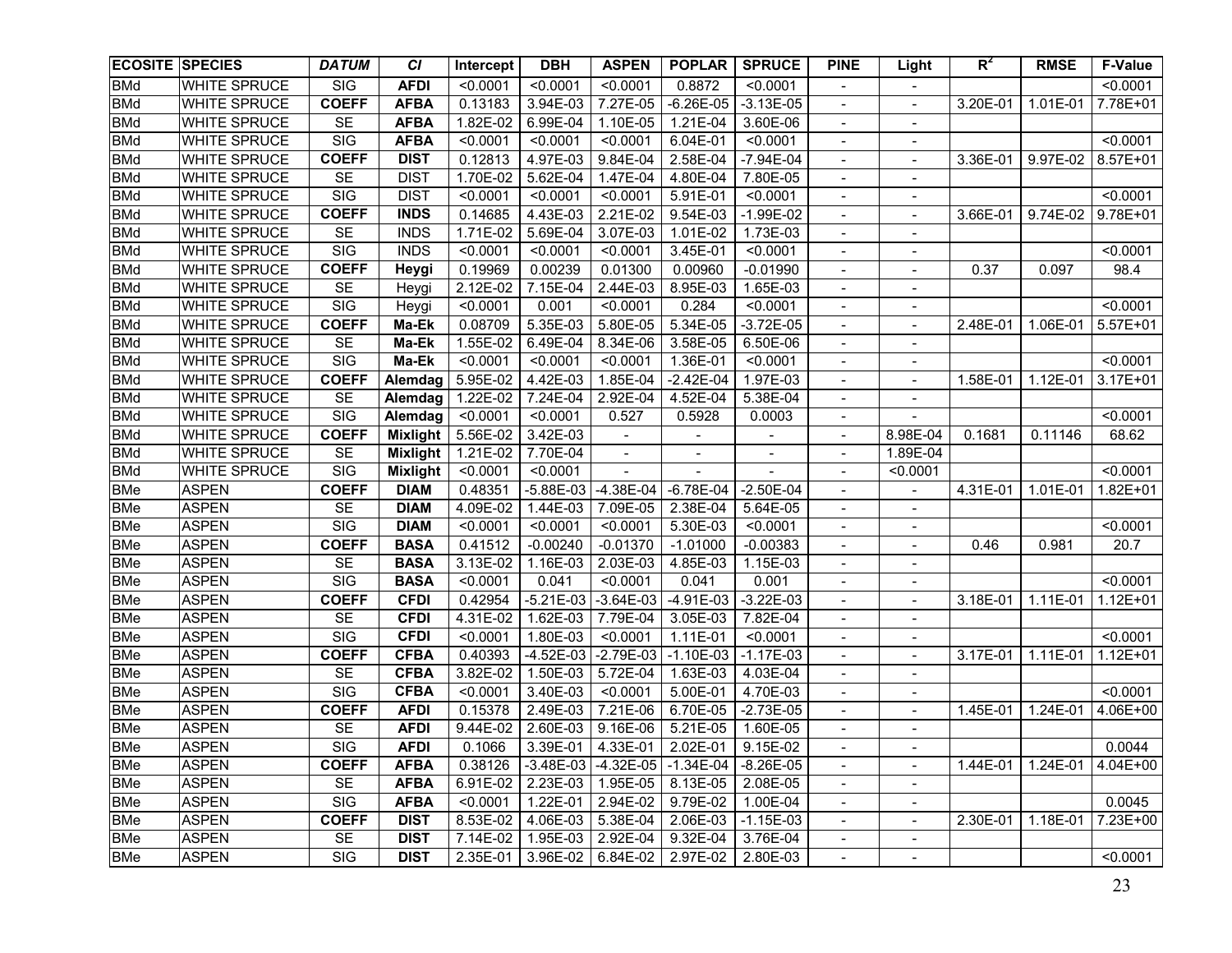| <b>ECOSITE SPECIES</b> |                      | <b>DATUM</b>            | <b>CI</b>       | Intercept | <b>DBH</b>  | <b>ASPEN</b>  | <b>POPLAR</b>                          | <b>SPRUCE</b>           | <b>PINE</b>                  | Light                        | $R^2$    | <b>RMSE</b>                | <b>F-Value</b> |
|------------------------|----------------------|-------------------------|-----------------|-----------|-------------|---------------|----------------------------------------|-------------------------|------------------------------|------------------------------|----------|----------------------------|----------------|
| <b>BMe</b>             | <b>ASPEN</b>         | <b>COEFF</b>            | <b>INDS</b>     | 3.01E-01  | $-2.89E-04$ | $-3.77E-03$   | $-1.98E-02$                            | $-3.39E + 00$           |                              |                              | 1.71E-01 | 1.22E-01                   | 5.00E+00       |
| <b>BMe</b>             | <b>ASPEN</b>         | <b>SE</b>               | <b>INDS</b>     | 5.95E-02  | 1.73E-03    | 4.94E-03      | 1.45E-02                               | 7.97E-03                | $\blacksquare$               | $\blacksquare$               |          |                            |                |
| <b>BMe</b>             | <b>ASPEN</b>         | SIG                     | <b>INDS</b>     | < 0.0001  | 8.68E-01    | 4.47E-01      | 1.75E-01                               | < 0.0001                | $\overline{\phantom{a}}$     | $\blacksquare$               |          |                            | 0.001          |
| <b>BMe</b>             | <b>ASPEN</b>         | <b>COEFF</b>            | Heygi           | 0.40165   | $-0.00338$  | $-0.01240$    | $-0.02210$                             | $-0.02690$              | $\overline{\phantom{a}}$     | $\blacksquare$               | 0.24     | 0.117                      | 7.7            |
| <b>BMe</b>             | <b>ASPEN</b>         | <b>SE</b>               | Heygi           | 5.38E-02  | 1.74E-03    | 4.48E-03      | 8.09E-03                               | 5.29E-03                | $\overline{\phantom{a}}$     |                              |          |                            |                |
| <b>BMe</b>             | <b>ASPEN</b>         | $\overline{\text{SIG}}$ | Heygi           | < 0.0001  | 0.055       | 0.007         | 0.007                                  | < 0.0001                | $\overline{\phantom{a}}$     | $\blacksquare$               |          |                            | < 0.0001       |
| <b>BMe</b>             | <b>ASPEN</b>         | <b>COEFF</b>            | Ma-Ek           | 0.20519   | 1.48E-03    | $-3.26E-06$   | 5.47E-05                               | $-1.49E-04$             | $\overline{\phantom{a}}$     | $\blacksquare$               | 1.22E-01 | 1.26E-01                   | 3.36E+00       |
| <b>BMe</b>             | <b>ASPEN</b>         | <b>SE</b>               | Ma-Ek           | 5.13E-02  | 1.95E-03    | 1.37E-05      | 3.16E-05                               | 5.41E-05                | $\blacksquare$               | $\overline{\phantom{a}}$     |          |                            |                |
| <b>BMe</b>             | <b>ASPEN</b>         | SIG                     | Ma-Ek           | 1.00E-04  | 4.49E-01    | 8.13E-01      | 8.67E-02                               | 6.90E-03                | $\overline{\phantom{a}}$     | $\overline{\phantom{a}}$     |          |                            | 0.0128         |
| <b>BMe</b>             | <b>ASPEN</b>         | <b>COEFF</b>            | Alemdag         | 0.13201   | $-3.50E-05$ | 1.95E-03      | 3.86E-03                               | $-4.13E-03$             | $\overline{\phantom{a}}$     | $\overline{\phantom{a}}$     | 2.40E-01 | 1.17E-01                   | 7.68E+00       |
| <b>BMe</b>             | <b>ASPEN</b>         | <b>SE</b>               | Alemdag         | 3.22E-02  | 1.36E-03    | 1.03E-03      | 8.51E-04                               | 1.16E-03                | $\overline{\phantom{a}}$     | $\overline{\phantom{a}}$     |          |                            |                |
| <b>BMe</b>             | <b>ASPEN</b>         | $\overline{\text{SIG}}$ | Alemdag         | < 0.0001  | 9.80E-01    | 0.0617        | < 0.0001                               | 0.0006                  | $\overline{\phantom{a}}$     |                              |          |                            | < 0.0001       |
| <b>BMe</b>             | <b>ASPEN</b>         | <b>COEFF</b>            | Mixlight        | 2.06E-02  | $-8.93E-04$ |               |                                        |                         | -                            | 2.66E-03                     | 0.3068   | 0.11077                    | 21.91          |
| <b>BMe</b>             | <b>ASPEN</b>         | <b>SE</b>               | Mixlight        | 3.86E-02  | 1.22E-03    |               | $\overline{\phantom{a}}$               | $\blacksquare$          | $\overline{\phantom{a}}$     | 4.04E-04                     |          |                            |                |
| <b>BMe</b>             | <b>ASPEN</b>         | <b>SIG</b>              | <b>Mixlight</b> | 0.596     | 0.4658      |               |                                        |                         | $\overline{\phantom{0}}$     | < 0.0001                     |          |                            | < 0.0001       |
| <b>BMe</b>             | <b>BALSAM POPLAR</b> | <b>COEFF</b>            | <b>DIAM</b>     | 0.22112   | 1.75E-03    | $-6.38E - 05$ | $-7.26E-05$                            | $-2.93E-04$             | $\overline{\phantom{a}}$     |                              | 1.68E-01 | 1.17E-01                   | 5.13E+00       |
| <b>BMe</b>             | <b>BALSAM POPLAR</b> | <b>SE</b>               | <b>DIAM</b>     | 6.48E-02  | 1.69E-03    | 1.05E-04      | 1.21E-04                               | 8.19E-05                | $\overline{\phantom{a}}$     | $\overline{\phantom{a}}$     |          |                            |                |
| <b>BMe</b>             | <b>BALSAM POPLAR</b> | SIG                     | <b>DIAM</b>     | 0.0009    | 3.04E-01    | 5.46E-01      | 5.51E-01                               | 5.00E-04                | $\overline{\phantom{a}}$     | $\overline{\phantom{a}}$     |          |                            | 0.0008         |
| <b>BMe</b>             | <b>BALSAM POPLAR</b> | <b>COEFF</b>            | <b>BASA</b>     | 0.21069   | 0.00241     | $-0.00170$    | $-0.00128$                             | $-0.00610$              | $\qquad \qquad \blacksquare$ |                              | 0.18     | 0.116                      | 5.5            |
| <b>BMe</b>             | <b>BALSAM POPLAR</b> | <b>SE</b>               | <b>BASA</b>     | 4.77E-02  | 1.32E-03    | 1.82E-03      | 1.88E-03                               | 1.60E-03                |                              |                              |          |                            |                |
| <b>BMe</b>             | <b>BALSAM POPLAR</b> | SIG                     | <b>BASA</b>     | < 0.0001  | 0.071       | 0.353         | 0.496                                  | 0.000                   |                              |                              |          |                            | 0.001          |
| <b>BMe</b>             | <b>BALSAM POPLAR</b> | <b>COEFF</b>            | <b>CFDI</b>     | 2.45E-01  | 6.86E-04    | $-8.90E-04$   | $-1.88E-03$                            | $-4.06E-03$             |                              |                              | 1.42E-01 | 1.18E-01                   | 4.20E+00       |
| <b>BMe</b>             | <b>BALSAM POPLAR</b> | SE                      | <b>CFDI</b>     | 7.81E-02  | 2.29E-03    | 1.43E-03      | 2.41E-03                               | 1.29E-03                | $\overline{\phantom{a}}$     | $\blacksquare$               |          |                            |                |
| <b>BMe</b>             | <b>BALSAM POPLAR</b> | $\overline{\text{SIG}}$ | <b>CFDI</b>     | 2.30E-03  | 7.66E-01    | 5.34E-01      | 4.37E-01                               | 2.20E-03                | $\overline{\phantom{a}}$     |                              |          |                            | 0.0034         |
| <b>BMe</b>             | <b>BALSAM POPLAR</b> | <b>COEFF</b>            | <b>CFBA</b>     | 2.30E-01  | 9.44E-04    | $-7.45E-04$   | $-6.19E-04$                            | $-1.69E-03$             |                              |                              | 1.14E-01 | 1.20E-01                   | 3.28E+00       |
| <b>BMe</b>             | <b>BALSAM POPLAR</b> | <b>SE</b>               | <b>CFBA</b>     | 6.61E-02  | 2.08E-03    | 9.23E-04      | 1.29E-03                               | 6.46E-04                | $\overline{\phantom{a}}$     | $\qquad \qquad \blacksquare$ |          |                            |                |
| <b>BMe</b>             | <b>BALSAM POPLAR</b> | SIG                     | <b>CFBA</b>     | 8.00E-04  | 6.51E-01    | 4.21E-01      | 6.31E-01                               | 1.05E-02                | $\overline{\phantom{a}}$     |                              |          |                            | 0.0142         |
| <b>BMe</b>             | <b>BALSAM POPLAR</b> | <b>COEFF</b>            | <b>AFDI</b>     | 7.27E-02  | 4.69E-03    | 1.37E-05      | 7.24E-05                               | $-1.40E-05$             | $\overline{\phantom{0}}$     |                              | 1.49E-01 | $1.18E - 01$               | 4.46E+00       |
| <b>BMe</b>             | <b>BALSAM POPLAR</b> | SE                      | <b>AFDI</b>     | 6.01E-02  | 1.69E-03    | 1.03E-05      | 3.72E-05                               | 1.02E-05                | $\overline{\phantom{0}}$     |                              |          |                            |                |
| <b>BMe</b>             | <b>BALSAM POPLAR</b> | $\overline{\text{SIG}}$ | <b>AFDI</b>     | 2.29E-01  | 6.70E-03    | 1.87E-01      | 5.44E-02                               | 1.73E-01                | $\overline{\phantom{0}}$     |                              |          |                            | 0.0023         |
| <b>BMe</b>             | <b>BALSAM POPLAR</b> | <b>COEFF</b>            | <b>AFBA</b>     | 1.18E-01  | 4.01E-03    | 2.47E-05      | 7.11E-05                               | $-3.54E-05$             | $\overline{\phantom{0}}$     |                              | 1.08E-01 | 1.21E-01                   | 3.10E+00       |
| <b>BMe</b>             | <b>BALSAM POPLAR</b> | <b>SE</b>               | <b>AFBA</b>     | 6.54E-02  | 1.97E-03    | 3.17E-05      | 7.92E-05                               | 2.32E-05                | $\overline{\phantom{0}}$     | $\blacksquare$               |          |                            |                |
| <b>BMe</b>             | <b>BALSAM POPLAR</b> | SIG                     | <b>AFBA</b>     | 7.46E-02  | 4.42E-02    | 4.38E-01      | 3.71E-01                               | 1.30E-01                | $\overline{\phantom{a}}$     | $\blacksquare$               |          |                            | 0.0188         |
| <b>BMe</b>             | <b>BALSAM POPLAR</b> | <b>COEFF</b>            | <b>DIST</b>     | 0.14872   | 3.25E-03    | 1.31E-04      | 4.29E-04                               | $-1.23E-03$             | $\overline{\phantom{a}}$     | $\blacksquare$               | 1.69E-01 | 1.16E-01                   | 5.20E+00       |
| <b>BMe</b>             | <b>BALSAM POPLAR</b> | <b>SE</b>               | <b>DIST</b>     | 5.37E-02  | 1.51E-03    | 3.41E-04      | 7.03E-04                               | 3.54E-04                | $\overline{\phantom{a}}$     |                              |          |                            |                |
| <b>BMe</b>             | <b>BALSAM POPLAR</b> | $\overline{\text{SIG}}$ | <b>DIST</b>     | 0.0067    | $3.39E-02$  | 7.01E-01      | $5.43E-01$                             | 8.00E-04                | $\blacksquare$               | $\qquad \qquad \blacksquare$ |          |                            | 0.0007         |
| BMe                    | <b>BALSAM POPLAR</b> | <b>COEFF</b>            | <b>INDS</b>     | 0.23076   |             |               | 2.24E-03 -5.74E-03 -1.85E-02 -3.02E-02 |                         |                              |                              |          | 2.01E-01 1.14E-01 6.42E+00 |                |
| <b>BMe</b>             | <b>BALSAM POPLAR</b> | SE                      | <b>INDS</b>     | 4.22E-02  | 1.37E-03    | 7.15E-03      | 8.20E-03                               | 7.90E-03                | $\blacksquare$               | $\overline{\phantom{a}}$     |          |                            |                |
| <b>BMe</b>             | <b>BALSAM POPLAR</b> | SIG                     | <b>INDS</b>     | < 0.0001  | 1.04E-01    | 4.24E-01      | 2.66E-02                               | 2.00E-04                | $\blacksquare$               | $\blacksquare$               |          |                            | 0.0001         |
| <b>BMe</b>             | <b>BALSAM POPLAR</b> | <b>COEFF</b>            | Heygi           | 0.30778   | $-0.00002$  | $-0.01230$    | $-0.02630$                             | $-0.02800$              | $\blacksquare$               | $\blacksquare$               | 0.26     | 0.110                      | 8.7            |
| <b>BMe</b>             | <b>BALSAM POPLAR</b> | SE                      | Heygi           | 4.69E-02  | 1.45E-03    | 7.07E-03      | 7.01E-03                               | 7.32E-03                | $\blacksquare$               | $\blacksquare$               |          |                            |                |
| <b>BMe</b>             | BALSAM POPLAR        | SIG                     | Heygi           | < 0.0001  | 0.987       | 0.086         | 0.000                                  | 0.000                   | $\blacksquare$               | $\blacksquare$               |          |                            | < 0.0001       |
| <b>BMe</b>             | <b>BALSAM POPLAR</b> | <b>COEFF</b>            | Ma-Ek           | 0.17576   | 2.53E-03    | 3.26E-05      |                                        | $-6.38E - 05$ -1.67E-04 | $\blacksquare$               | $\blacksquare$               | 1.29E-01 | 1.19E-01                   | 3.79E+00       |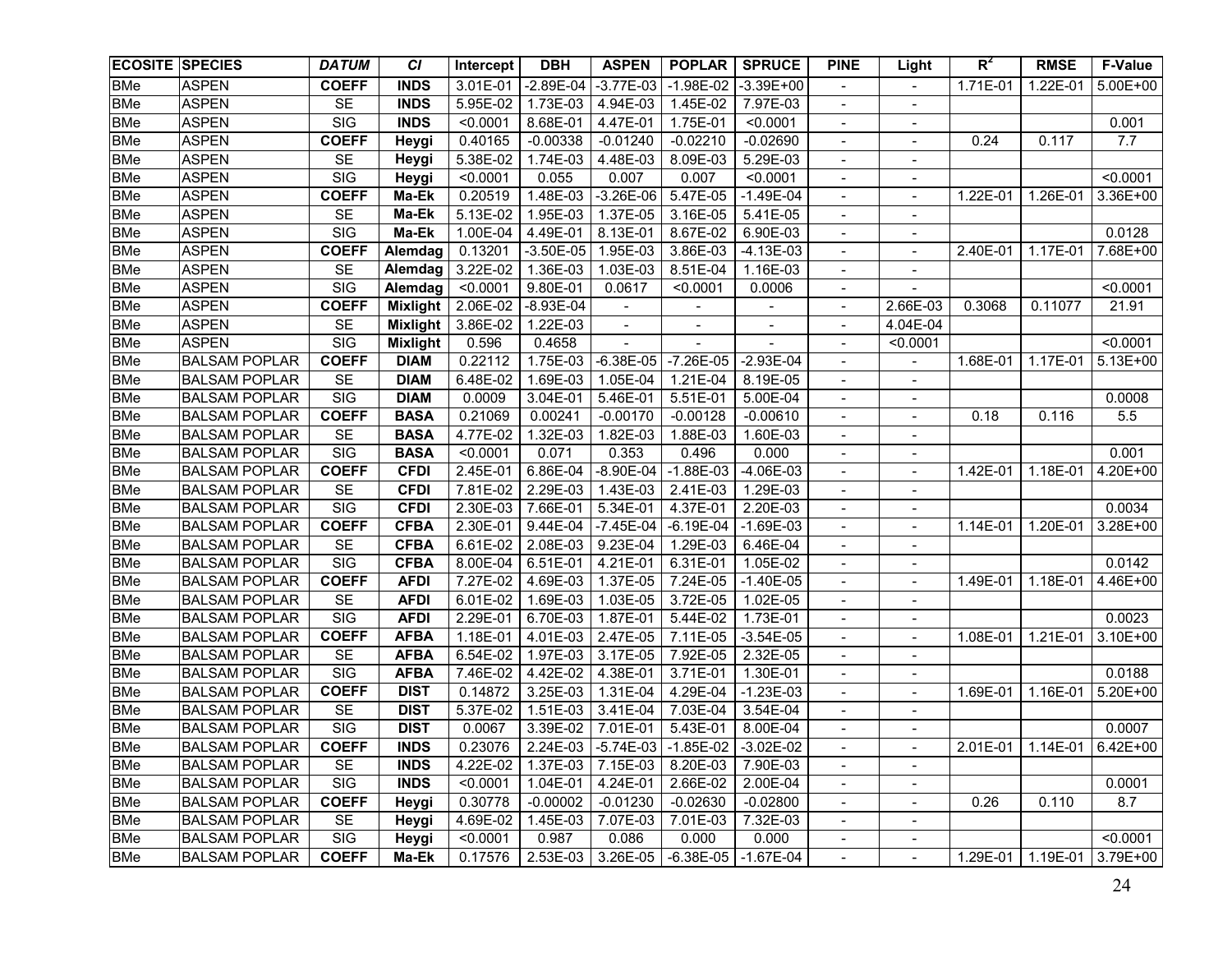| <b>ECOSITE SPECIES</b> |                      | <b>DATUM</b>            | <b>CI</b>       | Intercept   | <b>DBH</b>                     | <b>ASPEN</b>             | <b>POPLAR</b>            | <b>SPRUCE</b>            | <b>PINE</b>                  | Light                        | $R^2$    | <b>RMSE</b> | <b>F-Value</b> |
|------------------------|----------------------|-------------------------|-----------------|-------------|--------------------------------|--------------------------|--------------------------|--------------------------|------------------------------|------------------------------|----------|-------------|----------------|
| <b>BMe</b>             | <b>BALSAM POPLAR</b> | <b>SE</b>               | Ma-Ek           | 4.67E-02    | 1.67E-03                       | 2.34E-05                 | 5.27E-05                 | 8.03E-05                 | $\blacksquare$               |                              |          |             |                |
| <b>BMe</b>             | <b>BALSAM POPLAR</b> | SIG                     | Ma-Ek           | 0.0003      | 1.34E-01                       | 1.66E-01                 | 2.29E-01                 | 4.04E-02                 | $\overline{\phantom{a}}$     | $\blacksquare$               |          |             | 0.0065         |
| <b>BMe</b>             | <b>BALSAM POPLAR</b> | <b>COEFF</b>            | Alemdag         | 0.12948     | 2.71E-03                       | 9.16E-04                 | 2.38E-03                 | -4.58E-03                | $\overline{\phantom{a}}$     | $\blacksquare$               | 2.07E-01 | 1.14E-01    | 6.66E+00       |
| <b>BMe</b>             | <b>BALSAM POPLAR</b> | <b>SE</b>               | Alemdag         | 3.47E-02    | 1.27E-03                       | 7.70E-04                 | 8.26E-04                 | 1.23E-03                 | $\overline{\phantom{a}}$     | $\qquad \qquad \blacksquare$ |          |             |                |
| <b>BMe</b>             | <b>BALSAM POPLAR</b> | SIG                     | Alemdag         | 0.0003      | 3.47E-02                       | 2.37E-01                 | 4.90E-03                 | 3.00E-04                 | $\overline{\phantom{a}}$     |                              |          |             | < 0.0001       |
| <b>BMe</b>             | <b>BALSAM POPLAR</b> | <b>COEFF</b>            | Mixlight        | $-4.97E-02$ | 1.04E-03                       |                          |                          |                          | $\overline{\phantom{a}}$     | 2.85E-03                     | 0.1989   | 0.11323     | 12.91          |
| <b>BMe</b>             | <b>BALSAM POPLAR</b> | <b>SE</b>               | <b>Mixlight</b> | 5.58E-02    | 1.33E-03                       | $\overline{\phantom{a}}$ | $\overline{\phantom{a}}$ | $\overline{\phantom{a}}$ | $\overline{\phantom{a}}$     | 6.59E-04                     |          |             |                |
| <b>BMe</b>             | <b>BALSAM POPLAR</b> | $\overline{\text{SIG}}$ | <b>Mixlight</b> | 3.75E-01    | 4.36E-01                       | $\overline{\phantom{a}}$ |                          |                          | $\overline{\phantom{a}}$     | < 0.0001                     |          |             | < 0.0001       |
| <b>BMe</b>             | WHITE SPRUCE         | <b>COEFF</b>            | <b>DIAM</b>     | 0.14228     | 2.82E-03                       | 2.92E-04                 | $-3.74E-05$              | $-1.84E-04$              | $\overline{\phantom{a}}$     |                              | 3.01E-01 | 1.02E-01    | $1.21E + 01$   |
| <b>BMe</b>             | WHITE SPRUCE         | <b>SE</b>               | <b>DIAM</b>     | 4.55E-02    | 1.21E-03                       | 1.34E-04                 | 2.11E-04                 | 5.32E-05                 | $\overline{\phantom{a}}$     | $\overline{\phantom{a}}$     |          |             |                |
| <b>BMe</b>             | WHITE SPRUCE         | $\overline{\text{SIG}}$ | <b>DIAM</b>     | 0.0023      | 2.12E-02                       | 3.16E-02                 | 8.60E-01                 | 8.00E-04                 | $\overline{\phantom{a}}$     | $\overline{\phantom{a}}$     |          |             | < 0.0001       |
| <b>BMe</b>             | WHITE SPRUCE         | <b>COEFF</b>            | <b>BASA</b>     | 0.03470     | 0.00500                        | 0.01070                  | 0.00071                  | $-0.00065$               | $\overline{\phantom{a}}$     | $\overline{\phantom{a}}$     | 0.27     | 0.103       | 10.6           |
| <b>BMe</b>             | <b>WHITE SPRUCE</b>  | <b>SE</b>               | <b>BASA</b>     | 5.68E-02    | 1.33E-03                       | 3.19E-03                 | 4.29E-03                 | 1.35E-03                 | $\qquad \qquad -$            | $\overline{\phantom{a}}$     |          |             |                |
| <b>BMe</b>             | WHITE SPRUCE         | SIG                     | <b>BASA</b>     | 0.542       | 0.000                          | 0.001                    | 0.868                    | 0.634                    | $\qquad \qquad -$            | $\overline{\phantom{a}}$     |          |             | < 0.0001       |
| <b>BMe</b>             | <b>WHITE SPRUCE</b>  | <b>COEFF</b>            | <b>CFDI</b>     | 0.13959     | 2.52E-03                       | 4.61E-03                 | 7.91E-04                 | $-2.68E-03$              | $\overline{\phantom{a}}$     | $\blacksquare$               | 3.19E-01 | 1.00E-01    | 1.31E+01       |
| <b>BMe</b>             | <b>WHITE SPRUCE</b>  | <b>SE</b>               | <b>CFDI</b>     | 4.05E-02    | 1.18E-03                       | 1.97E-03                 | 2.26E-03                 | 6.84E-04                 |                              | $\overline{\phantom{a}}$     |          |             |                |
| <b>BMe</b>             | WHITE SPRUCE         | $\overline{\text{SIG}}$ | <b>CFDI</b>     | 0.0008      | $3.51E-02$                     | 2.07E-02                 | 7.27E-01                 | 2.00E-04                 | $\overline{\phantom{a}}$     | $\overline{\phantom{a}}$     |          |             | < 0.0001       |
| <b>BMe</b>             | WHITE SPRUCE         | <b>COEFF</b>            | <b>CFBA</b>     | 8.96E-02    | 3.61E-03                       | 4.03E-03                 | 3.22E-04                 | $-8.82E-04$              | $\overline{\phantom{a}}$     |                              | 2.96E-01 | 1.02E-01    | 1.18E+01       |
| <b>BMe</b>             | <b>WHITE SPRUCE</b>  | SE                      | <b>CFBA</b>     | 3.81E-02    | 1.17E-03                       | 1.18E-03                 | 9.75E-04                 | 3.46E-04                 | $\qquad \qquad \blacksquare$ | $\overline{\phantom{0}}$     |          |             |                |
| <b>BMe</b>             | <b>WHITE SPRUCE</b>  | SIG                     | <b>CFBA</b>     | 2.05E-02    | 2.60E-03                       | 9.00E-04                 | 7.42E-01                 | 1.22E-02                 | $\overline{\phantom{a}}$     |                              |          |             | < 0.0001       |
| <b>BMe</b>             | <b>WHITE SPRUCE</b>  | <b>COEFF</b>            | <b>AFDI</b>     | 0.15857     | 2.53E-03                       | $-1.81E-05$              | 3.90E-05                 | $-2.49E-05$              | $\overline{a}$               |                              | 3.94E-01 | 9.45E-02    | 1.82E+01       |
| <b>BMe</b>             | <b>WHITE SPRUCE</b>  | SE                      | <b>AFDI</b>     | 2.99E-02    | 8.92E-04                       | 4.33E-05                 | 7.88E-05                 | 4.38E-06                 |                              |                              |          |             |                |
| <b>BMe</b>             | <b>WHITE SPRUCE</b>  | $\overline{\text{SIG}}$ | <b>AFDI</b>     | < 0.0001    | 0.0054                         | 0.6759                   | 0.6212                   | < 0.0001                 |                              |                              |          |             | < 0.0001       |
| <b>BMe</b>             | <b>WHITE SPRUCE</b>  | <b>COEFF</b>            | <b>AFBA</b>     | 0.1742      | 1.72E-03                       | 1.73E-05                 | 4.93E-05                 | $-5.29E-05$              |                              |                              | 3.70E-01 | 9.64E-02    | 1.64E+01       |
| <b>BMe</b>             | WHITE SPRUCE         | SE                      | <b>AFBA</b>     | 3.59E-02    | 1.06E-03                       | 1.02E-04                 | 1.38E-04                 | 9.68E-06                 |                              |                              |          |             |                |
| <b>BMe</b>             | WHITE SPRUCE         | $\overline{\text{SIG}}$ | <b>AFBA</b>     | < 0.0001    | 1.07E-01                       | 8.66E-01                 | 7.21E-01                 | < 0.0001                 | $\overline{\phantom{a}}$     |                              |          |             | < 0.0001       |
| <b>BMe</b>             | <b>WHITE SPRUCE</b>  | <b>COEFF</b>            | <b>DIST</b>     | 0.16805     | 3.13E-03                       | $-2.22E-04$              | 9.64E-04                 | $-1.31E-03$              | $\overline{a}$               | $\blacksquare$               | 3.85E-01 | 9.58E-02    | 1.79E+01       |
| <b>BMe</b>             | <b>WHITE SPRUCE</b>  | <b>SE</b>               | <b>DIST</b>     | 2.92E-02    | 8.19E-04                       | 3.80E-04                 | 6.76E-04                 | 2.36E-04                 | $\overline{\phantom{a}}$     | $\overline{a}$               |          |             |                |
| <b>BMe</b>             | <b>WHITE SPRUCE</b>  | SIG                     | <b>DIST</b>     | < 0.0001    | 2.00E-04                       | 5.60E-01                 | 1.57E-01                 | < 0.0001                 | $\overline{\phantom{a}}$     | $\overline{a}$               |          |             | < 0.0001       |
| <b>BMe</b>             | <b>WHITE SPRUCE</b>  | <b>COEFF</b>            | <b>INDS</b>     | 0.17951     | 2.91E-03                       | 1.49E-03                 | 1.36E-02                 | $-2.92E-02$              | $\blacksquare$               | $\sim$                       | 4.06E-01 | 9.42E-02    | 1.95E+01       |
| <b>BMe</b>             | <b>WHITE SPRUCE</b>  | <b>SE</b>               | <b>INDS</b>     | 3.03E-02    | 8.24E-04                       | 6.74E-03                 | 1.71E-02                 | 4.82E-03                 | $\overline{\phantom{a}}$     |                              |          |             |                |
| <b>BMe</b>             | <b>WHITE SPRUCE</b>  | SIG                     | <b>INDS</b>     | < 0.0001    | 0.0006                         | 0.8255                   | 0.4271                   | < 0.0001                 | $\overline{\phantom{a}}$     | $\qquad \qquad \blacksquare$ |          |             | < 0.0001       |
| <b>BMe</b>             | <b>WHITE SPRUCE</b>  | <b>COEFF</b>            | Heygi           | 0.22220     | 0.00115                        | 0.00497                  | $-0.00499$               | $-0.02400$               | $\overline{\phantom{a}}$     |                              | 0.40     | 0.095       | 18.9           |
| <b>BMe</b>             | WHITE SPRUCE         | <b>SE</b>               | Heygi           | 3.84E-02    | 1.02E-03                       | 7.01E-03                 | 1.23E-02                 | 4.00E-03                 | $\overline{\phantom{a}}$     | $\qquad \qquad \blacksquare$ |          |             |                |
| <b>BMe</b>             | WHITE SPRUCE         | SIG                     | Heygi           | < 0.0001    | 0.265                          | 0.480                    | 0.686                    | < 0.0001                 | $\overline{\phantom{a}}$     | $\qquad \qquad \blacksquare$ |          |             | < 0.0001       |
| <b>BMe</b>             | WHITE SPRUCE         | <b>COEFF</b>            | Ma-Ek           | 9.88E-02    | 3.29E-03                       | 2.85E-05                 | 4.69E-05                 | $-7.63E-05$              | $\overline{\phantom{a}}$     |                              | 2.64E-01 | 1.05E-01    | $1.02E + 01$   |
| <b>BMe</b>             | <b>WHITE SPRUCE</b>  | <b>SE</b>               | Ma-Ek           |             | 3.07E-02   1.01E-03   7.82E-04 |                          | 9.91E-05                 | 2.50E-05                 |                              |                              |          |             |                |
| <b>BMe</b>             | WHITE SPRUCE         | SIG                     | Ma-Ek           | 1.70E-03    | 1.60E-03                       | 8.76E-01                 | 6.37E-01                 | 2.90E-03                 | $\blacksquare$               | $\overline{\phantom{a}}$     |          |             | < 0.0001       |
| <b>BMe</b>             | WHITE SPRUCE         | <b>COEFF</b>            | Alemdag         | 1.92E-02    | 3.94E-03                       | $-2.29E-03$              | $-1.49E-03$              | 4.50E-03                 | $\overline{\phantom{a}}$     | $\overline{\phantom{a}}$     | 3.74E-01 | 9.67E-01    | 1.70E+01       |
| <b>BMe</b>             | WHITE SPRUCE         | <b>SE</b>               | Alemdag         | 2.11E-02    | 9.27E-04                       | 7.03E-04                 | 5.08E-04                 | 1.01E-03                 | $\blacksquare$               | $\blacksquare$               |          |             |                |
| <b>BMe</b>             | WHITE SPRUCE         | $\overline{\text{SIG}}$ | Alemdag         | 3.65E-01    | < 0.0001                       | 1.50E-03                 | 4.20E-03                 | < 0.0001                 | $\overline{\phantom{a}}$     | $\overline{\phantom{a}}$     |          |             | < 0.0001       |
| <b>BMe</b>             | WHITE SPRUCE         | <b>COEFF</b>            | Mixlight        | 4.11E-02    | 3.79E-03                       | $\blacksquare$           | $\blacksquare$           | $\blacksquare$           | $\overline{\phantom{a}}$     | 4.14E-04                     | 0.2121   | 0.10752     | 15.61          |
| <b>BMe</b>             | WHITE SPRUCE         | SE                      | <b>Mixlight</b> |             |                                |                          |                          |                          |                              |                              |          |             |                |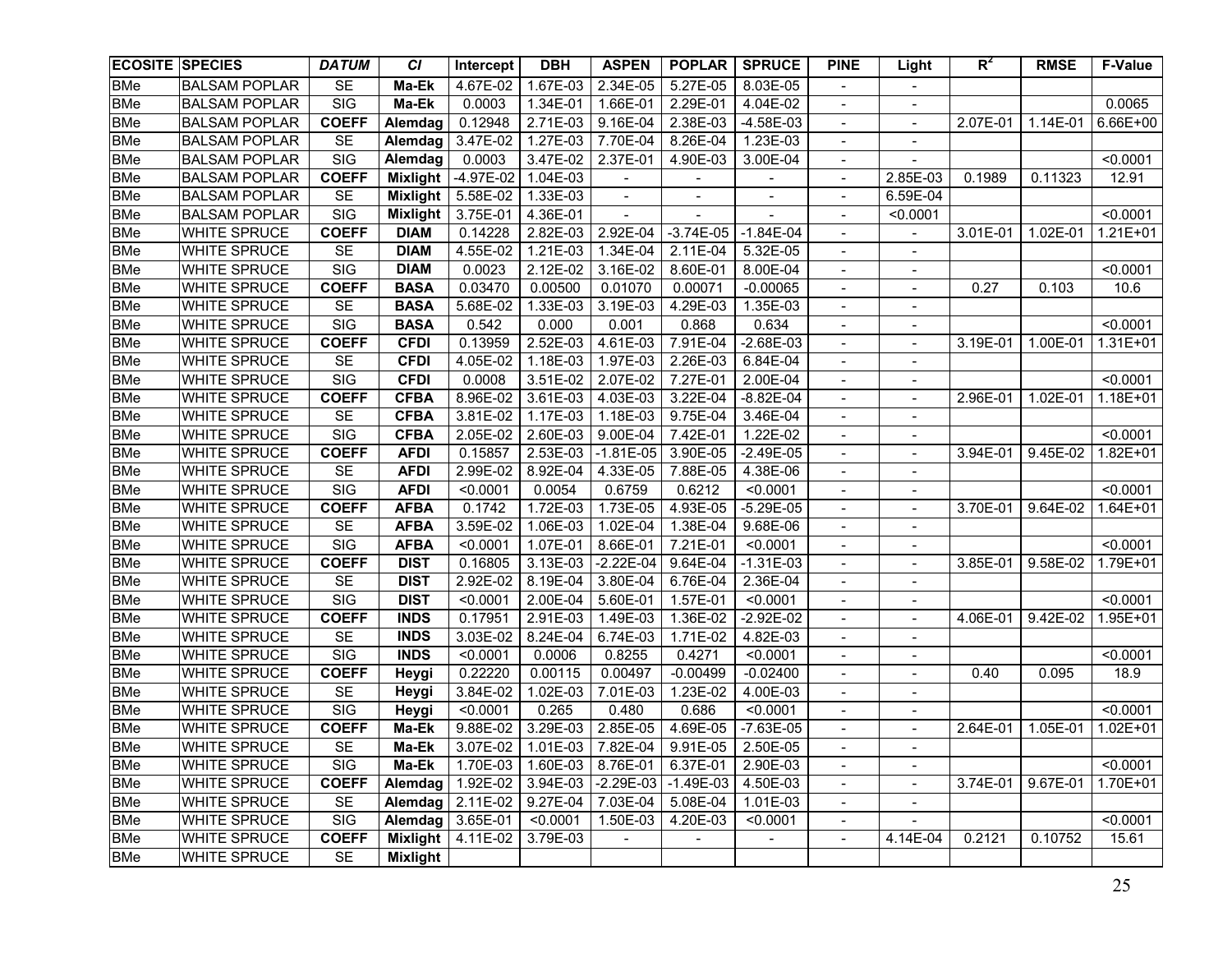| <b>ECOSITE SPECIES</b> |                      | <b>DATUM</b>            | <b>CI</b>       | Intercept           | <b>DBH</b> | <b>ASPEN</b>             | <b>POPLAR</b>  | <b>SPRUCE</b>           | <b>PINE</b>              | Light                    | $R^2$    | <b>RMSE</b> | <b>F-Value</b> |
|------------------------|----------------------|-------------------------|-----------------|---------------------|------------|--------------------------|----------------|-------------------------|--------------------------|--------------------------|----------|-------------|----------------|
| <b>BMe</b>             | <b>WHITE SPRUCE</b>  | SIG                     | <b>Mixlight</b> | 6.62E-02            | 1.30E-03   |                          |                |                         |                          | 0.2329                   |          |             | < 0.0001       |
| LFe                    | <b>ASPEN</b>         | <b>COEFF</b>            | <b>DIAM</b>     | 0.2082              | 2.03E-03   | $-1.62E-04$              | $-5.68E - 04$  | $-4.22E-04$             | $-2.55E-04$              |                          | 3.23E-01 | 8.34E-02    | 6.44E+01       |
| LFe                    | <b>ASPEN</b>         | <b>SE</b>               | <b>DIAM</b>     | 2.27E-02            | 7.90E-04   | 2.47E-05                 | 1.11E-04       | 3.57E-05                | 4.48E-05                 | $\blacksquare$           |          |             |                |
| LFe                    | <b>ASPEN</b>         | SIG                     | <b>DIAM</b>     | < 0.0001            | 0.0104     | < 0.0001                 | < 0.0001       | < 0.0001                | < 0.0001                 | $\blacksquare$           |          |             | < 0.0001       |
| LFe                    | <b>ASPEN</b>         | <b>COEFF</b>            | <b>BASA</b>     | 0.14881             | 0.00440    | $-0.00283$               | $-0.00972$     | $-0.00673$              | $-0.00370$               | $\blacksquare$           | 0.32     | 0.084       | 62.0           |
| LFe                    | <b>ASPEN</b>         | <b>SE</b>               | <b>BASA</b>     | 1.96E-02            | 6.81E-04   | 5.46E-04                 | 2.46E-03       | 5.81E-04                | 8.65E-04                 | $\blacksquare$           |          |             |                |
| LFe                    | <b>ASPEN</b>         | SIG                     | <b>BASA</b>     | < 0.0001            | < 0.0001   | < 0.0001                 | < 0.0001       | < 0.0001                | < 0.0001                 | $\blacksquare$           |          |             | < 0.0001       |
| LFe                    | <b>ASPEN</b>         | <b>COEFF</b>            | <b>CFDI</b>     | 0.20224             | 1.25E-03   | $-1.95E-03$              | $-5.56E-03$    | $-5.67E-03$             | $-3.02E-03$              | $\blacksquare$           | 2.80E-01 | 8.60E-01    | $5.24E + 01$   |
| LFe                    | <b>ASPEN</b>         | <b>SE</b>               | <b>CFDI</b>     | 2.35E-02            | 8.73E-04   | 3.38E-04                 | 1.42E-03       | 6.03E-04                | 6.25E-04                 | $\overline{\phantom{a}}$ |          |             |                |
| LFe                    | <b>ASPEN</b>         | $\overline{\text{SIG}}$ | <b>CFDI</b>     | < 0.0001            | 1.53E-01   | < 0.0001                 | 1.00E-04       | < 0.0001                | < 0.0001                 | $\overline{\phantom{a}}$ |          |             | < 0.0001       |
| LFe                    | <b>ASPEN</b>         | <b>COEFF</b>            | <b>CFBA</b>     | 0.16859             | 2.14E-03   | $-1.08E-03$              | $-1.73E-03$    | $-2.53E-03$             | $-1.24E-03$              | $\blacksquare$           | 2.50E-01 | 8.78E-01    | 4.49E+01       |
| LFe                    | <b>ASPEN</b>         | <b>SE</b>               | <b>CFBA</b>     | 2.23E-02            | 8.58E-04   | 2.26E-04                 | 7.88E-04       | 3.26E-04                | 3.39E-04                 |                          |          |             |                |
| LFe                    | <b>ASPEN</b>         | $\overline{\text{SIG}}$ | <b>CFBA</b>     | < 0.0001            | 1.28E-02   | < 0.0001                 | 2.89E-02       | < 0.0001                | 3.00E-04                 |                          |          |             | < 0.0001       |
| LFe                    | <b>ASPEN</b>         | <b>COEFF</b>            | <b>AFDI</b>     | 5.94E-02            | 5.67E-03   | $-3.71E-06$              | 7.18E-05       | $-1.59E-05$             | $-1.94E-06$              | $\blacksquare$           | 2.36E-01 | 8.86E-02    | 4.16E+01       |
| <b>LFe</b>             | <b>ASPEN</b>         | <b>SE</b>               | <b>AFDI</b>     | 1.97E-02            | 7.19E-04   | 1.99E-06                 | 1.44E-05       | 4.33E-06                | 4.88E-06                 | $\overline{\phantom{a}}$ |          |             |                |
| LFe                    | <b>ASPEN</b>         | SIG                     | <b>AFDI</b>     | 2.60E-03            | < 0.0001   | 6.27E-02                 | < 0.0001       | 3.00E-04                | 6.92E-01                 |                          |          |             | < 0.0001       |
| LFe                    | <b>ASPEN</b>         | <b>COEFF</b>            | <b>AFBA</b>     | 1.07E-01            | 4.23E-03   | $-2.14E-05$              | 7.88E-05       | $-5.18E-05$             | $-2.01E-05$              | $\blacksquare$           | 2.24E-01 | 8.93E-01    | 3.90E+01       |
| LFe                    | <b>ASPEN</b>         | <b>SE</b>               | <b>AFBA</b>     | 2.18E-02            | 8.14E-04   | 5.23E-06                 | 3.90E-05       | 1.03E-05                | 9.22E-06                 |                          |          |             |                |
| LFe                    | <b>ASPEN</b>         | $\overline{\text{SIG}}$ | <b>AFBA</b>     | < 0.0001            | < 0.0001   | < 0.0001                 | 4.35E-02       | < 0.0001                | 2.93E-02                 |                          |          |             | < 0.0001       |
| <b>LFe</b>             | <b>ASPEN</b>         | <b>COEFF</b>            | <b>DIST</b>     | 3.30E-02            | 6.00E-03   | 5.51E-05                 | 2.76E-03       | $-4.74E-04$             | 2.97E-04                 | $\sim$                   | 3.04E-01 | 8.47E-02    | 5.87E+01       |
| LFe                    | <b>ASPEN</b>         | <b>SE</b>               | <b>DIST</b>     | 1.91E-02            | 6.38E-04   | 9.15E-05                 | 3.00E-04       | 1.27E-04                | 1.83E-04                 |                          |          |             |                |
| LFe                    | <b>ASPEN</b>         | SIG                     | <b>DIST</b>     | 0.0835              | < 0.0001   | 0.5477                   | < 0.0001       | 0.0002                  | 0.105                    |                          |          |             | < 0.0001       |
| LFe                    | <b>ASPEN</b>         | <b>COEFF</b>            | <b>INDS</b>     | 2.69E-02            | 6.18E-03   | 2.26E-03                 | 7.58E-02       | $-9.42E-03$             | 4.93E-03                 | $\sim$                   | 2.86E-01 | 8.57E-02    | 5.40E+01       |
| LFe                    | <b>ASPEN</b>         | <b>SE</b>               | <b>INDS</b>     | 1.68E-02            | 6.04E-04   | 1.52E-03                 | 9.37E-03       | 2.69E-03                | 4.37E-03                 |                          |          |             |                |
| LFe                    | <b>ASPEN</b>         | $\overline{\text{SIG}}$ | <b>INDS</b>     | 1.10E-01            | < 0.0001   | 1.38E-01                 | < 0.0001       | 5.00E-04                | 2.59E-01                 |                          |          |             | < 0.0001       |
| LFe                    | <b>ASPEN</b>         | <b>COEFF</b>            | Heygi           | 0.05680             | 0.00580    | $-0.00135$               | 0.07680        | $-0.01310$              | $-0.00380$               |                          | 0.26     | 0.088       | 46.4           |
| LFe                    | <b>ASPEN</b>         | <b>SE</b>               | Heygi           | 2.08E-02            | 7.17E-04   | 1.51E-03                 | 1.20E-02       | 2.80E-03                | 3.77E-03                 | $\blacksquare$           |          |             |                |
| LFe                    | <b>ASPEN</b>         | <b>SIG</b>              | Heygi           | 0.007               | < 0.0001   | 0.371                    | < 0.0001       | < 0.0001                | 0.314                    |                          |          |             | < 0.0001       |
| LFe                    | <b>ASPEN</b>         | <b>COEFF</b>            | Ma-Ek           | 5.10E-02            | 6.03E-03   | $-1.38E-05$              | 2.48E-04       | $-8.50E-05$             | $-2.06E-05$              | $\overline{\phantom{a}}$ | 1.92E-01 | 9.12E-02    | 3.20E+01       |
| LFe                    | <b>ASPEN</b>         | <b>SE</b>               | Ma-Ek           | 1.81E-02            | 7.49E-04   | 9.39E-06                 | 8.45E-05       | 2.66E-05                | 4.06E-05                 | $\blacksquare$           |          |             |                |
| LFe                    | <b>ASPEN</b>         | SIG                     | Ma-Ek           | 4.90E-03            | < 0.0001   | 0.1421                   | 0.0035         | 0.0015                  | 0.6121                   | $\blacksquare$           |          |             | < 0.0001       |
| LFe                    | <b>ASPEN</b>         | <b>COEFF</b>            | Alemdag         | 4.17E-02            | 6.40E-03   | $-6.44E-04$              | 1.29E-03       | $-1.14E-03$             | 6.10E-04                 | $\blacksquare$           | 2.68E-01 | 8.68E-02    | 4.93E+01       |
| LFe                    | <b>ASPEN</b>         | <b>SE</b>               | Alemdag         | 1.23E-02            | 5.99E-04   | 4.07E-04                 | 2.01E-04       | 2.72E-04                | 3.13E-04                 | $\blacksquare$           |          |             |                |
| LFe                    | <b>ASPEN</b>         | $\overline{\text{SIG}}$ | Alemdag         | 7.00E-04            | < 0.0001   | 1.14E-01                 | < 0.0001       | < 0.0001                | 5.12E-02                 |                          |          |             | < 0.0001       |
| LFe                    | <b>ASPEN</b>         | <b>COEFF</b>            | Mixlight        | $-2.08E-02$         | 5.03E-03   | $\blacksquare$           |                |                         | $\overline{\phantom{0}}$ | 1.03E-03                 | 0.2022   | 0.09041     | 8.57E+01       |
| LFe                    | <b>ASPEN</b>         | <b>SE</b>               | Mixlight        | 1.54E-02            | 6.59E-04   | $\overline{\phantom{a}}$ | $\blacksquare$ |                         | $\overline{\phantom{a}}$ | 1.92E-04                 |          |             |                |
| LFe                    | <b>ASPEN</b>         | <b>SIG</b>              |                 | Mixlight   1.76E-01 | < 0.0001   |                          |                |                         |                          | < 0.0001                 |          |             | < 0.0001       |
| LFe                    | <b>BALSAM POPLAR</b> | <b>COEFF</b>            | <b>DIAM</b>     | 0.12501             | 4.93E-03   | $-2.58E-05$              | 4.33E-05       | $-3.58E-04$ $-8.35E-05$ |                          | $\blacksquare$           | 9.32E-02 | 1.03E-01    | 4.91E+00       |
| LFe                    | BALSAM POPLAR        | SE                      | <b>DIAM</b>     | 3.66E-02            | 1.35E-03   | 4.73E-05                 | 7.74E-05       | 2.08E-04                | 7.45E-05                 | $\overline{\phantom{a}}$ |          |             |                |
| LFe                    | <b>BALSAM POPLAR</b> | SIG                     | <b>DIAM</b>     | 0.0007              | 3.00E-04   | 5.86E-01                 | 5.76E-01       | 8.60E-02                | 2.63E-01                 | $\blacksquare$           |          |             | 0.0003         |
| LFe                    | <b>BALSAM POPLAR</b> | <b>COEFF</b>            | <b>BASA</b>     | 0.11728             | 0.00504    | 0.00021                  | 0.00052        | $-0.00519$              | $-0.00098$               | $\sim$                   | 0.09     | 0.103       | 4.6            |
| LFe                    | <b>BALSAM POPLAR</b> | SE                      | <b>BASA</b>     | 3.41E-02            | 1.26E-03   | 1.02E-03                 | 1.78E-03       | 3.10E-03                | 1.68E-03                 | $\blacksquare$           |          |             |                |
| LFe                    | <b>BALSAM POPLAR</b> | SIG                     | <b>BASA</b>     | 0.001               | < 0.0001   | 0.841                    | 0.769          | 0.095                   | 0.559                    | $\blacksquare$           |          |             | 0.001          |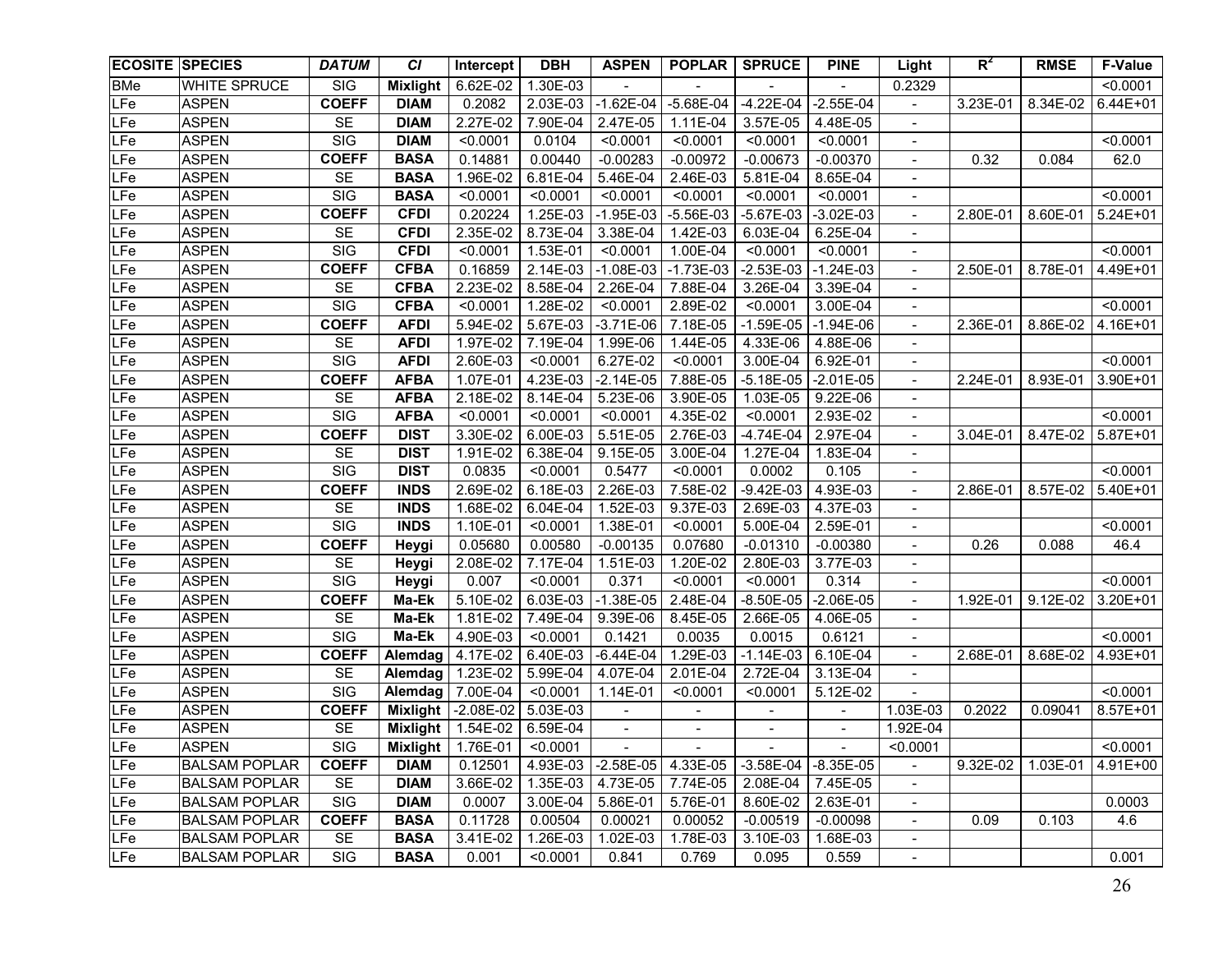| <b>ECOSITE SPECIES</b> |                       | <b>DATUM</b>            | <b>CI</b>       | Intercept | <b>DBH</b>             | <b>ASPEN</b>             | <b>POPLAR</b>  | <b>SPRUCE</b>                                                         | <b>PINE</b>              | Light                    | $R^2$    | <b>RMSE</b>                    | <b>F-Value</b> |
|------------------------|-----------------------|-------------------------|-----------------|-----------|------------------------|--------------------------|----------------|-----------------------------------------------------------------------|--------------------------|--------------------------|----------|--------------------------------|----------------|
| LFe                    | <b>BALSAM POPLAR</b>  | <b>COEFF</b>            | <b>CFDI</b>     | 0.13911   | 4.31E-03               | $-4.05E-04$              | 5.26E-04       | $-7.10E-03$                                                           | $-1.84E-03$              | $\overline{\phantom{0}}$ | 1.08E-01 | 1.02E-01                       | 5.77E+00       |
| LFe                    | <b>BALSAM POPLAR</b>  | <b>SE</b>               | <b>CFDI</b>     | 4.02E-02  | 1.56E-03               | 6.69E-04                 | 1.04E-03       | 3.25E-03                                                              | 1.13E-03                 | $\blacksquare$           |          |                                |                |
| LFe                    | <b>BALSAM POPLAR</b>  | SIG                     | <b>CFDI</b>     | 0.0006    | 6.30E-03               | 5.45E-01                 | 6.15E-01       | 3.02E-02                                                              | 1.03E-01                 | $\blacksquare$           |          |                                | < 0.0001       |
| LFe                    | <b>BALSAM POPLAR</b>  | <b>COEFF</b>            | <b>CFBA</b>     | 0.13511   | 4.30E-03               | 3.86E-05                 | 2.05E-04       | $-3.12E-03$                                                           | $-1.17E-03$              | $\blacksquare$           | 1.08E-01 | 1.02E-01                       | 5.77E+00       |
| LFe                    | <b>BALSAM POPLAR</b>  | <b>SE</b>               | <b>CFBA</b>     | 3.89E-02  | 1.59E-03               | 3.87E-04                 | 6.34E-04       | 1.39E-03                                                              | 7.31E-04                 | $\blacksquare$           |          |                                |                |
| LFe                    | <b>BALSAM POPLAR</b>  | <b>SIG</b>              | <b>CFBA</b>     | 0.0006    | 7.20E-03               | $9.21E-01$               | 7.47E-01       | 2.53E-02                                                              | 1.09E-01                 | $\blacksquare$           |          |                                | < 0.0001       |
| LFe                    | <b>BALSAM POPLAR</b>  | <b>COEFF</b>            | <b>AFDI</b>     | 0.1084    | 5.07E-03               | $-1.23E-05$              | 2.08E-05       | $-4.87E-05$                                                           | $-3.43E-06$              | $\blacksquare$           | 1.28E-01 | 1.01E-01                       | 6.99E+00       |
| LFe                    | <b>BALSAM POPLAR</b>  | SE                      | <b>AFDI</b>     | 3.26E-02  | 1.26E-03               | 6.10E-06                 | 1.16E-05       | 5.69E-05                                                              | 1.16E-05                 | $\blacksquare$           |          |                                |                |
| LFe                    | <b>BALSAM POPLAR</b>  | $\overline{\text{SIG}}$ | <b>AFDI</b>     | 0.001     | < 0.0001               | 0.0445                   | 0.0749         | 0.392                                                                 | 0.7681                   | $\blacksquare$           |          |                                | < 0.0001       |
| LF <sub>e</sub>        | <b>BALSAM POPLAR</b>  | <b>COEFF</b>            | <b>AFBA</b>     | 0.1294    | 4.47E-03               | $-2.59E-05$              | 2.38E-05       | $-1.07E-04$                                                           | $-3.06E-05$              | $\blacksquare$           | 1.21E-01 | 1.01E-01                       | 6.59E+00       |
| LFe                    | <b>BALSAM POPLAR</b>  | <b>SE</b>               | <b>AFBA</b>     | 3.47E-02  | 1.41E-03               | 1.26E-05                 | 2.21E-05       | 1.02E-04                                                              | 2.66E-05                 | $\blacksquare$           |          |                                |                |
| LFe                    | <b>BALSAM POPLAR</b>  | SIG                     | <b>AFBA</b>     | 0.0002    | 1.80E-03               | 4.05E-02                 | 2.83E-01       | 2.97E-01                                                              | 2.51E-01                 | $\blacksquare$           |          |                                | < 0.0001       |
| LFe                    | <b>BALSAM POPLAR</b>  | <b>COEFF</b>            | <b>DIST</b>     | 0.14722   | 4.20E-03               | $-9.49E - 04$            | 4.45E-05       | $-9.49E - 04$                                                         | $-2.92E-04$              |                          | 1.33E-01 | 1.00E-01                       | 7.32E+00       |
| LFe                    | <b>BALSAM POPLAR</b>  | <b>SE</b>               | <b>DIST</b>     | 2.76E-02  | 1.09E-03               | 2.71E-04                 | 3.09E-04       | 7.06E-04                                                              | 3.19E-04                 |                          |          |                                |                |
| <b>LFe</b>             | <b>BALSAM POPLAR</b>  | $\overline{\text{SIG}}$ | <b>DIST</b>     | < 0.0001  | 2.00E-04               | 5.00E-04                 | 8.86E-01       | 1.80E-01                                                              | 3.61E-01                 | $\overline{\phantom{a}}$ |          |                                | < 0.0001       |
| <b>LFe</b>             | <b>BALSAM POPLAR</b>  | <b>COEFF</b>            | <b>INDS</b>     | 0.15813   | 4.14E-03               | $-2.69E-02$              | $-4.26E-03$    | $-3.68E-02$                                                           | $-5.13E-03$              | $\blacksquare$           | 1.35E-01 | 1.00E-01                       | 7.43E+00       |
| LFe                    | <b>BALSAM POPLAR</b>  | <b>SE</b>               | <b>INDS</b>     | 2.39E-02  | 1.08E-03               | 7.41E-03                 | 3.66E-03       | 2.32E-02                                                              | 7.05E-03                 | $\overline{\phantom{a}}$ |          |                                |                |
| LFe                    | <b>BALSAM POPLAR</b>  | SIG                     | <b>INDS</b>     | < 0.0001  | 2.00E-04               | 3.00E-04                 | 2.47E-01       | 1.13E-01                                                              | 4.67E-01                 |                          |          |                                | < 0.0001       |
| LFe                    | <b>BALSAM POPLAR</b>  | <b>COEFF</b>            | Heygi           | 0.17217   | 0.00337                | $-0.01560$               | $-0.00370$     | $-0.02840$                                                            | $-0.00937$               |                          | 0.14     | 0.100                          | 7.6            |
| <b>LFe</b>             | <b>BALSAM POPLAR</b>  | <b>SE</b>               | Heygi           | 2.68E-02  | 1.13E-03               | 4.53E-03                 | 3.23E-03       | 1.66E-02                                                              | 6.44E-03                 | $\blacksquare$           |          |                                |                |
| <b>LFe</b>             | <b>BALSAM POPLAR</b>  | SIG                     | Heygi           | < 0.0001  | 0.003                  | 0.001                    | 0.253          | 0.089                                                                 | 0.147                    |                          |          |                                | < 0.0001       |
| <b>LFe</b>             | <b>BALSAM POPLAR</b>  | <b>COEFF</b>            | Ma-Ek           | 1.24E-01  | 4.61E-03               | $-4.58E-05$              | 3.45E-05       | $-6.08E - 05$                                                         | $-1.60E-04$              |                          | 1.18E-01 | 1.01E-01                       | 6.41E+00       |
| <b>LFe</b>             | <b>BALSAM POPLAR</b>  | <b>SE</b>               | Ma-Ek           | 3.23E-02  | 1.40E-03               | 2.29E-05                 | 4.01E-05       | 4.09E-05                                                              | 9.14E-05                 |                          |          |                                |                |
| LFe                    | <b>BALSAM POPLAR</b>  | SIG                     | Ma-Ek           | 1.00E-04  | 1.10E-03               | 0.0473                   | 0.3905         | 0.1384                                                                | 0.082                    |                          |          |                                | < 0.0001       |
| LFe                    | <b>BALSAM POPLAR</b>  | <b>COEFF</b>            | Alemdag         | 1.20E-01  | $4.16E - 03$           | $-7.58E-04$              | 1.20E-03       | $-5.38E-04$                                                           | 1.76E-04                 |                          | 9.70E-02 | 1.02E-01                       | $5.14E + 00$   |
| LFe                    | <b>BALSAM POPLAR</b>  | SE                      | Alemdag         | 2.23E-02  | 1.32E-03               | 4.83E-04                 | $6.97E-04$     | 9.05E-04                                                              | 5.87E-04                 | $\blacksquare$           |          |                                |                |
| LFe                    | <b>BALSAM POPLAR</b>  | SIG                     | Alemdag         | < 0.0001  | 1.90E-03               | 1.18E-01                 | 8.56E-02       | 5.53E-01                                                              | 7.64E-01                 |                          |          |                                | 0.0002         |
| LFe                    | <b>BALSAM POPLAR</b>  | <b>COEFF</b>            | <b>Mixlight</b> | 2.87E-02  | 2.21E-03               |                          |                |                                                                       | $\overline{\phantom{a}}$ | 1.69E-03                 | 0.129    | 0.09991                        | 17.92          |
| <b>LFe</b>             | <b>BALSAM POPLAR</b>  | <b>SE</b>               | <b>Mixlight</b> | 3.13E-02  | $\overline{1}$ .22E-03 | $\overline{\phantom{a}}$ | $\blacksquare$ |                                                                       | $\overline{\phantom{a}}$ | 4.28E-04                 |          |                                |                |
| <b>LFe</b>             | <b>BALSAM POPLAR</b>  | SIG                     | Mixlight        | 3.60E-01  | 7.02E-02               | $\blacksquare$           |                | $\sim$                                                                | $\overline{a}$           | 0.0001                   |          |                                | < 0.0001       |
| LFe                    | <b>LODGEPOLE PINE</b> | <b>COEFF</b>            | <b>DIAM</b>     | 0.20515   | 7.64E-04               | $-2.11E-04$              | $-2.50E-04$    | $-6.29E-04$                                                           | $-1.31E-04$              | $\blacksquare$           | 2.23E-01 | 8.62E-02                       | $3.64E + 01$   |
| <b>LFe</b>             | <b>LODGEPOLE PINE</b> | <b>SE</b>               | <b>DIAM</b>     | 3.00E-02  | 1.05E-03               | 4.31E-05                 | 6.73E-05       | 6.26E-05                                                              | 2.51E-05                 | $\blacksquare$           |          |                                |                |
| LFe                    | <b>LODGEPOLE PINE</b> | SIG                     | <b>DIAM</b>     | < 0.0001  | 4.66E-01               | < 0.0001                 | 2.00E-04       | < 0.0001                                                              | < 0.0001                 | $\blacksquare$           |          |                                | < 0.0001       |
| LFe                    | <b>LODGEPOLE PINE</b> | <b>COEFF</b>            | <b>BASA</b>     | 0.19112   | 0.00149                | $-0.00425$               | $-0.00394$     | $-0.00931$                                                            | $-0.00329$               | $\blacksquare$           | 0.22     | 0.087                          | 35.2           |
| LFe                    | <b>LODGEPOLE PINE</b> | <b>SE</b>               | <b>BASA</b>     | 2.88E-02  | 9.90E-04               | 9.83E-04                 | 1.35E-03       | 9.86E-04                                                              | 6.14E-04                 | $\blacksquare$           |          |                                |                |
| LFe                    | LODGEPOLE PINE        | SIG                     | <b>BASA</b>     | < 0.0001  | 0.133                  | < 0.0001                 | 0.004          | < 0.0001                                                              | < 0.0001                 | $\blacksquare$           |          |                                | < 0.0001       |
| <b>LFe</b>             | <b>LODGEPOLE PINE</b> | <b>COEFF</b>            | <b>CFDI</b>     |           |                        |                          |                | $0.23874$   -1.01E-03   -3.72E-03   -4.56E-03   -1.40E-02   -1.95E-03 |                          |                          |          | 2.37E-01   8.54E-02   3.94E+01 |                |
| LFe                    | <b>LODGEPOLE PINE</b> | SE                      | <b>CFDI</b>     | 2.73E-02  | 1.01E-03               | 6.70E-04                 | 9.88E-04       | 1.40E-03                                                              | 3.04E-04                 | $\sim$                   |          |                                |                |
| LFe                    | LODGEPOLE PINE        | SIG                     | <b>CFDI</b>     | < 0.0001  | 0.317                  | < 0.0001                 | < 0.0001       | < 0.0001                                                              | < 0.0001                 | $\overline{\phantom{a}}$ |          |                                | < 0.0001       |
| LFe                    | ODGEPOLE PINE         | <b>COEFF</b>            | <b>CFBA</b>     | 0.2194    | $-6.95E - 04$          | $-2.07E-03$              | $-2.23E-03$    | $-9.09E-03$                                                           | $-1.14E-03$              | $\blacksquare$           | 2.28E-01 | 8.60E-02                       | 3.74E+01       |
| LFe                    | ODGEPOLE PINE         | <b>SE</b>               | <b>CFBA</b>     | 2.38E-02  | 9.18E-04               | 4.51E-04                 | 5.46E-04       | 9.99E-04                                                              | 1.74E-04                 | $\overline{\phantom{a}}$ |          |                                |                |
| LFe                    | ODGEPOLE PINE         | SIG                     | <b>CFBA</b>     | < 0.0001  | 4.49E-01               | < 0.0001                 | < 0.0001       | < 0.0001                                                              | < 0.0001                 | $\blacksquare$           |          |                                | < 0.0001       |
| LFe                    | LODGEPOLE PINE        | <b>COEFF</b>            | <b>AFDI</b>     | 1.77E-03  | $6.76E-03$             | $-1.09E-05$              | $-4.31E-06$    | $-9.62E - 05$                                                         | 7.34E-06                 | $\sim$                   | 1.62E-01 | 8.95E-02 2.45E+01              |                |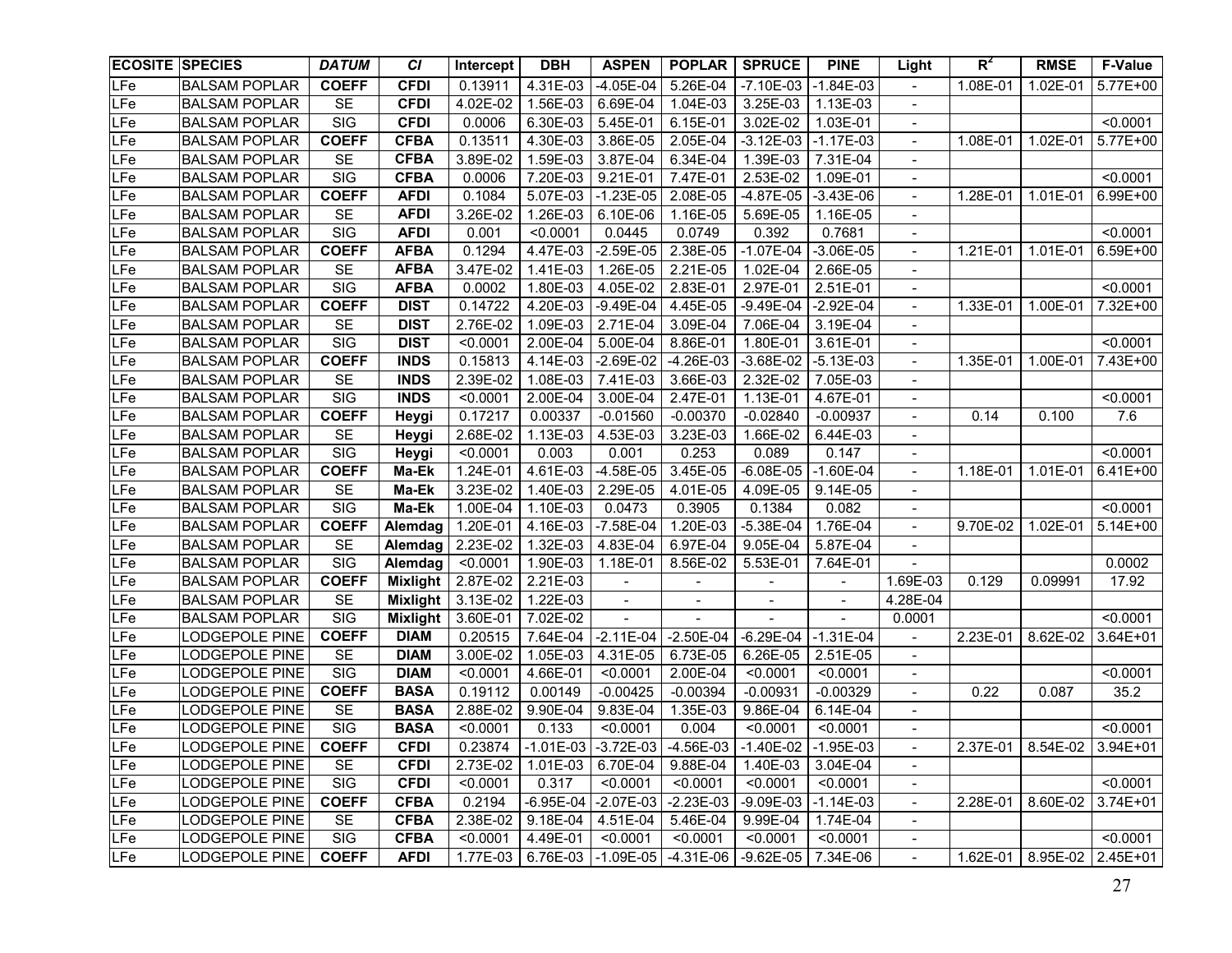| <b>ECOSITE SPECIES</b> |                       | <b>DATUM</b>            | <b>CI</b>       | Intercept   | <b>DBH</b>  | <b>ASPEN</b> | <b>POPLAR</b> | <b>SPRUCE</b>     | <b>PINE</b> | Light                    | $R^2$    | <b>RMSE</b> | <b>F-Value</b> |
|------------------------|-----------------------|-------------------------|-----------------|-------------|-------------|--------------|---------------|-------------------|-------------|--------------------------|----------|-------------|----------------|
| LFe                    | <b>LODGEPOLE PINE</b> | <b>SE</b>               | <b>AFDI</b>     | 2.24E-02    | 7.94E-04    | 8.55E-06     | 2.52E-05      | 1.47E-05          | 2.17E-06    | $\sim$                   |          |             |                |
| LFe                    | <b>LODGEPOLE PINE</b> | SIG                     | <b>AFDI</b>     | 9.37E-01    | < 0.0001    | 2.04E-01     | 8.64E-01      | < 0.0001          | 7.00E-04    | $\blacksquare$           |          |             | < 0.0001       |
| LFe                    | <b>LODGEPOLE PINE</b> | <b>COEFF</b>            | <b>AFBA</b>     | 9.21E-02    | 3.90E-03    | $-6.80E-05$  | $-1.08E - 04$ | $-3.43E-04$       | $-4.45E-06$ | $\blacksquare$           | 1.53E-01 | 9.00E-02    | 2.30E+01       |
| LFe                    | <b>LODGEPOLE PINE</b> | <b>SE</b>               | <b>AFBA</b>     | 2.31E-02    | 8.62E-04    | 2.16E-05     | 4.74E-05      | 4.52E-05          | 4.89E-06    | $\blacksquare$           |          |             |                |
| LFe                    | <b>LODGEPOLE PINE</b> | SIG                     | <b>AFBA</b>     | < 0.0001    | < 0.0001    | 1.80E-03     | 2.29E-02      | < 0.0001          | 3.63E-01    | $\blacksquare$           |          |             | < 0.0001       |
| LFe                    | LODGEPOLE PINE        | <b>COEFF</b>            | <b>DIST</b>     | -4.09E-02   | 7.66E-03    | $-7.44E-05$  | $6.58E-04$    | $-1.88E-03$       | 5.33E-04    | $\blacksquare$           | 2.01E-01 | 8.75E-02    | $3.22E + 01$   |
| LFe                    | <b>LODGEPOLE PINE</b> | <b>SE</b>               | <b>DIST</b>     | 2.09E-02    | 6.94E-04    | 2.21E-04     | 4.33E-04      | 2.75E-04          | 9.87E-05    | $\blacksquare$           |          |             |                |
| <b>LFe</b>             | <b>LODGEPOLE PINE</b> | SIG                     | <b>DIST</b>     | 0.0505      | < 0.0001    | 0.7362       | 0.1284        | < 0.0001          | < 0.0001    | $\blacksquare$           |          |             | < 0.0001       |
| LFe                    | LODGEPOLE PINE        | <b>COEFF</b>            | <b>INDS</b>     | $-6.51E-03$ | 7.01E-03    | $-5.30E-03$  | 6.42E-03      | $-4.20E-02$       | 6.96E-03    | $\blacksquare$           | 1.73E-01 | 8.90E-02    | 2.68E+01       |
| LFe                    | <b>LODGEPOLE PINE</b> | <b>SE</b>               | <b>INDS</b>     | 2.23E-02    | 7.32E-04    | 4.98E-03     | 9.50E-03      | 5.73E-03          | 2.31E-03    | $\blacksquare$           |          |             |                |
| LF <sub>e</sub>        | LODGEPOLE PINE        | $\overline{\text{SIG}}$ | <b>INDS</b>     | 7.70E-01    | < 0.0001    | 0.2876       | 0.4994        | < 0.0001          | 0.0027      | $\blacksquare$           |          |             | < 0.0001       |
| LFe                    | LODGEPOLE PINE        | <b>COEFF</b>            | Heygi           | 0.13089     | 0.00332     | $-0.01740$   | $-0.01500$    | $-0.06740$        | $-0.00635$  | $\overline{\phantom{a}}$ | 0.19     | 0.088       | 30.2           |
| LFe                    | LODGEPOLE PINE        | SE                      | Heygi           | 2.91E-02    | 9.57E-04    | 4.57E-03     | 7.34E-03      | 7.02E-03          | 2.36E-03    |                          |          |             |                |
| <b>LFe</b>             | ODGEPOLE PINE         | SIG                     | Heygi           | < 0.0001    | 0.001       | 0.000        | 0.041         | < 0.0001          | 0.007       | $\overline{\phantom{a}}$ |          |             | < 0.0001       |
| LFe                    | LODGEPOLE PINE        | <b>COEFF</b>            | Ma-Ek           | 1.00E-01    | 3.40E-03    | $-1.71E-04$  | $-2.04E-04$   | $-1.04E-03$       | $-1.48E-05$ | $\blacksquare$           | 1.48E-01 | 9.04E-02    | 2.22E+01       |
| LFe                    | LODGEPOLE PINE        | <b>SE</b>               | Ma-Ek           | 2.12E-02    | 8.26E-04    | 5.88E-05     | 1.19E-04      | 1.42E-04          | 1.45E-05    |                          |          |             |                |
| LFe                    | LODGEPOLE PINE        | $\overline{\text{SIG}}$ | Ma-Ek           | < 0.0001    | < 0.0001    | 3.70E-03     | 8.58E-02      | < 0.0001          | 3.08E-01    | $\overline{\phantom{a}}$ |          |             | < 0.0001       |
| LFe                    | <b>LODGEPOLE PINE</b> | <b>COEFF</b>            | Alemdag         | 2.47E-02    | 5.49E-03    | $-4.58E-04$  | 1.15E-04      | $-2.68E-03$       | 1.78E-03    | $\blacksquare$           | 1.81E-01 | 8.86E-02    | 2.83E+01       |
| <b>LFe</b>             | <b>LODGEPOLE PINE</b> | SE                      | Alemdag         | 1.34E-02    | 7.44E-04    | 2.46E-04     | 3.04E-04      | 3.37E-04          | 4.55E-04    | $\overline{\phantom{a}}$ |          |             |                |
| LFe                    | <b>LODGEPOLE PINE</b> | SIG                     | Alemdag         | 6.65E-02    | < 0.0001    | 6.29E-02     | 7.04E-01      | < 0.0001          | 1.00E-04    |                          |          |             | < 0.0001       |
| LFe                    | <b>LODGEPOLE PINE</b> | <b>COEFF</b>            | <b>Mixlight</b> | 1.18E-02    | $-4.80E-04$ |              |               |                   |             | 1.85E-03                 | 0.176    | 8.86E-02    | $6.87E + 01$   |
| LFe                    | <b>LODGEPOLE PINE</b> | <b>SE</b>               | <b>Mixlight</b> | 1.38E-02    | 7.75E-04    |              |               |                   |             | 2.02E-04                 |          |             |                |
| LFe                    | <b>LODGEPOLE PINE</b> | $\overline{\text{SIG}}$ | <b>Mixlight</b> | 3.95E-01    | 5.36E-01    |              |               |                   |             | < 0.0001                 |          |             | < 0.0001       |
| LFe                    | <b>WHITE SPRUCE</b>   | <b>COEFF</b>            | <b>DIAM</b>     | 0.21562     | 3.13E-03    | $-8.92E-05$  | 2.90E-04      | $-2.76E-04$       | $-3.86E-05$ |                          | 3.63E-01 | 1.13E-01    | 4.88E+01       |
| LFe                    | <b>WHITE SPRUCE</b>   | SE                      | <b>DIAM</b>     | 3.12E-02    | 9.09E-04    | 5.12E-05     | 1.60E-04      | 3.72E-05          | 4.12E-05    | $\overline{\phantom{a}}$ |          |             |                |
| LFe                    | <b>WHITE SPRUCE</b>   | SIG                     | <b>DIAM</b>     | < 0.0001    | 6.00E-04    | 8.24E-02     | $7.05E-02$    | < 0.0001          | 3.50E-01    | $\blacksquare$           |          |             | < 0.0001       |
| LFe                    | <b>WHITE SPRUCE</b>   | <b>COEFF</b>            | <b>BASA</b>     | 0.19659     | 0.00400     | $-0.00250$   | 0.00559       | $-0.00499$        | $-0.00083$  | $\blacksquare$           | 0.34     | 0.115       | 44.3           |
| LFe                    | <b>WHITE SPRUCE</b>   | SE                      | <b>BASA</b>     | 3.32E-02    | 9.06E-04    | 1.27E-03     | 3.16E-03      | 7.90E-04          | 9.26E-04    | $\blacksquare$           |          |             |                |
| LFe                    | <b>WHITE SPRUCE</b>   | <b>SIG</b>              | <b>BASA</b>     | < 0.0001    | < 0.0001    | 0.049        | 0.078         | < 0.0001          | 0.373       | $\overline{a}$           |          |             | < 0.0001       |
| LFe                    | <b>WHITE SPRUCE</b>   | <b>COEFF</b>            | <b>CFDI</b>     | 0.17193     | 3.81E-03    | 3.87E-04     | 3.78E-03      | $-3.30E-03$       | $-1.27E-04$ | $\blacksquare$           | 3.37E-01 | $1.16E-01$  | 4.34E+01       |
| LFe                    | <b>WHITE SPRUCE</b>   | <b>SE</b>               | <b>CFDI</b>     | 2.86E-02    | 9.12E-04    | 6.69E-04     | 1.88E-03      | 5.04E-04          | 5.50E-04    | $\blacksquare$           |          |             |                |
| LFe                    | <b>WHITE SPRUCE</b>   | SIG                     | <b>CFDI</b>     | < 0.0001    | < 0.0001    | 5.63E-01     | 4.51E-02      | < 0.0001          | 8.18E-01    | $\overline{\phantom{a}}$ |          |             | < 0.0001       |
| LFe                    | <b>WHITE SPRUCE</b>   | <b>COEFF</b>            | <b>CFBA</b>     | 0.13068     | 4.88E-03    | 6.06E-04     | 1.63E-03      | $-1.35E-03$       | $-7.56E-05$ | $\blacksquare$           | 3.02E-01 | 1.19E-01    | 3.70E+01       |
| LFe                    | <b>WHITE SPRUCE</b>   | <b>SE</b>               | <b>CFBA</b>     | 2.72E-02    | 9.01E-04    | 3.85E-04     | 8.13E-04      | 2.75E-04          | 2.97E-04    | $\overline{\phantom{a}}$ |          |             |                |
| LFe                    | <b>WHITE SPRUCE</b>   | <b>SIG</b>              | <b>CFBA</b>     | < 0.0001    | < 0.0001    | 1.16E-01     | 4.50E-02      | < 0.0001          | 7.99E-01    | $\blacksquare$           |          |             | < 0.0001       |
| LFe                    | WHITE SPRUCE          | <b>COEFF</b>            | <b>AFDI</b>     | 0.20248     | 3.36E-03    | $-6.52E-06$  | 7.38E-05      | $-4.21E-05$       | $-5.66E-06$ | $\blacksquare$           | 3.82E-01 | 1.12E-01    | 5.29E+01       |
| <b>LFe</b>             | <b>WHITE SPRUCE</b>   | <b>SE</b>               | <b>AFDI</b>     | 2.33E-02    | 7.31E-04    | 5.58E-06     | 4.36E-05      | 4.70E-06 7.77E-06 |             |                          |          |             |                |
| LFe                    | <b>WHITE SPRUCE</b>   | <b>SIG</b>              | <b>AFDI</b>     | < 0.0001    | < 0.0001    | 0.2431       | 0.0915        | < 0.0001          | 0.4666      | $\blacksquare$           |          |             | < 0.0001       |
| LFe                    | <b>WHITE SPRUCE</b>   | <b>COEFF</b>            | <b>AFBA</b>     | 0.16328     | 4.01E-03    | 1.72E-06     | 9.88E-05      | $-5.68E-05$       | $-1.29E-05$ | $\blacksquare$           | 3.21E-01 | 1.17E-01    | 4.04E+01       |
| LFe                    | <b>WHITE SPRUCE</b>   | SE                      | <b>AFBA</b>     | 2.50E-02    | 8.25E-04    | 9.78E-06     | 6.08E-05      | 9.09E-06          | 1.43E-05    | $\overline{\phantom{a}}$ |          |             |                |
| LFe                    | WHITE SPRUCE          | SIG                     | <b>AFBA</b>     | < 0.0001    | < 0.0001    | 8.60E-01     | 1.05E-01      | < 0.0001          | 3.66E-01    | $\blacksquare$           |          |             | < 0.0001       |
| LFe                    | <b>WHITE SPRUCE</b>   | <b>COEFF</b>            | <b>DIST</b>     | 0.18509     | 4.80E-03    | $-8.2594$    | 2.34E-03      | $-1.29E-03$       | 2.63E-04    | $\blacksquare$           | 4.63E-01 | 1.06E-01    | 7.28E+01       |
| LFe                    | WHITE SPRUCE          | SE                      | <b>DIST</b>     | 2.07E-02    | 6.02E-04    | 2.15E-04     | 7.97E-04      | 1.42E-04          | 2.80E-04    | $\blacksquare$           |          |             |                |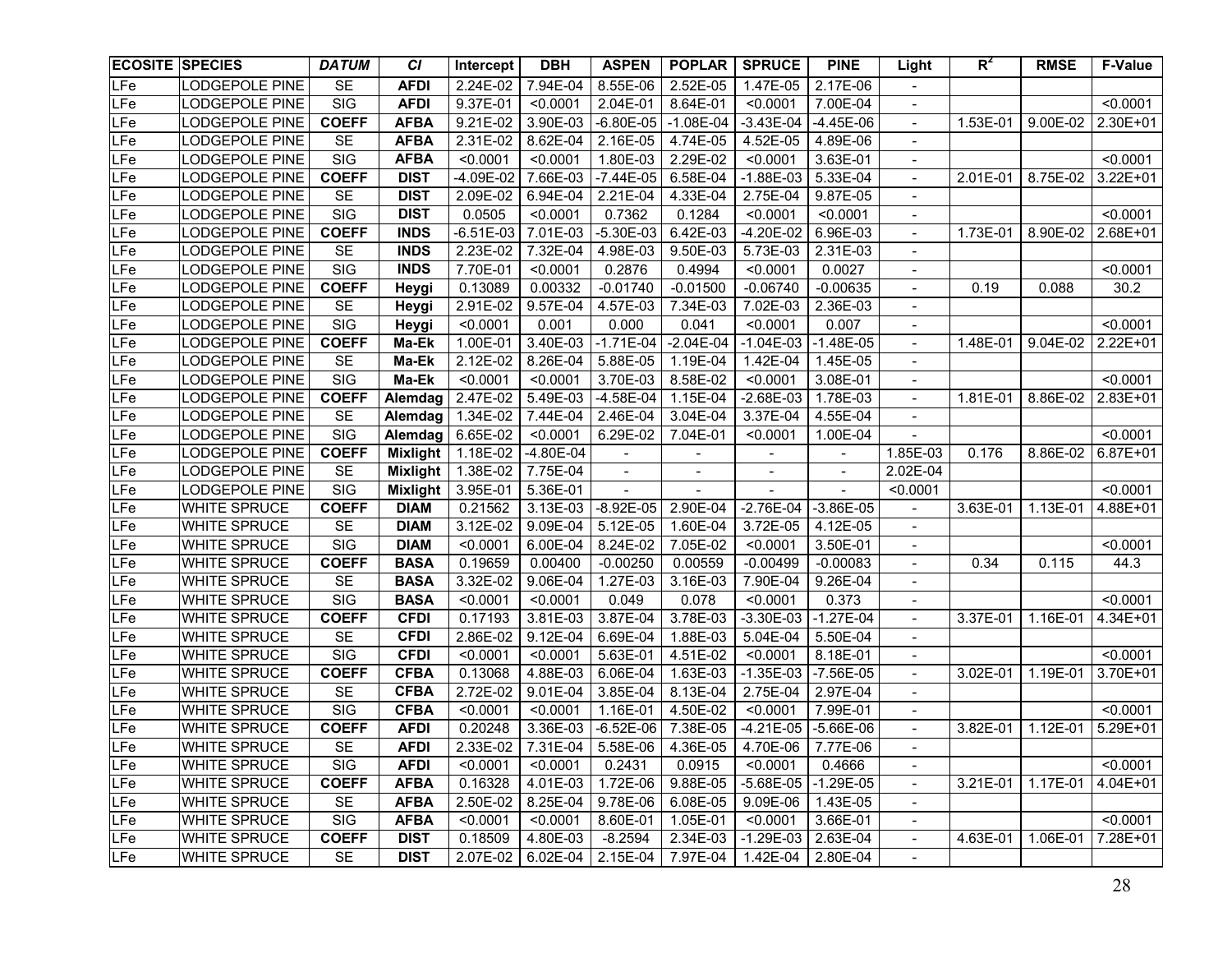| <b>ECOSITE SPECIES</b> |                     | <b>DATUM</b>            | <b>CI</b>       | Intercept | <b>DBH</b>  | <b>ASPEN</b>  | <b>POPLAR</b>            | <b>SPRUCE</b> | <b>PINE</b>              | Light                    | $R^2$    | <b>RMSE</b> | <b>F-Value</b> |
|------------------------|---------------------|-------------------------|-----------------|-----------|-------------|---------------|--------------------------|---------------|--------------------------|--------------------------|----------|-------------|----------------|
| LFe                    | <b>WHITE SPRUCE</b> | SIG                     | <b>DIST</b>     | < 0.0001  | < 0.0001    | 0.0001        | 0.0035                   | < 0.0001      | 0.3483                   |                          |          |             | < 0.0001       |
| LFe                    | <b>WHITE SPRUCE</b> | <b>COEFF</b>            | <b>INDS</b>     | 0.18713   | 4.59E-03    | $-1.81E-02$   | 3.74E-02                 | $-2.22E-02$   | $-1.89E-03$              | $\overline{\phantom{a}}$ | 4.61E-01 | 1.06E-01    | 7.23E+01       |
| LFe                    | <b>WHITE SPRUCE</b> | <b>SE</b>               | <b>INDS</b>     | 2.01E-02  | 6.07E-04    | 4.39E-03      | 1.62E-02                 | 2.32E-03      | 6.11E-03                 | $\blacksquare$           |          |             |                |
| LFe                    | <b>WHITE SPRUCE</b> | <b>SIG</b>              | <b>INDS</b>     | < 0.0001  | < 0.0001    | < 0.0001      | 2.13E-02                 | < 0.0001      | 7.58E-01                 | $\overline{\phantom{a}}$ |          |             | < 0.0001       |
| LFe                    | <b>WHITE SPRUCE</b> | <b>COEFF</b>            | Heygi           | 0.21639   | 0.00313     | $-0.00986$    | 0.02450                  | $-0.02010$    | $-0.00439$               | $\blacksquare$           | 0.43     | 0.110       | 62.9           |
| LFe                    | WHITE SPRUCE        | <b>SE</b>               | Heygi           | 2.48E-02  | 7.50E-04    | 3.62E-03      | 1.21E-02                 | 2.16E-03      | 4.29E-03                 | $\blacksquare$           |          |             |                |
| LFe                    | WHITE SPRUCE        | SIG                     | Heygi           | < 0.0001  | < 0.0001    | 0.007         | 0.043                    | < 0.0001      | 0.307                    | $\overline{\phantom{a}}$ |          |             | < 0.0001       |
| <b>LFe</b>             | <b>WHITE SPRUCE</b> | <b>COEFF</b>            | Ma-Ek           | 6.90E-02  | 6.65E-03    | $-2.38E-06$   | 1.17E-03                 | $-5.45E-05$   | 8.25E-05                 | $\blacksquare$           | 3.23E-01 | 1.19E-01    | 4.03E+01       |
| LFe                    | <b>WHITE SPRUCE</b> | SE                      | Ma-Ek           | 2.00E-02  | 7.25E-04    | 2.64E-05      | 2.74E-04                 | 1.42E-05      | 6.82E-05                 | $\overline{\phantom{a}}$ |          |             |                |
| LF <sub>e</sub>        | <b>WHITE SPRUCE</b> | $\overline{\text{SIG}}$ | Ma-Ek           | 6.00E-04  | < 0.0001    | 9.28E-01      | < 0.0001                 | 1.00E-04      | 2.27E-01                 | $\overline{\phantom{a}}$ |          |             | < 0.0001       |
| LFe                    | <b>WHITE SPRUCE</b> | <b>COEFF</b>            | Alemdag         | 4.11E-02  | 6.95E-03    | $-2.16E-03$   | 1.28E-03                 | 1.18E-03      | 2.73E-03                 | $\blacksquare$           | 3.85E-01 | 1.14E-01    | 5.28E+01       |
| LFe                    | WHITE SPRUCE        | <b>SE</b>               | Alemdag         | 1.39E-02  | 7.05E-04    | 4.28E-04      | 5.41E-04                 | 5.17E-04      | 5.67E-04                 |                          |          |             |                |
| LFe                    | WHITE SPRUCE        | $\overline{\text{SIG}}$ | Alemdag         | 3.20E-03  | < 0.0001    | < 0.0001      | 1.86E-02                 | 2.25E-02      | < 0.0001                 |                          |          |             | < 0.0001       |
| <b>LFe</b>             | WHITE SPRUCE        | <b>COEFF</b>            | <b>Mixlight</b> | 3.41E-02  | 4.39E-03    |               |                          |               |                          | 1.21E-03                 | 0.299    | 0.12096     | 90.64          |
| LFe                    | WHITE SPRUCE        | <b>SE</b>               | Mixlight        | 1.46E-02  | 9.40E-04    |               | $\overline{\phantom{a}}$ |               | $\overline{\phantom{a}}$ | 2.71E-04                 |          |             |                |
| LFe                    | WHITE SPRUCE        | SIG                     | Mixlight        | 1.96E-02  | < 0.001     |               |                          |               |                          | < 0.0001                 |          |             | < 0.0001       |
| LFf                    | <b>ASPEN</b>        | <b>COEFF</b>            | <b>DIAM</b>     | 0.33542   | 2.32E-04    | $-4.50E-04$   | $-3.06E-04$              | $-6.71E-04$   | $-2.47E-04$              | $\blacksquare$           | 2.45E-01 | 1.20E-01    | 1.68E+01       |
| LFf                    | <b>ASPEN</b>        | <b>SE</b>               | <b>DIAM</b>     | 4.50E-02  | 1.27E-03    | 8.68E-05      | 2.28E-04                 | 1.16E-04      | 8.32E-05                 | $\overline{\phantom{a}}$ |          |             |                |
| LFf                    | <b>ASPEN</b>        | $\overline{\text{SIG}}$ | <b>DIAM</b>     | < 0.0001  | 8.55E-01    | < 0.0001      | 1.80E-01                 | < 0.0001      | 3.20E-03                 | $\overline{\phantom{a}}$ |          |             | < 0.0001       |
| LFf                    | <b>ASPEN</b>        | <b>COEFF</b>            | <b>BASA</b>     | 0.26586   | 0.00233     | $-0.00579$    | $-0.00534$               | $-0.01010$    | $-0.00265$               | $\overline{a}$           | 0.25     | 0.119       | 17.6           |
| LFf                    | <b>ASPEN</b>        | <b>SE</b>               | <b>BASA</b>     | 4.06E-02  | 1.17E-03    | 1.24E-03      | 4.00E-03                 | 1.75E-03      | 1.47E-03                 |                          |          |             |                |
| <b>LFf</b>             | <b>ASPEN</b>        | <b>SIG</b>              | <b>BASA</b>     | < 0.0001  | 0.048       | < 0.0001      | 0.183                    | < 0.0001      | 0.073                    |                          |          |             | < 0.0001       |
| LFf                    | <b>ASPEN</b>        | <b>COEFF</b>            | <b>CFDI</b>     | 0.36352   | $-1.29E-03$ | $-9.43E-03$   | $-1.83E-03$              | $-1.22E-02$   | $-4.74E-03$              | $\blacksquare$           | 2.05E-01 | 1.23E-01    | 1.33E+01       |
| LFf                    | <b>ASPEN</b>        | <b>SE</b>               | <b>CFDI</b>     | 4.89E-02  | 1.40E-03    | 1.95E-03      | 3.08E-03                 | 2.51E-03      | 1.42E-03                 |                          |          |             |                |
| LFf                    | <b>ASPEN</b>        | <b>SIG</b>              | <b>CFDI</b>     | < 0.0001  | 3.56E-01    | < 0.0001      | 5.54E-01                 | < 0.0001      | 1.00E-03                 |                          |          |             | < 0.0001       |
| LFf                    | <b>ASPEN</b>        | <b>COEFF</b>            | <b>CFBA</b>     | 0.32001   | $-5.04E-04$ | $-4.72E-03$   | $-1.58E-04$              | $-5.81E-03$   | $-2.42E-03$              | $\blacksquare$           | 1.61E-01 | 1.26E-01    | 9.90E+00       |
| LFf                    | <b>ASPEN</b>        | <b>SE</b>               | <b>CFBA</b>     | 4.88E-02  | 1.43E-03    | 1.21E-03      | 1.60E-03                 | 1.53E-03      | 9.02E-04                 | $\blacksquare$           |          |             |                |
| LFf                    | <b>ASPEN</b>        | <b>SIG</b>              | <b>CFBA</b>     | < 0.0001  | 7.25E-01    | 1.00E-04      | 9.22E-01                 | 2.00E-04      | 7.80E-03                 |                          |          |             | < 0.0001       |
| LFf                    | <b>ASPEN</b>        | <b>COEFF</b>            | <b>AFDI</b>     | 0.16977   | 4.04E-03    | $-4.95E-05$   | 4.14E-06                 | $-5.82E-05$   | $-1.13E-06$              | $\overline{\phantom{a}}$ | 1.19E-01 | 1.29E-01    | 6.93E+00       |
| LFf                    | <b>ASPEN</b>        | <b>SE</b>               | <b>AFDI</b>     | 4.33E-02  | 1.22E-03    | 2.99E-05      | 3.55E-05                 | 1.72E-05      | 5.47E-06                 | $\blacksquare$           |          |             |                |
| LFf                    | <b>ASPEN</b>        | SIG                     | <b>AFDI</b>     | 0.0001    | 1.10E-03    | 9.89E-02      | 9.07E-01                 | 8.00E-04      | 8.37E-01                 | $\overline{\phantom{a}}$ |          |             | < 0.0001       |
| LFf                    | <b>ASPEN</b>        | <b>COEFF</b>            | <b>AFBA</b>     | 0.24495   | 1.94E-03    | $-1.90E - 04$ | $-3.82E-05$              | $-2.45E-04$   | $-2.32E-05$              | $\blacksquare$           | 1.46E-01 | 1.27E-01    | 8.85E+00       |
| LFf                    | <b>ASPEN</b>        | <b>SE</b>               | <b>AFBA</b>     | 4.54E-02  | 1.31E-03    | 6.96E-05      | 8.04E-05                 | 5.74E-05      | 1.37E-05                 | $\blacksquare$           |          |             |                |
| LFf                    | <b>ASPEN</b>        | <b>SIG</b>              | <b>AFBA</b>     | < 0.0001  | 1.39E-01    | 6.80E-03      | 6.35E-01                 | < 0.0001      | 9.02E-02                 | $\blacksquare$           |          |             | < 0.0001       |
| LFf                    | <b>ASPEN</b>        | <b>COEFF</b>            | <b>DIST</b>     | 1.12E-01  | 5.33E-03    | $-4.41E-04$   | 9.75E-04                 | $-9.73E-04$   | 5.20E-04                 | $\blacksquare$           | 1.18E-01 | 1.29E-01    | 6.88E+00       |
| LFf                    | <b>ASPEN</b>        | <b>SE</b>               | <b>DIST</b>     | 4.37E-02  | 1.15E-03    | 4.52E-04      | 6.77E-04                 | 3.88E-04      | 3.68E-04                 | $\blacksquare$           |          |             |                |
| LFf                    | <b>ASPEN</b>        | <b>SIG</b>              | <b>DIST</b>     | 1.06E-02  | < 0.0001    | 0.3295        | 0.1512                   | 0.0129        | 0.1588                   |                          |          |             | < 0.0001       |
| LFf                    | <b>ASPEN</b>        | <b>COEFF</b>            | <b>INDS</b>     | 1.16E-01  | 5.23E-03    | $-8.71E-04$   | 1.14E-02                 | $-2.24E-02$   | 5.62E-03                 | $\blacksquare$           | 1.05E-01 | 1.30E-01    | 6.04E+00       |
| LFf                    | <b>ASPEN</b>        | SE                      | <b>INDS</b>     | 3.99E-02  | 1.15E-03    | 4.58E-03      | 1.63E-02                 | 7.71E-03      | 6.73E-03                 | $\blacksquare$           |          |             |                |
| <b>LFf</b>             | <b>ASPEN</b>        | SIG                     | <b>INDS</b>     | 3.80E-03  | < 0.0001    | 8.49E-01      | 4.86E-01                 | 4.00E-03      | 4.05E-01                 | $\blacksquare$           |          |             | < 0.0001       |
| <b>LFf</b>             | <b>ASPEN</b>        | <b>COEFF</b>            | Heygi           | 0.19572   | 0.00346     | $-0.00492$    | $-0.00901$               | $-0.04610$    | $-0.00557$               | $\blacksquare$           | 0.13     | 0.128       | 7.8            |
| LFf                    | <b>ASPEN</b>        | SE                      | Heygi           | 4.54E-02  | 1.26E-03    | 3.73E-03      | 1.94E-02                 | 1.05E-02      | 6.67E-03                 | $\blacksquare$           |          |             |                |
| LFF                    | <b>ASPEN</b>        | SIG                     | Heygi           | < 0.0001  | 0.007       | 0.189         | 0.643                    | < 0.0001      | 0.405                    | $\blacksquare$           |          |             | < 0.0001       |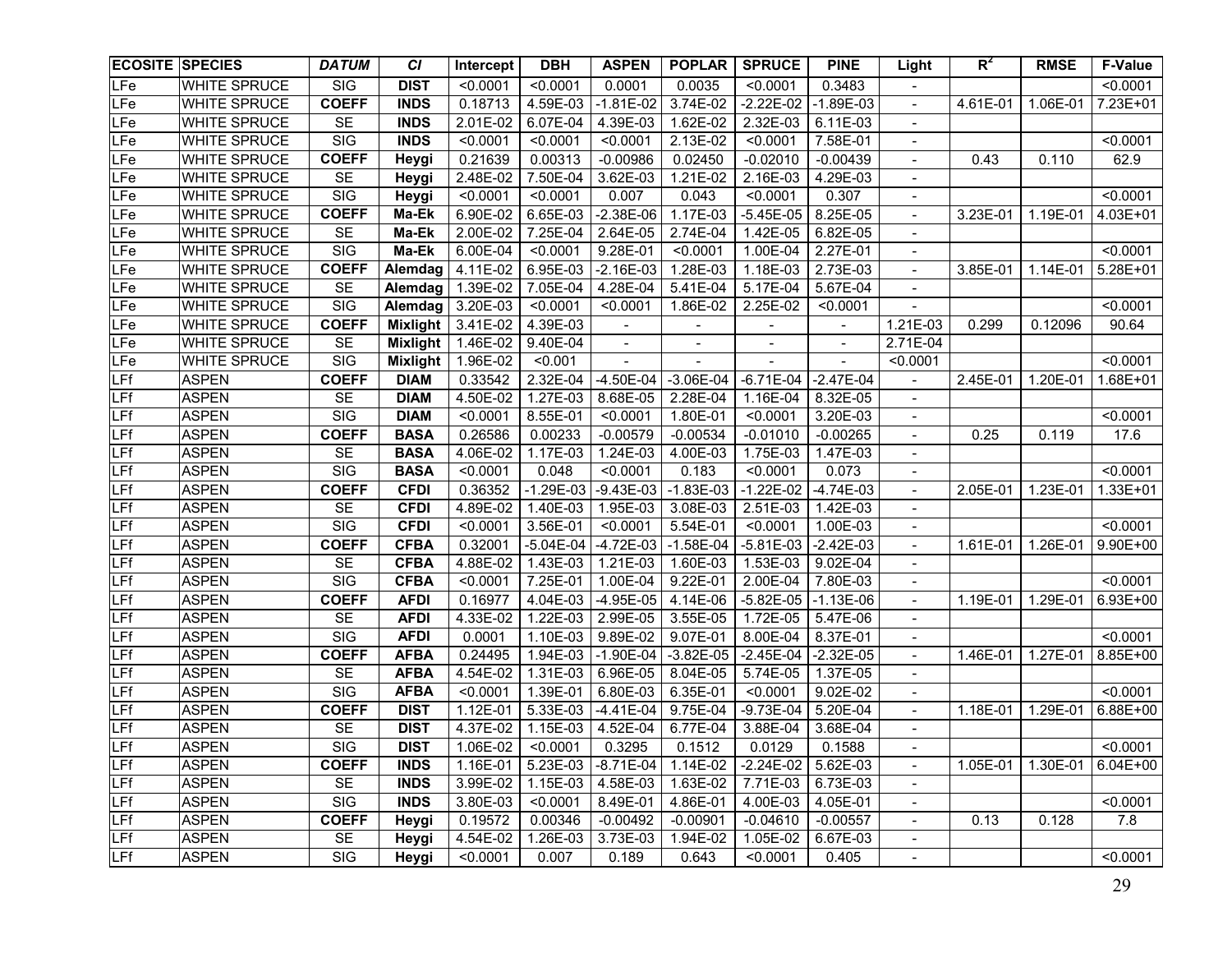|            | <b>ECOSITE SPECIES</b> | <b>DATUM</b>            | <b>CI</b>       | Intercept | <b>DBH</b>             | <b>ASPEN</b>             | <b>POPLAR</b>            | <b>SPRUCE</b>                                                      | <b>PINE</b>              | Light                    | $R^2$    | <b>RMSE</b>         | <b>F-Value</b> |
|------------|------------------------|-------------------------|-----------------|-----------|------------------------|--------------------------|--------------------------|--------------------------------------------------------------------|--------------------------|--------------------------|----------|---------------------|----------------|
| <b>LFf</b> | <b>ASPEN</b>           | <b>COEFF</b>            | Ma-Ek           | 0.23409   | 2.03E-03               | $-6.55E-04$              | 4.65E-05                 | $-1.07E-03$                                                        | $-1.05E-04$              | $\blacksquare$           | 1.35E-01 | 1.28E-01            | 8.05E+00       |
| <b>LFf</b> | <b>ASPEN</b>           | <b>SE</b>               | Ma-Ek           | 4.65E-02  | 1.36E-03               | 2.35E-04                 | 7.58E-05                 | 2.90E-04                                                           | 1.14E-04                 | $\overline{\phantom{a}}$ |          |                     |                |
| LFf        | <b>ASPEN</b>           | SIG                     | Ma-Ek           | < 0.0001  | 1.37E-01               | 5.70E-03                 | 5.40E-01                 | 3.00E-04                                                           | 3.57E-01                 | $\overline{\phantom{a}}$ |          |                     | < 0.0001       |
| LFf        | <b>ASPEN</b>           | <b>COEFF</b>            | Alemdag         | 9.60E-02  | $\overline{5.80}$ E-03 | $-4.88E - 04$            | 1.32E-03                 | $-1.79E-03$                                                        | 4.84E-04                 | $\overline{\phantom{a}}$ | 1.48E-01 | 1.27E-01            | 8.92E+00       |
| LFf        | <b>ASPEN</b>           | <b>SE</b>               | Alemdag         | 3.07E-02  | 1.18E-03               | 6.15E-04                 | 4.43E-04                 | 5.59E-04                                                           | 6.26E-04                 | $\overline{\phantom{a}}$ |          |                     |                |
| LFf        | <b>ASPEN</b>           | <b>SIG</b>              | Alemdag         | 0.0019    | < 0.0001               | 0.4281                   | 0.0031                   | 0.0015                                                             | 0.4398                   | $\overline{\phantom{a}}$ |          |                     | < 0.0001       |
| LFf        | <b>ASPEN</b>           | <b>COEFF</b>            | <b>Mixlight</b> | 1.81E-02  | 2.13E-03               | $\overline{\phantom{a}}$ |                          |                                                                    |                          | 1.97E-03                 | 0.125    | 0.12811             | 18.64          |
| <b>LFf</b> | <b>ASPEN</b>           | <b>SE</b>               | <b>Mixlight</b> | 3.98E-02  | 1.13E-03               | $\overline{\phantom{a}}$ | $\overline{\phantom{a}}$ | $\overline{\phantom{a}}$                                           | $\overline{\phantom{a}}$ | 4.62E-04                 |          |                     |                |
| LFf        | <b>ASPEN</b>           | $\overline{\text{SIG}}$ | Mixlight        | 6.49E-01  | 6.07E-02               |                          |                          |                                                                    |                          | < 0.0001                 |          |                     | < 0.0001       |
| LFf        | <b>BALSAM POPLAR</b>   | <b>COEFF</b>            | <b>DIAM</b>     | 0.42804   | $-1.85E-03$            | $-3.82E-04$              | $-3.85E-04$              | $-5.04E-04$                                                        | $-3.84E-04$              |                          | 1.66E-01 | 1.30E-01            | 8.62E+00       |
| LFf        | <b>BALSAM POPLAR</b>   | SE                      | <b>DIAM</b>     | 4.86E-02  | $1.43E - 03$           | 8.97E-05                 | 1.21E-04                 | 1.14E-04                                                           | 1.21E-04                 | $\overline{\phantom{a}}$ |          |                     |                |
| LFf        | <b>BALSAM POPLAR</b>   | SIG                     | <b>DIAM</b>     | < 0.0001  | 1.96E-01               | < 0.0001                 | 1.70E-03                 | < 0.0001                                                           | 1.70E-03                 | $\overline{\phantom{a}}$ |          |                     | < 0.0001       |
| LFf        | <b>BALSAM POPLAR</b>   | <b>COEFF</b>            | <b>BASA</b>     | 0.37396   | $-0.00025$             | $-0.00672$               | $-0.00491$               | $-0.00823$                                                         | $-0.00504$               |                          | 0.13     | 0.133               | 6.4            |
| LFf        | <b>BALSAM POPLAR</b>   | <b>SE</b>               | <b>BASA</b>     | 5.01E-02  | 1.39E-03               | 1.82E-03                 | 2.47E-03                 | 2.04E-03                                                           | 2.24E-03                 |                          |          |                     |                |
| LFf        | <b>BALSAM POPLAR</b>   | $\overline{\text{SIG}}$ | <b>BASA</b>     | < 0.0001  | 0.860                  | 0.000                    | 0.048                    | < 0.0001                                                           | 0.026                    | $\overline{\phantom{a}}$ |          |                     | < 0.0001       |
| LFf        | <b>BALSAM POPLAR</b>   | <b>COEFF</b>            | <b>CFDI</b>     | 0.35941   | $-1.22E-03$            | $-3.84E-03$              | $-1.70E-03$              | $-1.17E-02$                                                        | $-4.24E-03$              | $\overline{\phantom{a}}$ | 1.27E-01 | 1.33E-01            | 6.29E+00       |
| LFf        | <b>BALSAM POPLAR</b>   | SE                      | <b>CFDI</b>     | 5.10E-02  | 1.65E-03               | 1.24E-03                 | 1.48E-03                 | 2.62E-03                                                           | 2.18E-03                 |                          |          |                     |                |
| LFf        | <b>BALSAM POPLAR</b>   | SIG                     | <b>CFDI</b>     | < 0.0001  | 4.60E-01               | 2.20E-03                 | 2.52E-01                 | < 0.0001                                                           | 5.29E-02                 |                          |          |                     | < 0.0001       |
| LFf        | <b>BALSAM POPLAR</b>   | <b>COEFF</b>            | <b>CFBA</b>     | 0.24057   | 1.94E-03               | $-8.60E-04$              | 8.83E-04                 | $-7.92E-03$                                                        | 1.19E-04                 |                          | 1.05E-01 | 1.34E-01            | 5.06E+00       |
| LFf        | <b>BALSAM POPLAR</b>   | <b>SE</b>               | <b>CFBA</b>     | 4.76E-02  | 1.65E-03               | 5.31E-04                 | 6.13E-04                 | 1.94E-03                                                           | 1.05E-03                 |                          |          |                     |                |
| LFf        | <b>BALSAM POPLAR</b>   | $\overline{\text{SIG}}$ | <b>CFBA</b>     | < 0.0001  | 2.41E-01               | 1.07E-01                 | 1.51E-01                 | < 0.0001                                                           | 9.10E-01                 |                          |          |                     | 0.0002         |
| LFf        | <b>BALSAM POPLAR</b>   | <b>COEFF</b>            | <b>AFDI</b>     | 0.42707   | $-2.05E-03$            | $-9.20E - 05$            | $-1.07E-04$              | $-1.51E-04$                                                        | $-7.60E-05$              |                          | 2.13E-01 | 1.26E-01            | $1.17E + 01$   |
| LFf        | <b>BALSAM POPLAR</b>   | SE                      | <b>AFDI</b>     | 3.84E-02  | 1.22E-03               | 2.55E-05                 | 2.26E-05                 | 2.48E-05                                                           | 1.73E-05                 |                          |          |                     |                |
| LFf        | <b>BALSAM POPLAR</b>   | $\overline{\text{SIG}}$ | <b>AFDI</b>     | < 0.0001  | 0.0952                 | 0.0004                   | < 0.0001                 | < 0.0001                                                           | < 0.0001                 |                          |          |                     | < 0.0001       |
| LFf        | <b>BALSAM POPLAR</b>   | <b>COEFF</b>            | <b>AFBA</b>     | 0.37779   | $-1.91E-03$            | $-1.11E-04$              | $-1.04E-04$              | $-3.50E-04$                                                        | $-1.57E-04$              |                          | 1.53E-01 | $1.31E - 01$        | 7.80E+00       |
| LFf        | <b>BALSAM POPLAR</b>   | SE                      | <b>AFBA</b>     | 4.23E-02  | 1.44E-03               | 3.79E-05                 | 4.34E-05                 | 6.97E-05                                                           | 4.48E-05                 |                          |          |                     |                |
| LFf        | <b>BALSAM POPLAR</b>   | SIG                     | <b>AFBA</b>     | < 0.0001  | 1.87E-01               | 3.80E-03                 | 1.76E-02                 | < 0.0001                                                           | 6.00E-04                 |                          |          |                     | < 0.0001       |
| LFf        | <b>BALSAM POPLAR</b>   | <b>COEFF</b>            | <b>DIST</b>     | 0.33714   | 1.79E-03               | $-2.09E-03$              | $-1.87E-03$              | $-2.10E-03$                                                        | $-2.06E-03$              | $\blacksquare$           | 1.64E-01 | 1.30E-01            | 8.49E+00       |
| LFf        | <b>BALSAM POPLAR</b>   | <b>SE</b>               | <b>DIST</b>     | 2.97E-02  | 1.06E-03               | 6.50E-04                 | 4.41E-04                 | 5.10E-04                                                           | 6.50E-04                 | $\overline{a}$           |          |                     |                |
| LFf        | <b>BALSAM POPLAR</b>   | SIG                     | <b>DIST</b>     | < 0.0001  | 9.30E-02               | 1.50E-03                 | < 0.0001                 | < 0.0001                                                           | 1.70E-03                 | $\blacksquare$           |          |                     | < 0.0001       |
| LFf        | <b>BALSAM POPLAR</b>   | <b>COEFF</b>            | <b>INDS</b>     | 0.30224   | 1.95E-03               | $-6.39E-02$              | $-1.34E-02$              | $-4.85E-02$                                                        | $-5.51E-02$              | $\blacksquare$           | 1.78E-01 | 1.29E-01            | 9.34E+00       |
| LFf        | <b>BALSAM POPLAR</b>   | <b>SE</b>               | <b>INDS</b>     | 2.59E-02  | 1.04E-03               | 1.57E-02                 | 4.37E-03                 | 1.14E-02                                                           | 1.76E-02                 | $\overline{\phantom{a}}$ |          |                     |                |
| LFf        | <b>BALSAM POPLAR</b>   | SIG                     | <b>INDS</b>     | < 0.0001  | 6.22E-02               | < 0.0001                 | 2.60E-03                 | < 0.0001                                                           | 2.00E-03                 | $\overline{\phantom{a}}$ |          |                     | < 0.0001       |
| LFf        | <b>BALSAM POPLAR</b>   | <b>COEFF</b>            | Heygi           | 0.33580   | 0.00010                | $-0.03510$               | $-0.01100$               | $-0.05590$                                                         | $-0.04600$               | $\overline{\phantom{a}}$ | 0.18     | 0.129               | 9.6            |
| LFf        | <b>BALSAM POPLAR</b>   | <b>SE</b>               | Heygi           | 2.96E-02  | 1.10E-03               | 9.32E-03                 | 3.74E-03                 | 1.27E-02                                                           | 1.47E-02                 | $\overline{\phantom{a}}$ |          |                     |                |
| LFf        | <b>BALSAM POPLAR</b>   | SIG                     | <b>Heygi</b>    | < 0.0001  | 0.926                  | 0.000                    | 0.004                    | < 0.0001                                                           | 0.002                    | $\overline{\phantom{a}}$ |          |                     | < 0.0001       |
| LFf        | <b>BALSAM POPLAR</b>   | <b>COEFF</b>            | Ma-Ek           |           |                        |                          |                          | 2.81E-01   7.82E-04   -3.41E-04   6.22E-06   -1.18E-03   -7.02E-04 |                          |                          |          | 9.34E-02   1.35E-01 | 4.45E+00       |
| <b>LFf</b> | <b>BALSAM POPLAR</b>   | SE                      | Ma-Ek           | 3.29E-02  | 1.27E-03               | 1.89E-04                 | 4.91E-05                 | 3.43E-04                                                           | 3.23E-04                 | $\blacksquare$           |          |                     |                |
| LFf        | <b>BALSAM POPLAR</b>   | SIG                     | Ma-Ek           | < 0.0001  | 5.40E-01               | 0.0721                   | 0.8993                   | 0.0007                                                             | 0.0306                   | $\blacksquare$           |          |                     | 0.0007         |
| LFf        | <b>BALSAM POPLAR</b>   | <b>COEFF</b>            | Alemdag         | 2.45E-01  | 2.41E-03               | $-1.07E-03$              | $-1.54E-04$              | $-1.42E-03$                                                        | $-3.93E-04$              | $\blacksquare$           | 2.55E-02 | 1.40E-01            | 1.13E+00       |
| LFf        | <b>BALSAM POPLAR</b>   | SE                      | Alemdag         | 2.59E-02  | 1.37E-03               | 7.28E-04                 | 8.07E-04                 | 9.21E-04                                                           | $9.87E-04$               | $\blacksquare$           |          |                     |                |
| LFf        | <b>BALSAM POPLAR</b>   | SIG                     | Alemdag         | < 0.0001  | 8.17E-02               | 1.42E-01                 | 8.49E-01                 | 1.24E-01                                                           | 6.90E-01                 | $\blacksquare$           |          |                     | 0.3445         |
| LFf        | <b>BALSAM POPLAR</b>   | <b>COEFF</b>            | <b>Mixlight</b> | 7.85E-02  | $-1.63E-03$            | $\blacksquare$           | $\blacksquare$           | $\blacksquare$                                                     | $\blacksquare$           | 2.78E-03                 | 0.1218   | 0.13222             | 15.19          |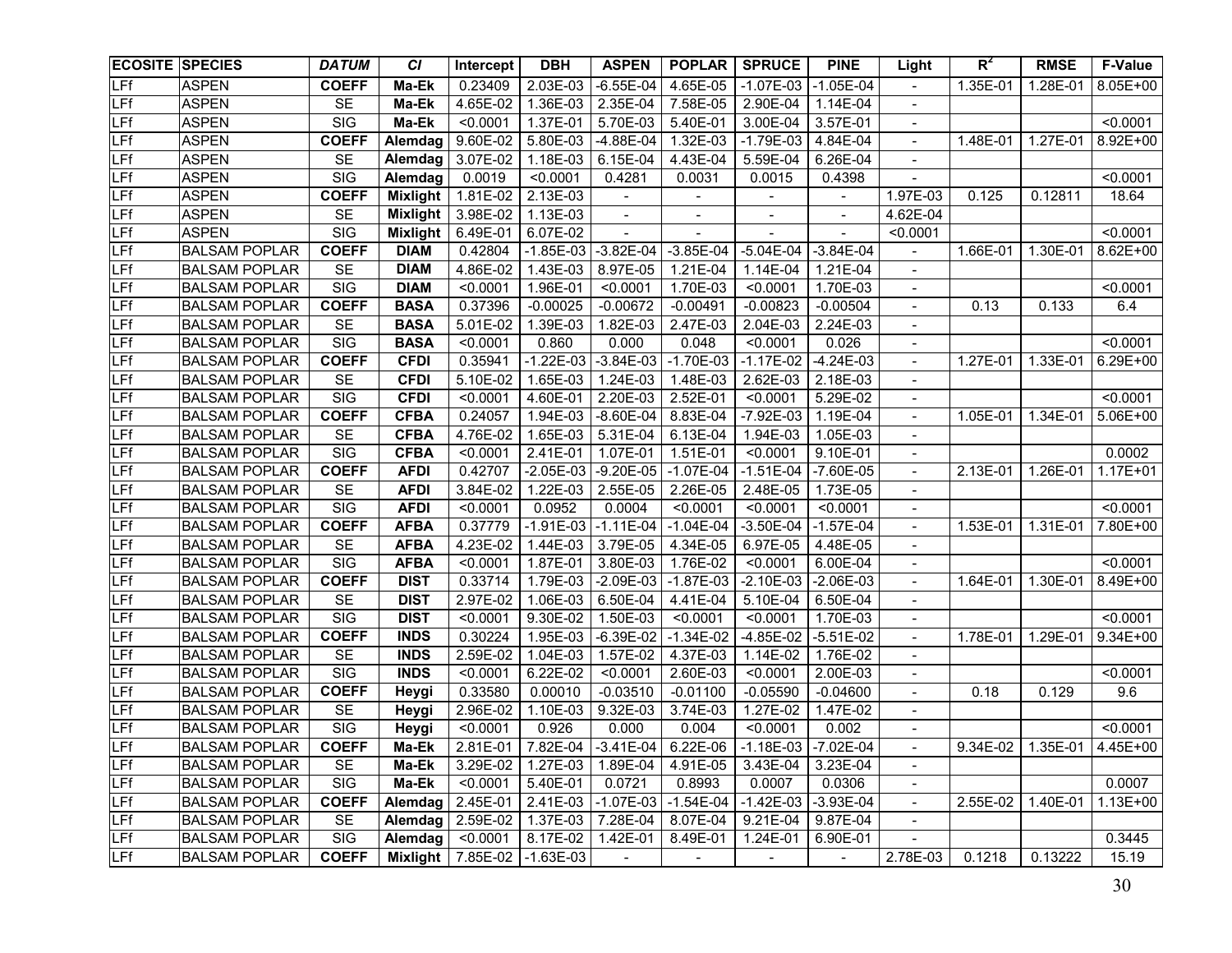|            | <b>ECOSITE SPECIES</b> | <b>DATUM</b>            | <b>CI</b>       | Intercept           | <b>DBH</b>  | <b>ASPEN</b>             | <b>POPLAR</b>  | <b>SPRUCE</b>  | <b>PINE</b>              | Light                    | $R^2$    | <b>RMSE</b> | <b>F-Value</b> |
|------------|------------------------|-------------------------|-----------------|---------------------|-------------|--------------------------|----------------|----------------|--------------------------|--------------------------|----------|-------------|----------------|
| <b>LFf</b> | <b>BALSAM POPLAR</b>   | <b>SE</b>               | <b>Mixlight</b> | 3.98E-02            | 1.14E-03    | $\overline{\phantom{a}}$ |                |                | $\overline{\phantom{a}}$ | 5.12E-04                 |          |             |                |
| <b>LFf</b> | <b>BALSAM POPLAR</b>   | SIG                     | <b>Mixlight</b> | 5.00E-02            | 1.54E-01    | $\blacksquare$           |                |                |                          | < 0.0001                 |          |             | < 0.0001       |
| LFf        | <b>LODGEPOLE PINE</b>  | <b>COEFF</b>            | <b>DIAM</b>     | 0.20774             | 7.47E-04    | $-9.11E-05$              | $-6.05E-04$    | $-3.27E-04$    | $-1.80E-04$              |                          | 2.25E-01 | 8.17E-02    | 1.16E+02       |
| LFf        | <b>LODGEPOLE PINE</b>  | <b>SE</b>               | <b>DIAM</b>     | 1.49E-02            | 5.24E-04    | 7.29E-05                 | 1.50E-04       | 4.96E-05       | 1.36E-05                 | $\overline{\phantom{a}}$ |          |             |                |
| LFf        | <b>LODGEPOLE PINE</b>  | SIG                     | <b>DIAM</b>     | < 0.0001            | 1.54E-01    | 2.12E-01                 | < 0.0001       | < 0.0001       | < 0.0001                 | $\overline{\phantom{a}}$ |          |             | < 0.0001       |
| LFf        | <b>LODGEPOLE PINE</b>  | <b>COEFF</b>            | <b>BASA</b>     | 0.16269             | 0.00257     | 0.00036                  | $-0.00393$     | $-0.00642$     | $-0.00361$               | $\overline{\phantom{a}}$ | 0.23     | 0.082       | 116.0          |
| LFf        | <b>LODGEPOLE PINE</b>  | <b>SE</b>               | <b>BASA</b>     | 1.27E-02            | 4.47E-04    | 1.19E-03                 | 2.13E-03       | 8.75E-04       | 2.83E-04                 | $\overline{\phantom{a}}$ |          |             |                |
| LFf        | <b>LODGEPOLE PINE</b>  | SIG                     | <b>BASA</b>     | < 0.0001            | < 0.0001    | 0.764                    | 0.066          | < 0.0001       | < 0.0001                 | $\overline{\phantom{a}}$ |          |             | < 0.0001       |
| LFf        | LODGEPOLE PINE         | <b>COEFF</b>            | <b>CFDI</b>     | 0.20884             | $-7.58E-05$ | $-2.53E-03$              | $-1.25E-02$    | $-5.72E-03$    | $-2.25E-03$              | $\overline{\phantom{a}}$ | 2.15E-01 | 8.23E-02    | 1.09E+02       |
| LFf        | LODGEPOLE PINE         | <b>SE</b>               | <b>CFDI</b>     | 1.49E-02            | 5.61E-04    | 1.50E-03                 | 2.99E-03       | 9.64E-04       | 1.75E-04                 | $\overline{\phantom{a}}$ |          |             |                |
| LFf        | LODGEPOLE PINE         | $\overline{\text{SIG}}$ | <b>CFDI</b>     | < 0.0001            | 8.93E-01    | 9.07E-02                 | < 0.0001       | < 0.0001       | < 0.0001                 | $\overline{\phantom{a}}$ |          |             | < 0.0001       |
| LFf        | LODGEPOLE PINE         | <b>COEFF</b>            | <b>CFBA</b>     | 0.16744             | 1.08E-03    | $-3.44E-05$              | $-3.24E-03$    | $-3.85E-03$    | $-1.10E-03$              |                          | 2.02E-01 | 8.29E-02    | 1.00E+02       |
| LFf        | LODGEPOLE PINE         | <b>SE</b>               | <b>CFBA</b>     | 1.29E-02            | 5.13E-04    | 8.90E-04                 | 1.51E-03       | 6.54E-04       | 9.32E-05                 |                          |          |             |                |
| LFf        | LODGEPOLE PINE         | $\overline{\text{SIG}}$ | <b>CFBA</b>     | < 0.0001            | 3.45E-02    | 9.69E-01                 | 3.17E-02       | < 0.0001       | < 0.0001                 |                          |          |             | < 0.0001       |
| LFf        | LODGEPOLE PINE         | <b>COEFF</b>            | <b>AFDI</b>     | $-2.71E-03$         | 7.17E-03    | $-1.59E-04$              | $-5.61E-04$    | $-1.66E-05$    | 2.27E-06                 | $\overline{\phantom{a}}$ | 1.48E-01 | 8.57E-02    | 6.89E+01       |
| LFf        | LODGEPOLE PINE         | <b>SE</b>               | <b>AFDI</b>     | 1.16E-02            | 4.37E-04    | 5.76E-05                 | 1.55E-04       | 8.99E-06       | 6.38E-07                 | $\blacksquare$           |          |             |                |
| LFf        | LODGEPOLE PINE         | $\overline{\text{SIG}}$ | <b>AFDI</b>     | 8.15E-01            | < 0.001     | 5.80E-03                 | 3.00E-04       | 6.57E-02       | 4.00E-04                 |                          |          |             | < 0.0001       |
| LFf        | LODGEPOLE PINE         | <b>COEFF</b>            | <b>AFBA</b>     | 5.05E-02            | 5.47E-03    | $-4.85E-04$              | $-2.17E-03$    | $-6.30E-05$    | $-2.53E-06$              |                          | 1.46E-01 | 8.58E-02    | 6.80E+01       |
| LFf        | <b>LODGEPOLE PINE</b>  | SE                      | <b>AFBA</b>     | 1.17E-02            | 4.61E-04    | 1.59E-04                 | 4.51E-04       | 2.45E-05       | 1.36E-06                 |                          |          |             |                |
| LFf        | <b>LODGEPOLE PINE</b>  | SIG                     | <b>AFBA</b>     | < 0.0001            | < 0.0001    | 2.30E-03                 | < 0.0001       | 1.03E-02       | 6.34E-02                 |                          |          |             | < 0.0001       |
| LFf        | LODGEPOLE PINE         | <b>COEFF</b>            | <b>DIST</b>     | $-6.05E-03$         | 7.09E-03    | $-1.11E-03$              | $-1.16E-03$    | $-8.55E-04$    | 2.07E-04                 |                          | 1.56E-01 | 8.52E-02    | 7.33E+01       |
| LFf        | <b>LODGEPOLE PINE</b>  | SE                      | <b>DIST</b>     | 1.16E-02            | 3.89E-04    | $3.81E - 04$             | 6.91E-04       | 1.84E-04       | 5.75E-05                 |                          |          |             |                |
| LFf        | <b>LODGEPOLE PINE</b>  | $\overline{\text{SIG}}$ | <b>DIST</b>     | $6.04E - 01$        | < 0.0001    | 3.70E-03                 | 9.26E-02       | < 0.0001       | 3.00E-04                 |                          |          |             | < 0.0001       |
| LFf        | LODGEPOLE PINE         | <b>COEFF</b>            | <b>INDS</b>     | 1.74E-02            | 6.62E-03    | $-1.37E-02$              | $-5.70E-02$    | $-2.15E-02$    | 1.27E-03                 |                          | 1.55E-01 | $8.53E-02$  | 7.30E+01       |
| LFf        | LODGEPOLE PINE         | <b>SE</b>               | <b>INDS</b>     | 1.14E-02            | 3.97E-04    | 6.03E-03                 | 1.92E-02       | 3.42E-03       | 1.07E-03                 |                          |          |             |                |
| LFf        | LODGEPOLE PINE         | $\overline{\text{SIG}}$ | <b>INDS</b>     | 0.1267              | < 0.0001    | 2.36E-02                 | 3.00E-03       | < 0.0001       | 2.37E-01                 |                          |          |             | < 0.001        |
| LFf        | LODGEPOLE PINE         | <b>COEFF</b>            | Heygi           | 0.10100             | 0.00415     | $-0.01950$               | $-0.08040$     | $-0.02320$     | $-0.00584$               |                          | 0.17     | 0.084       | 82.6           |
| LFf        | LODGEPOLE PINE         | <b>SE</b>               | Heygi           | 1.35E-02            | 4.77E-04    | 5.32E-03                 | 1.90E-02       | 3.43E-03       | 9.80E-04                 | $\overline{a}$           |          |             |                |
| LFf        | <b>LODGEPOLE PINE</b>  | SIG                     | Heygi           | < 0.0001            | < 0.0001    | 0.000                    | < 0.0001       | < 0.0001       | < 0.0001                 | $\overline{a}$           |          |             | < 0.0001       |
| LFf        | <b>LODGEPOLE PINE</b>  | <b>COEFF</b>            | Ma-Ek           | 4.31E-02            | 5.64E-03    | $-4.23E-04$              | $-1.43E-03$    | $-3.98E-04$    | $-3.06E-06$              | $\blacksquare$           | 1.44E-01 | 8.58E-01    | 6.69E+01       |
| LFf        | <b>LODGEPOLE PINE</b>  | <b>SE</b>               | Ma-Ek           | 9.53E-03            | 4.09E-04    | 1.38E-04                 | 4.73E-04       | 8.92E-05       | 4.40E-06                 | $\overline{\phantom{a}}$ |          |             |                |
| LFf        | <b>LODGEPOLE PINE</b>  | SIG                     | Ma-Ek           | < 0.0001            | < 0.0001    | 2.20E-03                 | 2.60E-03       | < 0.0001       | 4.86E-01                 | $\overline{\phantom{a}}$ |          |             | < 0.0001       |
| LFf        | <b>LODGEPOLE PINE</b>  | <b>COEFF</b>            | Alemdag         | 1.73E-02            | 4.21E-03    | $-1.67E-04$              | $-4.81E-04$    | $-9.01E - 04$  | 2.95E-03                 | $\blacksquare$           | 1.78E-01 | 8.41E-02    | 8.64E+01       |
| LFf        | <b>LODGEPOLE PINE</b>  | <b>SE</b>               | Alemdag         | 7.19E-03            | 4.28E-04    | 1.71E-04                 | 3.07E-04       | 2.30E-04       | 3.13E-04                 | $\overline{\phantom{a}}$ |          |             |                |
| LFf        | <b>LODGEPOLE PINE</b>  | SIG                     | Alemdag         | 1.65E-02            | < 0.0001    | 0.3287                   | 0.1177         | < 0.0001       | < 0.0001                 |                          |          |             | < 0.0001       |
| LFf        | LODGEPOLE PINE         | <b>COEFF</b>            | <b>Mixlight</b> | $-5.15E-03$         | 1.86E-03    | $\overline{\phantom{a}}$ | $\blacksquare$ | $\blacksquare$ |                          | 1.47E-03                 | 0.2215   | 8.18E-02    | 283.55         |
| LFf        | LODGEPOLE PINE         | <b>SE</b>               |                 | Mixlight $7.21E-03$ | 4.04E-04    |                          |                |                | $\blacksquare$           | 9.50E-05                 |          |             |                |
| LFf        | <b>LODGEPOLE PINE</b>  | SIG                     | <b>Mixlight</b> | 0.4749              | < 0.0001    | $\sim$                   | $\sim$         | $\blacksquare$ | $\blacksquare$           | < 0.0001                 |          |             | < 0.0001       |
| LFf        | WHITE SPRUCE           | <b>COEFF</b>            | <b>DIAM</b>     | 1.57E-01            | 3.37E-03    | $-2.15E-04$              | 6.41E-05       | $-1.63E-04$    | $-2.15E-05$              |                          | 2.58E-01 | 1.06E-01    | 2.65E+01       |
| LFf        | WHITE SPRUCE           | <b>SE</b>               | <b>DIAM</b>     | 4.89E-02            | 1.35E-03    | 6.39E-05                 | 1.73E-04       | 5.18E-05       | 5.39E-05                 | $\blacksquare$           |          |             |                |
| LFf        | WHITE SPRUCE           | SIG                     | <b>DIAM</b>     | 1.50E-03            | 1.27E-02    | 9.00E-04                 | 7.12E-01       | 1.80E-03       | 6.91E-01                 | $\blacksquare$           |          |             | < 0.0001       |
| LFf        | WHITE SPRUCE           | <b>COEFF</b>            | <b>BASA</b>     | 0.12700             | 0.00433     | $-0.00304$               | 0.00118        | $-0.00275$     | $-0.00007$               | $\blacksquare$           | 0.25     | 0.107       | 25.1           |
| LFf        | WHITE SPRUCE           | SE                      | <b>BASA</b>     | 4.75E-02            | 1.24E-03    | 1.08E-03                 | 2.64E-03       | 1.08E-03       | 1.13E-03                 | $\blacksquare$           |          |             |                |